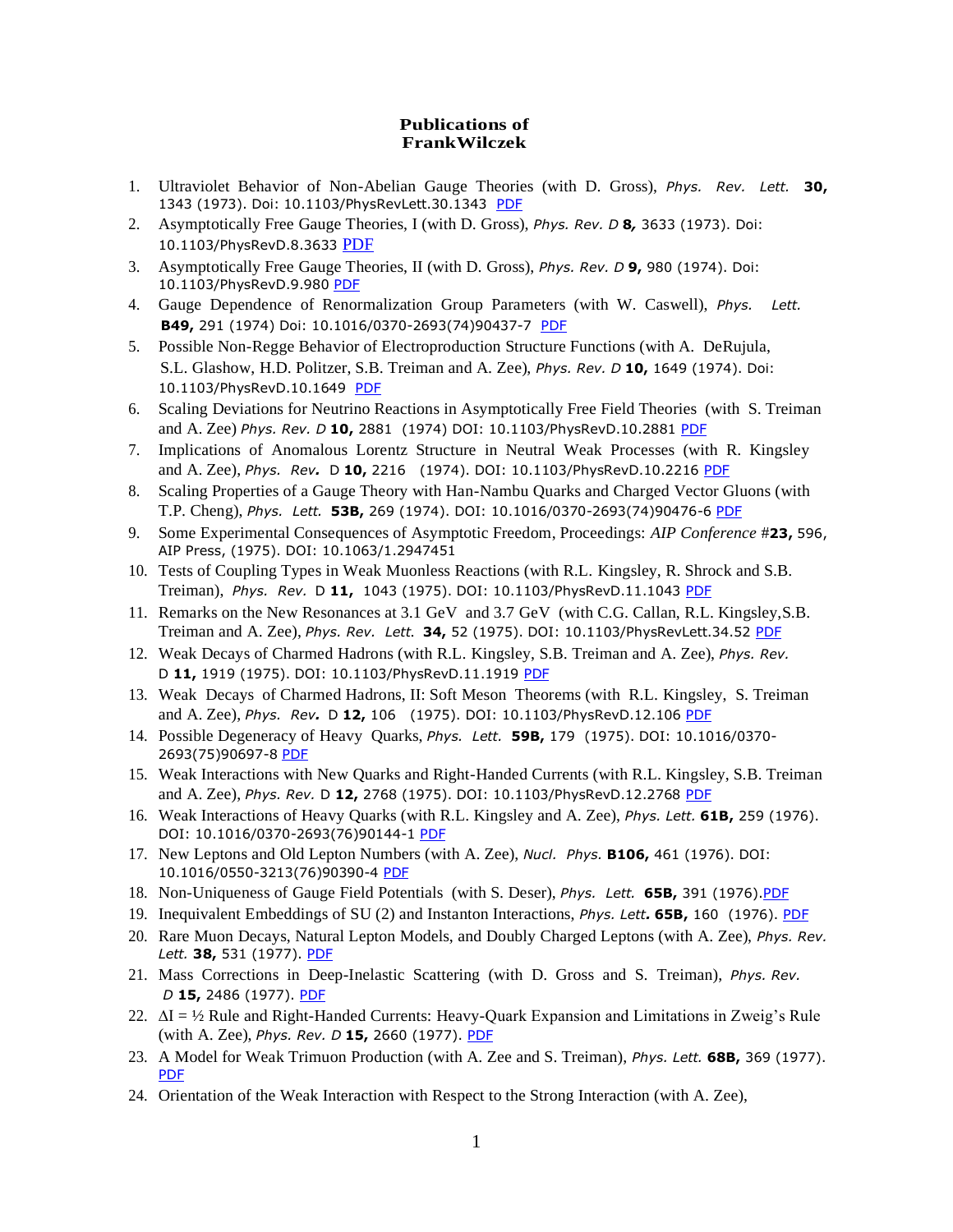*Phys. Rev. D* **15,** 3701 (1977). [PDF](https://drive.google.com/open?id=0B7pl5V0YU9taUExiVk5vV0VYRVk)

- 25. Rare Muon Decays, Heavy Leptons and CP Violations (with S. Treiman and A. Zee), *Phys. Rev. D* **16,** 152 (1977). [PDF](https://drive.google.com/open?id=0B7pl5V0YU9taV0hDUWluMUZ2MzQ)
- 26. Geometry and Interaction of Instantons, *Quark Confinement and Field Theory: Proceedings of a Conference at the University of Rochester, Rochester, NY, June 14-18, 1976,* Stump and Weingarten, eds. (Wiley-Interscience, NY, 1977), pp. 211-219.
- 27. Possible New Species of Quarks and Hadrons (with A. Zee), *Phys. Rev. D* **16,** 860 (1977). [PDF](https://drive.google.com/file/d/1rjGWbvy8wtl5XWQ_BoQNwYxCjeqjnXn4/view?usp=sharing)
- 28. Asymptotic Freedom: A Status Report, *Proceedings of Brookhaven APS Meeting, Brookhaven National Lab., Upton, NY,* pp.C79-C87.
- 29. Sum Rules for Spin-Dependent Electroproduction Test of Relativistic Constituent Quarks (with S. Wandzura), *Phys. Lett.* **B***72,* 195 (1977). [PDF](https://drive.google.com/open?id=0B7pl5V0YU9taLVNaTElLWks3UWM)
- 30. Decay of Heavy Vector Mesons into Higgs Particles, *Phys. Rev. Lett.* **39,** 1304 (1977). [PDF](https://drive.google.com/open?id=0B7pl5V0YU9taUkx4SVRHQVlWV3c)
- 31. Discrete Flavor Symmetries and a Formula for the Cabibbo Angle (with A. Zee), *Phys. Lett.* **B70,** 418 (1977). [PDF](https://drive.google.com/open?id=0B7pl5V0YU9taaXBrOEw5QmhvUFk)
- 32. Instantons and Spin Forces Between Massive Quarks (with A. Zee), *Phys. Rev. Lett.* **40,** 83 (1977). [PDF](https://drive.google.com/open?id=0B7pl5V0YU9taeGNpVnloVTNDRmM)
- 33. Problems of Strong P and T Invariance in the Presence of Instantons, *Phys. Rev. Lett.* **40,** 279 (1977). [PDF](https://drive.google.com/open?id=0B7pl5V0YU9taT3J4bkJtZWZId0k)
- 34. Some Problems in Gauge Field Theories, *The Unification of Elementary Forces and Gauge Theories: Proceedings of the Ben Lee Memorial International Conference on Parity Nonconservation, Weak Neutral Currents and Gauge Theories,* Fermi National Accelerator Laboratory, Batavia, 1977 (N.Y., Harwood Academic Press, 1978) pp. 607-621. [PDF](https://drive.google.com/open?id=0B7pl5V0YU9tadzdMRGFNUmJHVlE)
- 35. Axion Emission in Decay of Nuclear Excited States (with S. Treiman), *Phys. Lett.* **B74,** 381 (1978). [PDF](https://drive.google.com/open?id=0B7pl5V0YU9taZnEtZmR3cWVyUjQ)
- 36. Low Energy Manifestations of Heavy Particles: Application to Neutral Current (with J. Collins and A. Zee), *Phys. Rev. D* **18,** 242 (1978). [PDF](https://drive.google.com/open?id=0B7pl5V0YU9taVjVadDZBNlJNR0U)
- 37. Effect of Instantons on the Heavy Quark Potential (with C. Callan, R. Dashen, D. Gross and A. Zee). *Phys. Rev. D* **18,** 4684 (1978). [PDF](https://drive.google.com/open?id=0B7pl5V0YU9taUUFGQ2xXOVdGbTg)
- 38. Steps Toward the Heavy Quark Potential, "50 Years of the Dirac Equation," published in *AIP Conference Proceedings,*(APS Press), (48), pp. 30-37, (1979). [PDF](https://drive.google.com/open?id=0B7pl5V0YU9taUFNVTkRleVZCYXc)
- 39. Matter-Antimatter Accounting, Thermodynamics, and Black Hole Radiation (with D. Toussaint, S. Treiman and A. Zee), *Phys. Rev. D* **19,** 1036 (1979). [PDF](https://drive.google.com/open?id=0B7pl5V0YU9tacV83WEtoaURfa0U)
- 40. Elementary Examples of Baryon Number Generation (with D. Toussaint), *Phys. Lett.* **B81,** 238 (1979). [PDF](https://drive.google.com/open?id=0B7pl5V0YU9taRWZrQ1pvS2RMT3c)
- 41. Horizontal Interactions and Weak Mixing Angles (with A. Zee), *Phys. Rev. Lett.* **42,** 421 (1979). [PDF](https://drive.google.com/open?id=0B7pl5V0YU9taYU1RbEVoektOdkU)
- 42. Light Quark Masses and Isospin Violation (with D. Gross and S. Treiman), *Phys. Rev. D* **19,** 2188 (1979). [PDF](https://drive.google.com/open?id=0B7pl5V0YU9taVVRaUUZyNmJaUzg)
- 43. SU(3) Predictions for Charmed Meson Decays (with S. Treiman), *Phys. Rev. Lett.* **43,** 816 (1979). [PDF](https://drive.google.com/file/d/0B7pl5V0YU9taVVRjVUR0T2NIaGM/view?usp=sharing)
- 44. Interference Effects in Charmed Meson Decays (with S. Treiman), *Phys. Rev. Lett.* **43,** 1059 (1979). [PDF](https://drive.google.com/open?id=0B7pl5V0YU9taMlI5RkJYa1lGU0k)
- 45. Operator Analysis of Nucleon Decay (with A. Zee), *Phys. Rev. Lett.* **43,** 1571 (1979). [PDF](https://drive.google.com/open?id=0B7pl5V0YU9taN1F5U1c2UDRIeFE)
- 46. Unification of Fundamental Forces, Proceedings of *Lepton and Photon Interactions at High Energies Conference,* (9th) eds. Kirk and Abarbanel, pp. 437-445, (Batavia, IL 1979). [PDF](https://drive.google.com/file/d/1BFsjRcO8gEc1SYkA6-JeGCBWlUgOil8p/view?usp=sharing)
- 47. Conservation or Violation of B − L in Proton Decay (with A. Zee), *Phys. Lett.* **B88,** 311 (1979). [PDF](https://drive.google.com/open?id=0B7pl5V0YU9taall2ejE1cWFnNjA)
- 48. Possibility and Consequences of T Violation in Nucleon Decay (with Anya Hurlbert), *Phys. Lett.* **B93,** 274 (1980). [PDF](https://drive.google.com/open?id=0B7pl5V0YU9taZnp2RmtWVTN3MzQ)
- 49. Symmetry Relations in Nucleon Decay (with Anya Hurlbert), *Phys. Lett.* **B92,** 95 (1980). [PDF](https://drive.google.com/open?id=0B7pl5V0YU9tadkYyWExDVWxlUFE)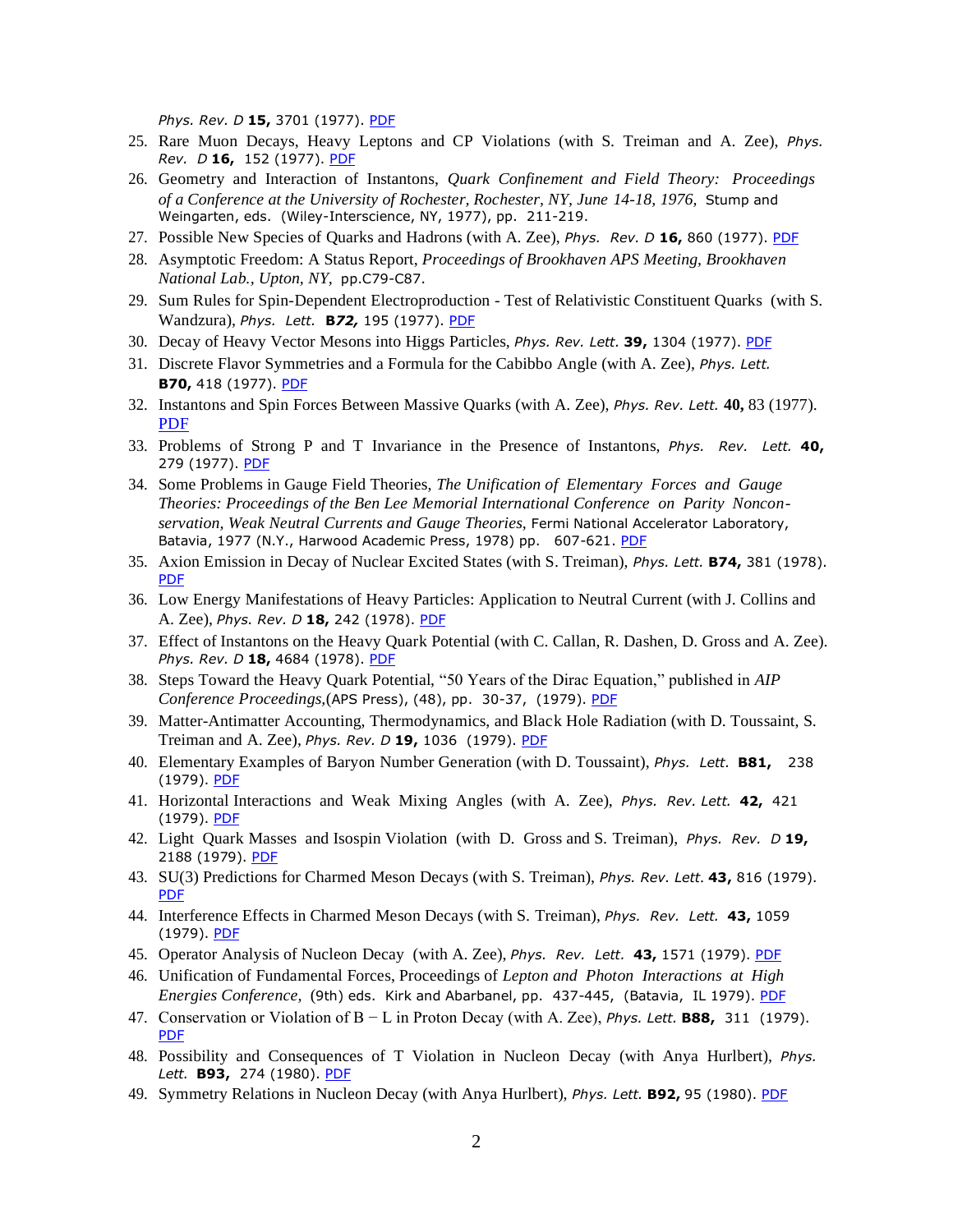- 50. Thermalization of Baryon Asymmetry (with S. Treiman), *Phys. Lett.* **B95,** 222 (1980). [PDF](https://drive.google.com/open?id=0B7pl5V0YU9taT1NGN1hoYjBza3M)
- 51. Hyperweak Interactions, *Proceedings: "Particles and Fields" Conference,* Montreal; *APS Press* (1980). [PDF](https://drive.google.com/open?id=0B7pl5V0YU9taakVqUV9uSVkxSUU)
- 52. Cosmic Asymmetry Between Matter and Antimatter, *Scientific American,* December 1980, p.82. [PDF](https://drive.google.com/open?id=0B7pl5V0YU9tadlFoRjFNZFpiMFk)
- 53. Constraints on Neutrinos (with D. Toussaint), *Nature* **289,** 777 (1981). [PDF](https://drive.google.com/open?id=0B7pl5V0YU9taRlhTRERjTGZQVWc)
- 54. Price of Fractional Charge in Unified Theories (with L.F. Li), *Phys. Lett.* **B107,** 64 (1981). [PDF](https://drive.google.com/open?id=0B7pl5V0YU9taenM2cXc4bXVCcTA)
- 55. Families from Spinors (with A. Zee), *Phys. Rev. D* **25,** 553 (1982). [PDF](https://drive.google.com/open?id=0B7pl5V0YU9taSHFFZnRORDZSRXM)
- 56. Supersymmetry and the Scale of Unification (with S. Dimopoulos and S. Raby), *Phys. Rev. D* **24,** 1681 (1981). [PDF](https://drive.google.com/open?id=0B7pl5V0YU9tabndKc0xmS29PVEE)
- 57. Fractional Charge on Solitons (with J. Goldstone), *Phys. Rev. Lett.* **47,** 986 (1981). [PDF](https://drive.google.com/file/d/1UMjlSr8jrLFlojEWrRX4Wm5i5iPFoJoM/view?usp=sharing)
- 58. Supersymmetric Unified Models (with S. Dimopoulos), in *The Unity of the Fundamental Interactions,* ed. A. Zichichi (Plenum, New York, 1983).
- 59. Physical Processes Involving Majorana Neutrinos (with L.F. Li), *Phys. Rev. D* **25,** 143 (1982)[.PDF](https://drive.google.com/file/d/1VoriDcz3st2nTdMYIufjPwQSDeyUmWsZ/view?usp=sharing)
- 60. *Prospects at Higher Energy,* Isabelle Summer Study, 1981 (BNL Press, 1981). [PDF](https://drive.google.com/file/d/1heNlY2LugmwfRq5UbM-ktHF8Gttln4Kq/view?usp=sharing)
- 61. Coming Attractions in SUMS and Cosmology, *Comments on Nuclear and Particle Physics*

X175, (1981). [PDF](https://drive.google.com/file/d/1wDt4uwiqJiYpckhPQ-x1K4d1SEA2tc7d/view?usp=sharing)

- 62. Erice Lectures on Cosmology, in *The Unity of the Fundamental Interactions,* ed. A. Zichichi (Plenum, New York, 1983). [PDF](https://drive.google.com/open?id=0B7pl5V0YU9tadlc2aXR1WkQ2eFk)
- 63. Naturality Problems, *APS Particles and Fields,* Santa Cruz, (1981), (APS Press). [PDF](https://drive.google.com/open?id=0B7pl5V0YU9taM3drWFRjc1VucjQ)
- 64. Magnetic Flux, Angular Momentum, and Statistics, *Phys. Rev. Lett.* **48,** 1144 (1982). [PDF](https://drive.google.com/open?id=0B7pl5V0YU9taaXY4NDhFYk1kSDQ)
- 65. Remarks on Dyons, *Phys. Rev. Lett***. 48,** 1146 (1982). [PDF](https://drive.google.com/open?id=0B7pl5V0YU9tacU5qV2NYTC1IYTg)
- 66. Proton Decay in Supersymmetry Theories (with S. Dimopoulos and S. Raby), *Phys. Lett.* **B112,** 133 (1982). [PDF](https://drive.google.com/open?id=0B7pl5V0YU9taRldva2hOMEQ0LVU)
- 67. Old and New Relics in Cosmology, *Proceedings NAS* **79,** 33376 (1982). [PDF](https://drive.google.com/open?id=0B7pl5V0YU9taSjhULVJ6dkFtRWs)
- 68. QCD The Modern Theory of Strong Interactions, *Ann. Rev. Nucl. Sci.* **V32***,* 177 (1982). [PDF](https://drive.google.com/open?id=0B7pl5V0YU9tacG5LMVVqOEZPcTA)
- 69. *Microphysical Cosmology,* (in preparation, for Princeton University Press) [abandoned]
- 70. Some Recent Ideas Related to Supersymmetry, *Unified Theories and their Experimental Tests,* CLEUP, Padova, (1983). PDF
- 71. Reheating an Inflationary Universe (with A. Aubrecht, P. Steinhart and M. Turner) *Phys. Rev. Lett.* **48,** 1437 (1982). [PDF](https://drive.google.com/open?id=0B7pl5V0YU9tabEJQdmtadjBtT0E)
- 72. Might Our Vacuum be Metastable? (with M. Turner), *Nature* **298,** 633 (1982). [PDF](https://drive.google.com/open?id=0B7pl5V0YU9tabnRqUExJYkw4NW8)
- 73. Monopole-Flux Tube Repulsion in Strong Coupling (with R. Zacher), *Phys. Rev. D* **26,** 3685 (1982). [PDF](https://drive.google.com/open?id=0B7pl5V0YU9taVXU0SENGQ1NnLVk)
- 74. Boundness from below of the SU (5) Higgs Potential (with R. MacKenzie), *Phys. Rev. D* **26,** 3679 (1982). [PDF](https://drive.google.com/open?id=0B7pl5V0YU9taQ3c3a0d5Y1V2Qms)
- 75. Magnetic Monopoles: A Local Source? (with S. Dimopoulos, S. Glashow and E. Purcell),

*Nature* **298,** 824 (1982). [PDF](https://drive.google.com/open?id=0B7pl5V0YU9taV1NQWnU3ekpIUXc)

- 76. Quantum Mechanics of Fractional Spin Particles, *Phys. Rev. Lett.* **49,** 957 (1982). [PDF](https://drive.google.com/open?id=0B7pl5V0YU9taTWdMWmxYTXlQUUU)
- 77. Catalyzed Nucleon Decay in Neutron Stars (with S. Dimopoulos and J. Preskill), *Phys. Lett.* **B119,** 320 (1982). [PDF](https://drive.google.com/open?id=0B7pl5V0YU9taYjBOa3NqdWZsaWs)
- 78. Cosmology of Invisible Axions (with J. Preskill and M. Wise), *Phys. Lett.* **B120,** 127 (1983). [PDF](https://drive.google.com/open?id=0B7pl5V0YU9taN3BpZl9rRWx2VTA)
- 79. Axions and Family Symmetry Breaking, *Phys. Rev. Lett.* **49,** 1549 (1982). [PDF](https://drive.google.com/open?id=0B7pl5V0YU9taYVdBdXlLbTh6d00)
- 80. Particle Physics and Cosmology: Foundations and Working Pictures, in *The Very Early Universe, eds. Gibbons, Hawking, Siklos. p. 2 (Cambridge University Press, 1983). [PDF](https://drive.google.com/file/d/1NrCwYuDH2SCth11JKUHyXO4xu7-Q0Vj7/view?usp=sharing)*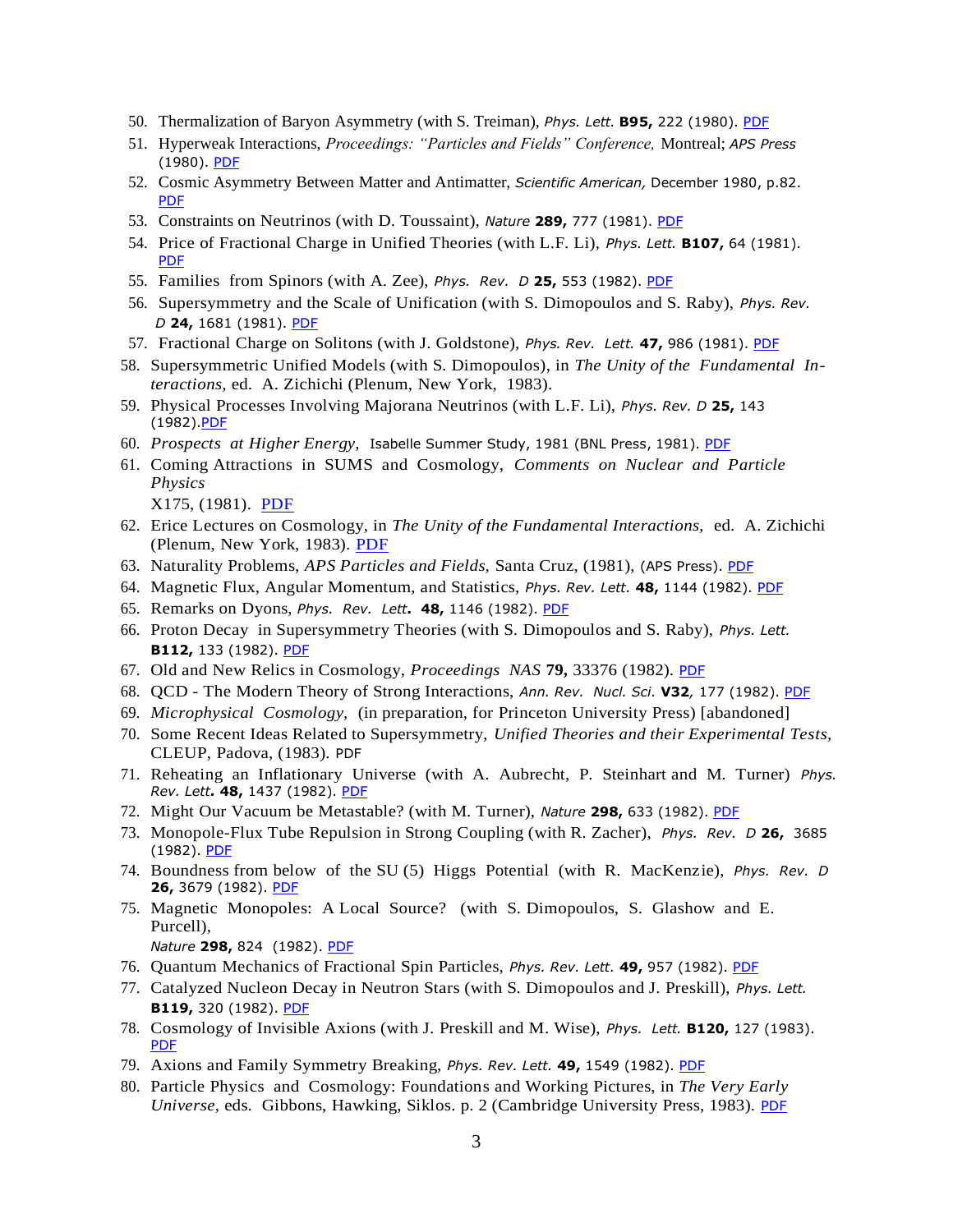- 81. Fun with Monopoles and Axions, in *The Very Early Universe,* eds. Gibbons, Hawking, Siklos p. 383-392 (Cambridge University Press, 1983). [PDF](https://drive.google.com/file/d/1dLPhldA0t0b2Px_XbogFA9ZDAjjqzTvJ/view?usp=sharing)
- 82. Conference Summary, in *The Very Early Universe,* eds. Gibbons, Hawking, Siklos. P. 484 (Cambridge University Press, 1983).
- 83. Review of "Quantum Physics" by J. Glimm and A. Jaffe, *Phys. Today,* October 1982. [PDF](https://drive.google.com/file/d/11g8rRui9eC-FsHmJLl4hCAP30OE8fH3k/view?usp=sharing)
- 84. Peculiar Quantum Numbers (in preparation, for Cambridge University Press) [abandoned]
- 85. Family Symmetries, *AIP Conference Proceedings No.* 102, p. 68, (*AIP Press,* 1983). [PDF](https://drive.google.com/file/d/1L2lGnOGzOyDUuo_pJLDZ5b_n7z6g_m8q/view?usp=sharing)
- 86. Thoughts on Family Symmetries, *AIP Conference Proceedings* No. 96 (*AIP Press,* 1982)[.PDF](https://drive.google.com/file/d/1RomsrEvZ-PHmC4PsK3x8smrgMyWVirYl/view?usp=sharing)
- 87. Microphysical Cosmology, XVIII Solvay Conference, *Phys. Reports* **C104,** 143 (1984). [PDF](https://drive.google.com/open?id=0B7pl5V0YU9taeHRKUDFkclc3Q2s)
- 88. Formation of Structure in an Axion-Dominated Universe (with M. Turner and A. Zee), *Phys. Lett.*  **B125,** 35, 519(E) (1983). [PDF](https://drive.google.com/open?id=0B7pl5V0YU9taM1Y2THRyMVVBYXM)
- 89. Particle-Antiparticle Annihilation in Diffuse Motion (with D. Toussaint), *Jour. Chem. Phys.* **78,** 2642 (1983).
- 90. Linking Numbers, Spin, and Statistics of Solitons (with A. Zee), Phys. Rev. Lett. 51, 2250  $(1983)$ . [PDF](https://drive.google.com/open?id=0B7pl5V0YU9taam5yUjlUYm81TXc)
- 91. Remarks on the Chiral Phase Transition in Chromodynamics (with R. Pisarski), *Phys. Rev. D* **29,** 338 (1984). [PDF](https://drive.google.com/open?id=0B7pl5V0YU9taQ1ZlOXdtR3RwaW8)
- 92. New Macroscopic Forces? (with J.E. Moody), *Phys. Rev. D* **30,** 130 (1984). [PDF](https://drive.google.com/open?id=0B7pl5V0YU9taVW5nVFhzX1MtdEE)
- 93. The U(1) Problem: Instanton, Axions, and Familons, in *How Far Are We from the Gauge Forces?* ed. A. Zichichi (Plenum, 1985).
- 94. Statistical Mechanics of Anyons (with D. Arovas, J.R. Schrieffer and A. Zee), *Nucl. Phys.* **B251** [FS13], 917 (1985). [PDF](https://drive.google.com/open?id=0B7pl5V0YU9taVzdvOWFDZEQtN1k)
- 95. Solitons in Superfluid 3*He*-*A*: Bound States on Domain Walls (with J.L. Ho, J.R. Fulco and J.R. Schrieffer), *Phys. Rev. Lett.* **52,** 1524 (1984). [PDF](https://drive.google.com/open?id=0B7pl5V0YU9taVEhwTTNlaS1mdTg)
- 96. Reflections on Mirror Fermions (with G. Senjanovic and A. Zee), *Phys. Lett.* **B141,** 389 (1984). [PDF](https://drive.google.com/file/d/1NREdFNsh9AvYq-73e7n_lNB-PcJR22ra/view?usp=sharing)
- 97. Illustrations of Vacuum Polarization by Solitons (with R. MacKenzie), *Phys. Rev. D* **30**, 2194 (1984). [PDF](https://drive.google.com/open?id=0B7pl5V0YU9taam51UzFJbm1LUEU)
- 98. Examples of Vacuum Polarization by Solitons (with R. MacKenzie), *Phys. Rev. D* **30**, 2260  $(1984)$ . [PDF](https://drive.google.com/open?id=0B7pl5V0YU9taSmVTaVJMZk1PRGM)
- 99. Appearance of Gauge Structures in Simple Dynamical Systems (with A. Zee), *Phys. Rev. Lett.* **52,** 2111 (1984). [PDF](https://drive.google.com/open?id=0B7pl5V0YU9taV1NscEpEdGdXRUk)
- 100. Fractional Statistics and the Quantum Hall Effect (with D. Arovas and J.R. Schrieffer), *Phys. Rev. Lett.* **53,** 722 (1984). [PDF](https://drive.google.com/open?id=0B7pl5V0YU9taUldSMXloRTlialk)
- 101. A Stellar Loss Mechanism Involving Axions (with L. Krauss and J. Moody), *Phys. Lett.* **B144,** 391 (1984). PDF
- 102. Possible Form of Vacuum Deformation by Heavy Particles (with R. MacKenzie and A. Zee), *Phys. Rev. Lett.* **53,** 2203 (1983)[.PDF](https://drive.google.com/open?id=0B7pl5V0YU9taVVlYT1ZFVmVCb28)
- 103. Possible Interpretation of a New Resonance at 8*.*3 GeV (with K. Lane and S. Meshkov), *Phys. Rev. Lett.* **53,** 1718 (1984). [PDF](https://drive.google.com/file/d/1aB6Ge0fojHtSw7vV9oZ8oJ-F5WqRYiIs/view?usp=sharing)
- 104. Adiabatic Methods in Field Theory, in *TASI Lectures in Elementary Particle Physics*, ed. Williams (TASI Publications, Ann Arbor, MI, 1984, 520-535). [PDF](https://drive.google.com/file/d/12vxhUoXsV4U2FYpqxjliTN7MAmUp7bla/view?usp=sharing)
- 105. Inhomogeneous Cosmology and Microphysics, in *TASI Lectures in Elementary Particle Physics*, ed. Williams (TASI Publications, Ann Arbor, MI, 1984).
- 106. Bolometric Detection of Neutrinos (with B. Cabrera and L. Krauss), *Phys. Rev. Lett.* **55,** 25 (1985). [PDF](https://drive.google.com/open?id=0B7pl5V0YU9taVFVSSWpvRHI2Z0U)
- 107. Solar Neutrino Oscillations (with L. Krauss), *Phys. Rev. Lett.* **55,** 122 (1985). [PDF](https://drive.google.com/open?id=0B7pl5V0YU9tadFU5TUlQeHFzVEU)
- 108. Fundamental Physics, Mathematics, and Astronomy, in *Emerging Syntheses in Science*, ed. Pines (Santa Fe Institute, 1985). [PDF](https://drive.google.com/file/d/1v6kJJEFF0TlRdANrwrPm2slmWlEFVTNR/view?usp=sharing)
- 109. Solar System Constraints and Signatures for Dark Matter Candidates (with L. Krauss and M. Srednicki), *Phys. Rev. D* **33,** 2079 (1986). [PDF](https://drive.google.com/open?id=0B7pl5V0YU9taNG52bEN0ZV9NVms)
- 110. Calculations for Cosmic Axion Detection (with L. Krauss, J. Moody and D. Morris), *Phys.*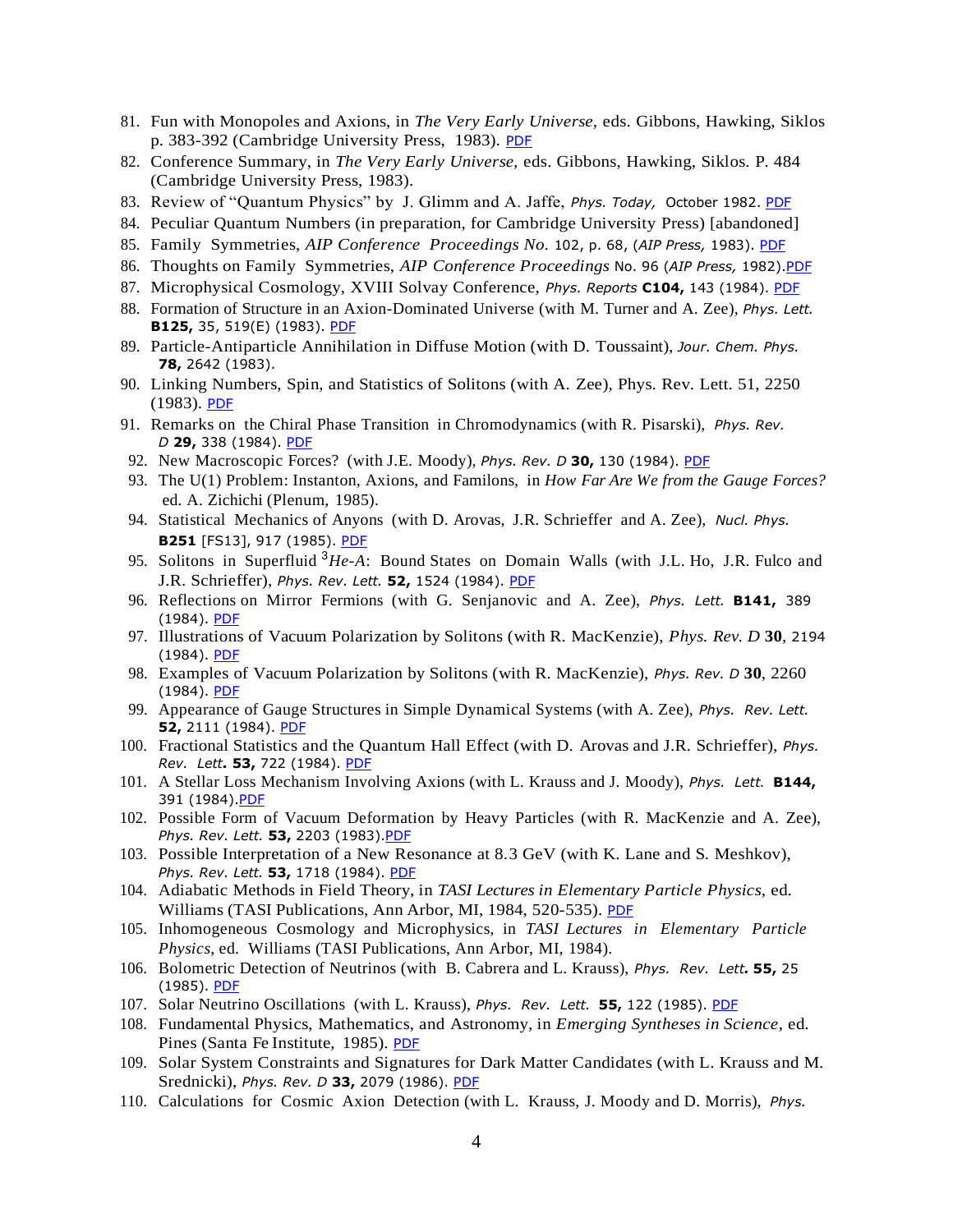*Rev. Lett.* **55,** 1797 (1985). [PDF](https://drive.google.com/open?id=0B7pl5V0YU9taUThCT211bGV2MVU)

- 111. Resonant Production and Charm Showers in Ultra-High Energy Neutrino Interactions, *Phys. Rev. Lett.* **55,** 1252 (1985). [PDF](https://drive.google.com/open?id=0B7pl5V0YU9taQVVmSnJidnl0LTA)
- 112. Simple Realizations of Magnetic Monopole Gauge Fields: Diatoms and Spin Procession (with J. Moody and A. Shapere), *Phys. Rev. Lett.* **56,** 893 (1986). [PDF](https://drive.google.com/open?id=0B7pl5V0YU9taRXRTblJmTFdrOVE)
- 113. A Short-Lived Axion Variant (with L. Krauss), *Phys. Lett.* **B173,** 189 (1986). [PDF](https://drive.google.com/open?id=0B7pl5V0YU9taVmNfTlc2c2o3WEk)
- 114. Macroscopic *T* -Violation: Prospects for a New Experiment (with W. Bialek and J. Moody), *Phys. Rev. Lett.* **56,** 1623 (1986). [PDF](https://drive.google.com/open?id=0B7pl5V0YU9taVllRN190OS14Q0E)
- 115. *Longing for the Harmonies*, [a book] W.W. Norton (January, 1988).
- 116. "Virtual Particles" [a sonnet] Norton Anthology of Light Verse, ed. Baker, 1986.
- 117. Artificial Vacuum for *T*-Violation Experiment (with C. Pryor), *Phys. Lett.* **B194,** 137 (1987). [PDF](https://drive.google.com/file/d/1shZqmOQIbXU4SygJ-rhbNY97Ks_z2xOb/view?usp=sharing)
- 118. New Quarks and Neutrino Counting Below the *Z* Threshold (with L. Krauss), *Phys. Lett.* **B181,** 380 (1986). [PDF](https://drive.google.com/open?id=0B7pl5V0YU9taZHBjLTYydmJJdVk)
- 119. Compactification of the Twisted Heterotic String (with V. Nair, A. Shapere and A. Strominger), *Nucl. Phys.* **B287,** 402 (1987). [PDF](https://drive.google.com/open?id=0B7pl5V0YU9taX2FZemJYc0c3UUU)
- 120. Geometry of Self Propulsion at Low Reynolds Number (with A. Shapere), *Jour. Fluid Mech.* 198, 557 (1989). [PDF](https://drive.google.com/open?id=0B7pl5V0YU9taQUdBc3FZc2Y1R00)
- 121. Internal Representations for Associative Memory (with E. Baum and J. Moody), NSF-ITP-86-138, *Biol. Cybernetics* **59**, 217 (1988).
- 122. Two Applications of Axion Electrodynamics, *Phys. Rev. Lett.* **58,** 1799 (1987). [PDF](https://drive.google.com/file/d/1qxYDwgzYwuyPJrKfnuX-7hsi2N1itFoF/view?usp=sharing)
- 123. Efficiencies of Self-Propulsion at Low Reynolds Number (with A. Shapere), *Jour. Fluid Mech.* **198**, 587 (1989). [PDF](https://drive.google.com/open?id=0B7pl5V0YU9taUlIwWXcwaW9UT0E)
- 124. Self-Propulsion at Low Reynolds Number (with A. Shapere), *Phys. Rev. Lett.* **58,** 2051 (1987). [PDF](https://drive.google.com/file/d/1bixqogBm2QUgYAqW2niXjYRJp4kPxMBl/view?usp=sharing)
- 125. Lattice Fermions, *Phys. Rev. Lett.* **59,** 2397 (1987). [PDF](https://drive.google.com/file/d/1J7vhun-aW4kYcQGYCYiT43AS0p1nYtOM/view?usp=sharing)
- 126. Supervised Learning of Probability Distributions by Neutral Networks (with E. Baum), *Neural Information Processing*, ed. D. Anderson, *AIP Press*, 52-61 (1988). [PDF](https://drive.google.com/open?id=0B7pl5V0YU9taQ0txOGlGQmh5dW8)
- 127. A Modern Look at Newton's Final Queries in *Action and Reaction: Proceedings of a Symposium to Commemorate the Tercentary of Newton's Principia* ed. P. Theerman, A. Seeff *(University of Deleware Press, 1993) (Book)*. [PDF](https://drive.google.com/file/d/1uOxWaNCXsHtxBpFBRwleU-nIEkOQ3jCJ/view?usp=sharing)
- 128. Gauge Kinematics of Deformable Bodies (with A. Shapere), *Am. J. Phys.* **57,** 514 (1989). [PDF](https://drive.google.com/open?id=0B7pl5V0YU9taSlVVWUVRa0xoemM)
- 129. Peculiar Spin and Statistics in 2+1 Dimensions (with R. MacKenzie), *Int. J. Mod. Phys.* **A3**, 2827 (1988). [PDF](https://drive.google.com/open?id=0B7pl5V0YU9taNjR1RmxvUHdfOEU)
- 130. Geometric Phases in Physics (a text and reprint volume, edited with A. Shapere) (World Scientific, 1989). [PDF](https://drive.google.com/open?id=0B7pl5V0YU9taaHlDNmpIUE1vVE0)
- 131. Self-Dual Models with *θ* Terms (with A. Shapere), *Nucl. Phys. B* **320,** 669 (1989). [PDF](https://drive.google.com/file/d/1e3RamTzKPOX14CrvuyErXKjWPolkWH2d/view?usp=sharing)
- 132. Field Corrections to Induced Statistics (with A. Goldhaber, R. MacKenzie), *Mod. Phys. Lett.* **A4,** 21 (1989). [PDF](https://drive.google.com/open?id=0B7pl5V0YU9taaEd5bjdQTGczMms)
- 133. Possible New Form of Spontaneous *T* Violation (with J. March-Russell), *Phys. Rev. Lett.* **61,** 2066 (1988). [PDF](https://drive.google.com/file/d/1R-k4lbOWI9Ag6iEMSo7dlXRuxYxxNqsX/view?usp=sharing)
- 134. Induced Quantum Numbers in Some 2 + 1 Dimensional Models (with Y.-H. Chen), *Int. J. Mod. Phys. B* **3,** 1 (1989), Abstract: *Int. J. Mod. Phys.* **A4**, 493 (1989). [PDF](https://drive.google.com/open?id=0B7pl5V0YU9taZFA3QjdyVThYYzA)
- 135. Aharonov-Bohm Interaction of Cosmic Strings with Matter (with M. G. Alford), *Phys. Rev. Lett.* **62,** 1071 (1989). [PDF](https://drive.google.com/open?id=0B7pl5V0YU9taSTFTcjdsMy13VGs)
- 136. Chiral Spin States and Superconductivity (with X.G. Wen, A. Zee), *Phys. Rev.* **B39,** 11413 (1989). [PDF](https://drive.google.com/open?id=0B7pl5V0YU9taUy1XdlhiWTJLa3M)
- 137. Discrete Gauge Symmetry in Continuum Theories (with L.M. Krauss), *Phys. Rev. Lett.* **62,** 1221 (1989). [PDF](https://drive.google.com/open?id=0B7pl5V0YU9taU3RYMDFNWVEzeHM)
- 138. Gauge Theory of Deformable Bodies, in *Proceedings of IUPAM Swansea Conference*, pp. 220-233 ed. B. Simon A. Truman and I.M. Davies (Adam Hilger, Bristol and NY, 1989). [PDF](https://drive.google.com/open?id=0B7pl5V0YU9taMjVjQjB1bGlTUjQ)
- 139. Gauge Theories of Swimming, *Phys. World 2,* **36**(1989). [PDF](https://drive.google.com/open?id=1ZrI4qb4X03gfRtcyYmEoXcm8XBDO3hmf)
- 140. Adiabatic Effective Lagrangians (with J. Moody and A. Shapere), in *Geometric Phases in Physics*,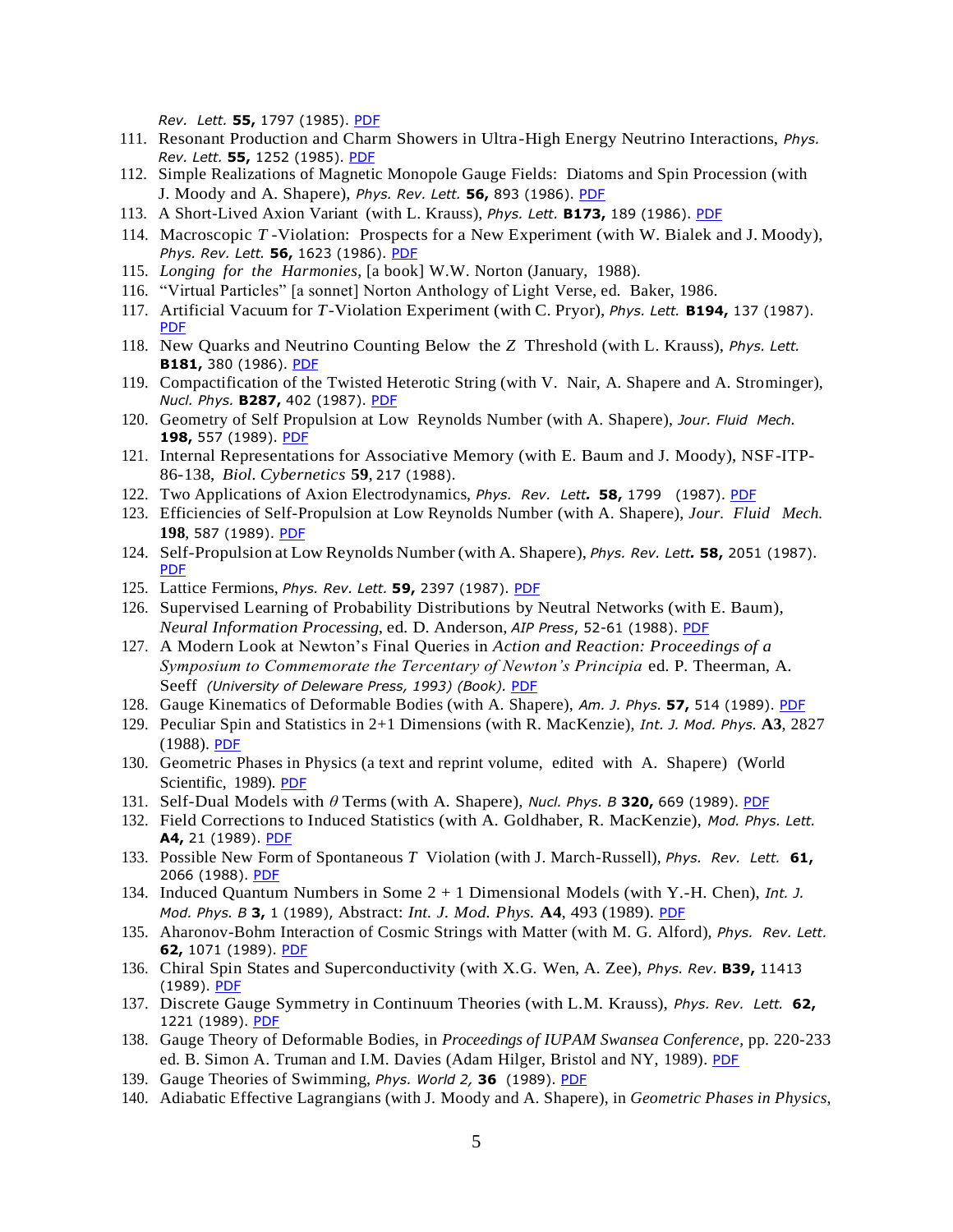by A. Shapere and F. Wilczek (World Scientific, Singapore, 1989). [PDF](https://drive.google.com/open?id=0B7pl5V0YU9tadFBJUW55OGo2SDA)

- 141. Enhanced Baryon Number Violation Around Cosmic Strings (with M. Alford and J. March-Russell), *Nucl. Phys.* **B328,** 140 (1989). [PDF](https://drive.google.com/open?id=0B7pl5V0YU9taRzhqdDJWZHoycjQ)
- 142. On Anyon Superconductivity, (with Y-H. Chen, E. Witten and B. Halperin), *Int'l. Jour. Mod. Phys.* **B3,** 1001 (1989). [https://doi.org/](https://doi.org/10.1142/S0217979289000725)[10.1142/S0217979289000725.](https://doi.org/10.1142/S0217979289000725) [PDF](https://drive.google.com/file/d/12wu3a1F43yQhX3tRzyQVtTPagAoZqEqP/view?usp=sharing)
- 143. Hydrodynamic Relations in Superconductivity, (with M. Greiter and E. Witten), *Mod. Phys. Lett.* **B3,** 903 (1989). [PDF](https://drive.google.com/open?id=0B7pl5V0YU9taU1gwZElNd29GXzg)
- 144. Consequences of Time-Reversal-Symmetry Violation in Models of High *T*c Superconductors, (with B.I. Halperin and J. March-Russell), *Phys. Rev.* **B40,** 8726 (1989). [PDF](https://drive.google.com/open?id=0B7pl5V0YU9tadDlOa3FNSkNwS2s)
- 145. Lectures on Fractional Statistics and Anyon Superconductivity, in *Anomalies, Phases, Defects* ed. M. Bregola, G. Marmo and G. Morandi (Bibliopolis, 1989). [PDF](https://drive.google.com/file/d/12yKo7TxWscVO3xRC6V2gOyKp1fiAtM3U/view?usp=sharing)
- 146. Discrete Quantum Hair on Black Holes and the Nonabelian Aharanov-Bohm Effect, (with M. Alford and J. March-Russell), *Nucl. Phys.* **B337,** 695 (1990). [PDF](https://drive.google.com/open?id=0B7pl5V0YU9taU2szb1gzMWpxMWM)
- 147. The Interactions and Excitations of Nonabelian Vortices (with M. Alford, K. Benson, S. Coleman and J. March-Russell), *Phys. Rev. Lett.* **64,** 1632 (1990). [PDF](https://drive.google.com/open?id=0B7pl5V0YU9taeVAxSVRITjJ6Nkk)
- 148. Spontaneous Fact Violation (with S. Giddings), *Int. J. Mod. Phys.* **A5,** 635 (1990). [PDF](https://drive.google.com/open?id=0B7pl5V0YU9taLWllM1VaWnJDbTQ)
- 149. Space-Time Approach to Holonomy Scattering (with Y.-S. Wu), *Phys. Rev. Lett*. **65,** 13 (1990). [PDF](https://drive.google.com/open?id=0B7pl5V0YU9tacS00c0tzQjBMQWs)
- 150. Zero Modes of Non-Abelian Vortices (with M. Alford K. Benson, S. Coleman, and J. March-Russell), *Nucl. Phys.* **B349,** 414 (1991). [PDF](https://drive.google.com/file/d/1ucsYB1MkCI-CwM6TPJLrClJkMePevCnd/view?usp=sharing)
- 151. Infrared Behavior at Negative Curvature (with C. Callan), *Nucl. Phys.* **B340,** 366 (1990)[.PDF](https://drive.google.com/file/d/19FnBF0lfwYlPYzJeiHPU2FV7FJPvjkcq/view?usp=sharing)
- 152. Some Global Problems in Gauge Theories (Variations on a Theme of Aharonov and Bohm), in *Quantum Coherence,* ISBN #9789814439251, pp. 1-17 (World Scientific, 1990). [PDF](https://drive.google.com/file/d/12zTBJVo9NClEXTe3dK0HDkiwx_ceLA0L/view?usp=sharing)
- 153. Heuristic Principle for Quantized Hall States (with M. Greiter), *Mod. Phys. Lett.* **B4,** 1063 (1990). [90/35] DOI: [10.1142/S0217984990001331.](https://www.researchgate.net/deref/http%3A%2F%2Fdx.doi.org%2F10.1142%2FS0217984990001331) [PDF](https://drive.google.com/file/d/132GEm-RPXfdvQMyytbLHcfZBz6WqACGs/view?usp=sharing)
- 154. States of Anyon Matter, *Int'l. Jour. of Mod. Phys.* **B5,** 1273 (1991). [90/29] DOI: 10.1142/S0217979291000626. [PDF](https://drive.google.com/file/d/132a3FT5i4J0Y1G7wYZc57AbhMgqltHbO/view?usp=sharing)
- 155. Fractional Statistics and Anyon Superconductivity, a monograph and reprint collection, World Scientific (September, 1990).
- 156. Anomalous Dimensions of Anisotropic Gauge Theory Operators (with D. Robertson), *Phys. Lett.* **B251,** 434 (1990). [PDF](https://drive.google.com/open?id=0B7pl5V0YU9taYkdzd3VqZWc3Zlk)
- 157. Positron Line Radiation as a Signature of Particle Dark Matter in the Halo (with M.S. Turner), *Phys. Rev. D* **42,** 1001 (1990). [PDF](https://drive.google.com/open?id=0B7pl5V0YU9taWWVUTGhJdGFubFE)
- 158. Perspectives on Particle Physics and Cosmology, Physica Scripta T36, 281 (1991), invited talk at Nobel Symposium #79: "The Birth and Early Evolution of Our Universe," Gräftavallen, ...<br>Östersund, Sweden, 6/90. [90/64] <u>[PDF](https://drive.google.com/file/d/1IJunJh5JHjDeTfeVx13sVUyIGmGdqYdk/view?usp=sharing)</u>
- 159. Inflationary Axion Cosmology (with M.S. Turner), *Phys. Rev. Lett.* **66,** 5 (1991). [PDF](https://drive.google.com/open?id=0B7pl5V0YU9taRUFzM3VMQldGdG8)
- 160. Fractional Quantum Numbers: A Conceptual Introduction, Trends in Theoretical Physics, Vol. 2, P. Ellis, Y. Tang, eds. (Addison-Wesley, 1991). [90/74]. [PDF](https://drive.google.com/file/d/134OE015XDnLGP2zdMcy7-JIIRre73xRv/view?usp=sharing)
- 161. Relic Gravitational Waves and Extended Inflation (with M.S. Turner), *Phys. Rev. Lett.* **65,** 3080 (1990). [PDF](https://drive.google.com/open?id=0B7pl5V0YU9tacGNQZHpmWHNYZW8)
- 162. Anyons for Anyone, *Phys. World 4,* **40** (1990). [PDF](https://drive.google.com/open?id=0B7pl5V0YU9tad3l0SW9aZ1BOSnM)
- 163. Cosmological Implications of Axinos (with K. Rajagopal and M.S. Turner), *Nucl. Phys.* **B358,** 447 (1991). [90/79] [PDF](https://drive.google.com/file/d/1G4epRHHK3d35X2VigP4EQFewS-PR7Oo9/view?usp=sharing)
- 164. Anyons, *Scientific American 264,* #5, p. 58 (May, 1991). [PDF](https://drive.google.com/open?id=0B7pl5V0YU9tad3l0SW9aZ1BOSnM)
- 165. Cosmology and Broken Discrete Symmetry (with S. Trivedi, J. Preskill and M.B. Wise), *Nucl. Phys.* **B363,** 207 (1991). [91/11] [PDF](https://drive.google.com/open?id=0B7pl5V0YU9taekpkNllIUHV5cDQ)
- 166. Dynamical Effect of Quantum Hair (with S. Coleman and J. Preskill), *Int'l. Jour. Mod. Phys. Lett.*  **A6,** 1631 (1991). [91/17] [PDF](https://drive.google.com/open?id=0B7pl5V0YU9taQS1hLU9pOEtjdk0)
- 167. Paired Hall State at Half Filling (with M. Greiter and X.G. Wen), *Phys. Rev. Lett.* **66,** 3205 (1991) [91/18] [PDF](https://drive.google.com/file/d/10mkxxqevb_PBonbJUYVT9u1wUSEkCb-z/view?usp=sharing)
- 168. Growing Hair on Black Holes (with J. Preskill and S. Coleman), *Phys. Rev. Lett.* **67,** 1975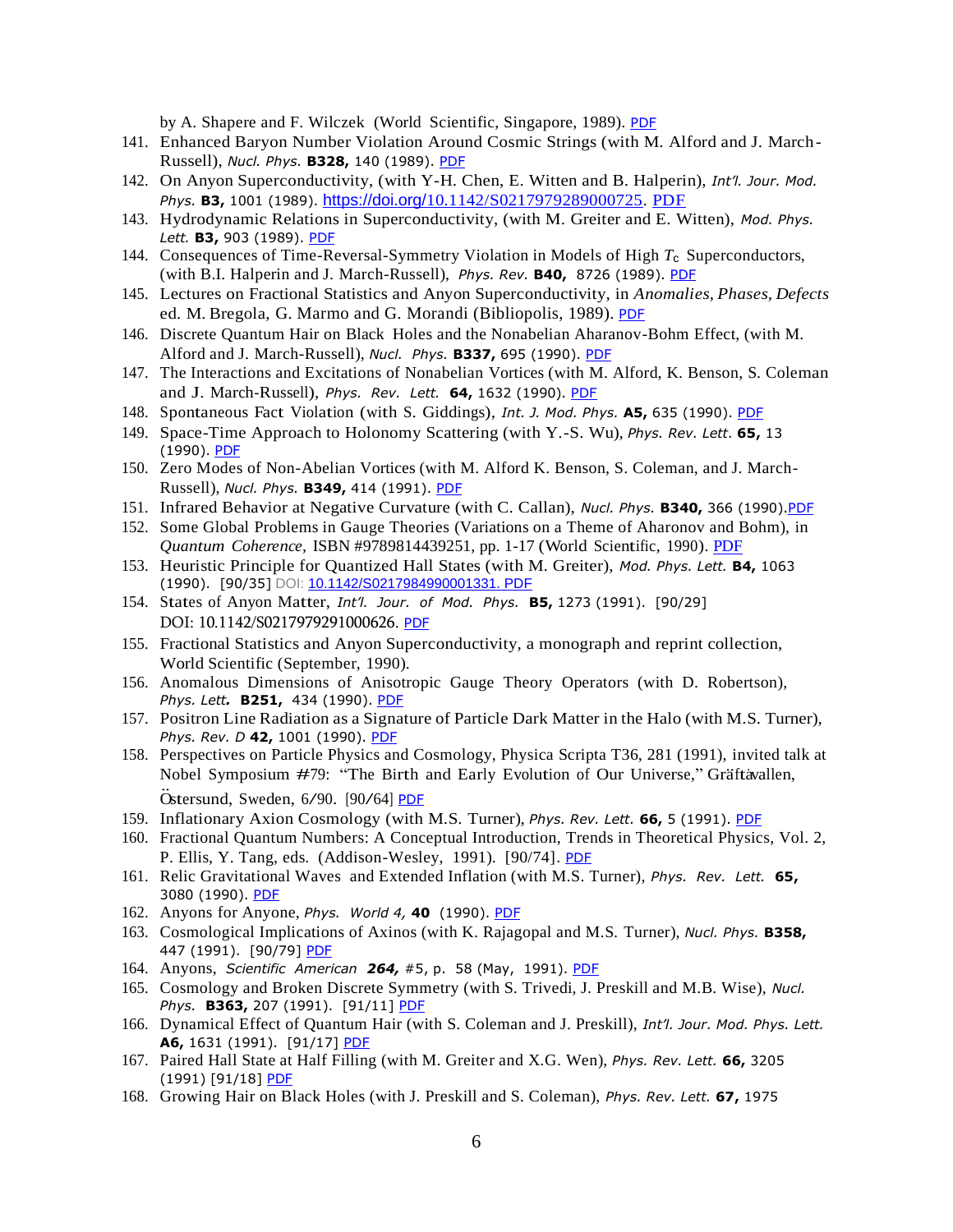(1991).

[91/32] **[PDF](https://drive.google.com/open?id=0B7pl5V0YU9taZVlrQk5QdlEzNkE)** 

- 169. Dual Dilaton Dyons (with A. Shapere and S. Trivedi), *Mod. Phys. Lett.* **A6,** 2677 (1991). [91/33] [PDF](https://drive.google.com/open?id=0B7pl5V0YU9taSTRsb1pLQjZ1NXc)
- 170. Limitations on the Statistical Description of Black Holes (with P. Schwarz, A. Shapere and S. Trivedi), *Mod. Phys. Lett.* **A6,** 2353 (1991). [91/34] [PDF](https://drive.google.com/open?id=0B7pl5V0YU9tad1JORHdKWXZXbVU)
- 171. Exact solutions and the adiabatic heuristic for quantum Hall states (with M. Greiter), *Nucl. Phys.*  **B370,** 577 (1992). [91/45] [PDF](https://drive.google.com/file/d/10-guN_cXLOTpyFAuypo3wwDEpU4f7JQe/view?usp=sharing)
- 172. Unification of Couplings, (with S. Dimopoulos and S. Raby), *Physics Today* **44,** October 1991, p.25. [91/63] [PDF](https://drive.google.com/file/d/1im_QXTKjuEZu-qCyMHi1ITQFLvrR3L0F/view?usp=sharing)
- 173. Quantum Hair on Black Holes (with S. Coleman and J.Preskill), *Nucl. Phys.* **B378,** 175 (1992). hep-th/9201059 [91/64] [PDF](https://drive.google.com/open?id=0B7pl5V0YU9taaktIOEhYU1E3bDg)
- 174. Paired Hall States (with M. Greiter and X.G. Wen), *Nucl. Phys.* **B374,** 567 (1992). [91/66] [PDF](https://drive.google.com/file/d/1djtM7EHFRNq0D1V8HNCMHST5tcOcPlZi/view?usp=sharing)
- 175. Review of "Niels Bohr's Times," *Science* **225,** 345, (1991). [91/78] [PDF](https://drive.google.com/file/d/1mpPfTRRaLDFzXVjhTgWjMtnOzSdtJSmU/view?usp=sharing)
- 176. Disassembling Anyons, *Phys. Rev. Lett.* **69,** 132 (1992). [91/70] [PDF](https://drive.google.com/open?id=0B7pl5V0YU9tadi1iRjBmNHZPcU0)
- 177. Black Holes as Elementary Particles (with C.F.E. Holzhey), *Nucl. Phys.* **B380,** 447 (1992). hepth/9202014 [91/71] [PDF](https://drive.google.com/open?id=0B7pl5V0YU9tadlRHRUhPZC1OTjA)
- 178. Internal Frame Dragging and a Global Analogue of the Aharonov-Bohm Effect (with J. March-Russell and J. Preskill), *Phys. Rev. Lett.* **68,** 2567 (1992). hep-th/9112054 [91/92] [PDF](https://drive.google.com/open?id=0B7pl5V0YU9tacjJxWXpDU3NSLVU)
- 179. Quantum Mechanics, article in *World Book Encyclopedia.* [92/2]. [PDF](https://drive.google.com/file/d/137kpAggxuW268VZCfJoKvPcU1qaIma3c/view?usp=sharing)
- 180. Paired Hall States in Double Layer Electron Systems (with M. Greiter and X.G. Wen), *Phys. Rev. B46, 9586, (1992*). [92/1] [PDF](https://drive.google.com/open?id=1LLxnASarLboA1bs3XeCNZKa3V3DscgUy)
- 181. Application of the Renormalization Group to a Second Order QCD Phase Transition, *Int. Jour. Mod. Phys.* **A7,** 3911 (1992). [91/65] [PDF](https://drive.google.com/open?id=0B7pl5V0YU9taMXVPRm9WaUlOTVk)
- 182. Remarks on the Phase Transition in QCD, in *Proceedings of the IFT Conference on Dark Matter, Int. J. Mod. Phys. D,* **03,** 63 (1994)[.PDF](https://drive.google.com/file/d/0B7pl5V0YU9taelp1VTh0cW41TkU/view?usp=sharing)
- 183. QCD and Asymptotic Freedom: Perspectives and Prospects *Proceedings of Aachen "20 Years of QCD" Conference,* ed. P. Zerwas and H. Kastrup, pp. 16-39 (World Scientific, Singapore), June 1992 and *Int'l Jour. Mod. Phys.* **A8** 1359 (1993). hep-ph/9211290 [92/79] [PDF](https://drive.google.com/open?id=0B7pl5V0YU9taYjExM1FaUVVNUlk)
- 184. The End of Physics?, *Discover* March 1993, 30. [PDF](https://drive.google.com/file/d/13I1n4EoHL_XA1Y7rBB_d-9UDb8wpE06_/view?usp=sharing)
- 185. Quantum Purity at a Small Price: Easing a Black Hole Paradox, *Proceedings of Houston Conference on Black Holes*, ed. S. Kalara and D. Nanopoulos, pp. 1-21 January 1992, (World Scientific, Singapore). hep-th/9302096 [93/12] [PDF](https://drive.google.com/open?id=0B7pl5V0YU9taTjA3ejJrY1JmSGM)
- 186. Static and Dynamic Critical Phenomena at a Second Order QCD Phase Transition (with Krishna Rajagopal) *Nucl. Phys.* **B399** 395 (1993). hep-ph/9210253 [92/60] [PDF](https://drive.google.com/open?id=0B7pl5V0YU9taaGYxUkZPUXRkLVU)
- 187. Lectures (1-4) on Black Hole Quantum Mechanics, *The Black Hole 25 Years After,* eds. C. Teitelboim and J. Zanelli, *World Scientific,* pp. **336** (June 1998). [PDF](https://drive.google.com/file/d/13df2Rdvt2n6Fm4SWJZ37iymcJtA24cHh/view?usp=sharing)
- 188. A Philosopher in Spite of Himself (Review of *Dreams of a Final Theory*, S. Weinberg) *Physics Today,* April 1993. [PDF](https://drive.google.com/file/d/1w66U9kVvUGLTw3TK7fy8akGef665Eg63/view?usp=sharing)
- 189. Emergence of Coherent Long Wavelength Oscillations After a Quench: Application to QCD, (with Krishna Rajagopal), *Nucl. Phys.* **B404** 577 (1993). hep-ph/9303281 [93/16] [PDF](https://drive.google.com/open?id=0B7pl5V0YU9taVm1HczVwWXJnM1k)
- 190. Beyond the Standard Model, *Proceeding of Texas/PASCOS 1992,* Berkeley, November 1992,

Annals of NYAS **V688**, pp. 94-112 (1993). hep-ph/9304318 [93/23] [PDF](https://drive.google.com/open?id=0B7pl5V0YU9taNklfeUdNM2RMQ1U)

- 191. Liberating Exotic Slaves, in *Quantum Coherence and Reality* Proceedings of Aharonov's 60th Birthday, ed. J. Anandan, J. Safko (World Scientific, Singapore, 1995). cond-mat/9408100 [94/58] [PDF](https://drive.google.com/open?id=0B7pl5V0YU9taMXlHclhPTFE5eTA)
- 192. Fractional Statistics and Spin Charge Separation in 2+1 Dimensions (with M. Greiter and Z. Zhou). (unpublished)
- 193. 1012Degrees in the Shade (preprinted as "Hot Stuff: The High Temperature Frontier"), *The*  Sciences, January/February 1994, 22. [93/50] [PDF](https://drive.google.com/open?id=0B7pl5V0YU9taUHJycXNfSjNPTnc)
- 194. Geometric and Renormalized Entropy in Conformal Field Theory, (with C. Holzhey and F. Larsen), *Nucl. Phys.* **B424** 443 (1994). hep-th/9403108 [93/88] [PDF](https://drive.google.com/open?id=0B7pl5V0YU9taekdzeWduZkFIRnc)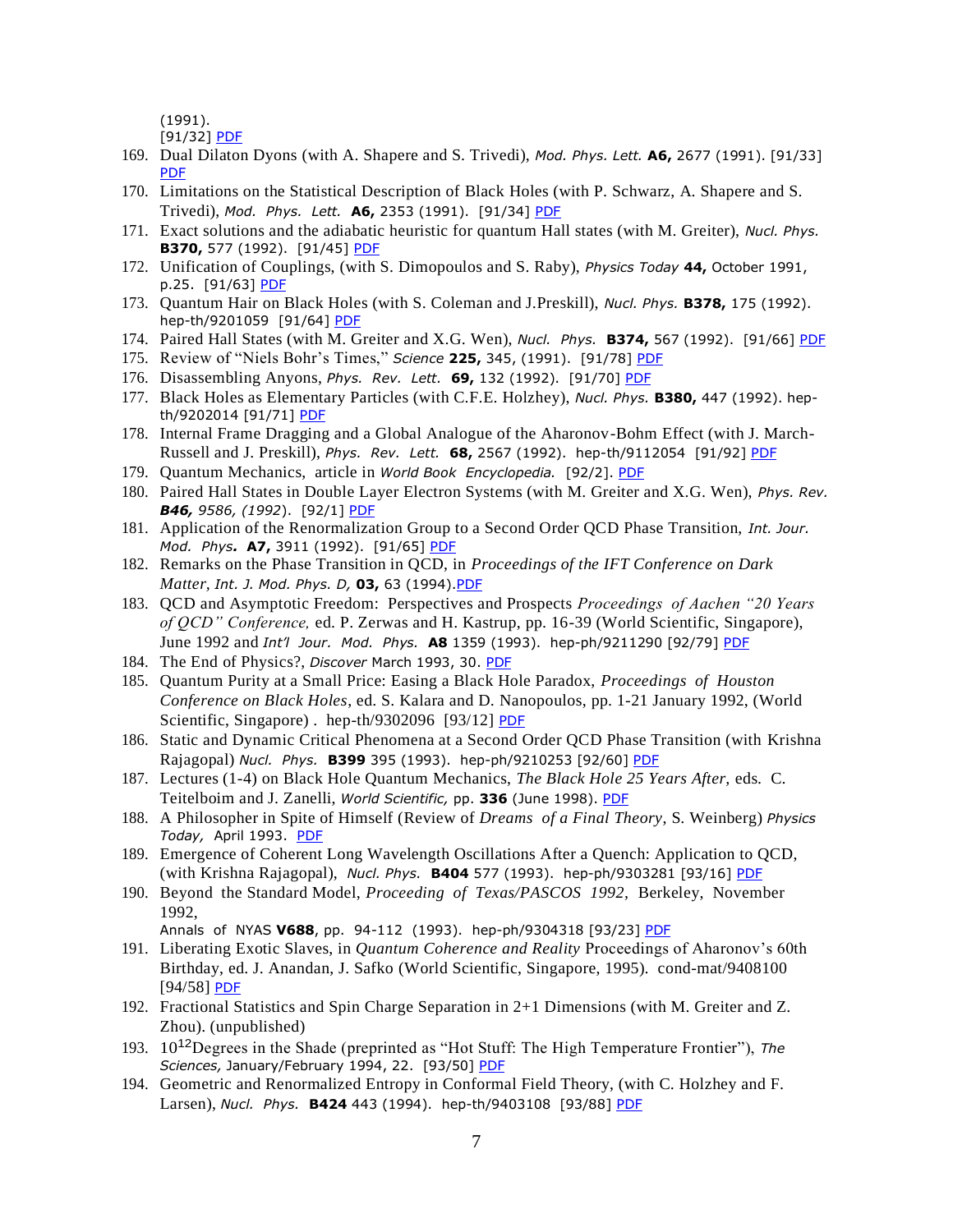- 195. Remarks on Hot QCD, in Proceedings of Quark Matter '93, Borlange, Sweden, June 1993 and *Nucl. Phys* **A566** 123c (1994). hep-ph/9308341 [93/48] [PDF](https://drive.google.com/open?id=0B7pl5V0YU9taUjZ5LVVrRWpEVU0)
- 196. Status of QCD, Proceeding of Lepton-Photon Conference, ed. P. Drell and D. Rubib, pp. 593- 619, Cornell University, Ithaca, NY, August 1993, *(AIP Press).* hep-ph/9311302 [93/69] [PDF](https://drive.google.com/open?id=0B7pl5V0YU9taTUl3WWd4dmU2UHc)
- 197. Non-Fermi Liquid Fixed Point in 2+1 Dimensions, (with Chetan Nayak), *Nucl. Phys.* **B417,** 359 (1994). cond-mat/9312086 [93/89] [PDF](https://drive.google.com/open?id=0B7pl5V0YU9tabDFSaXlTNUZVaVE)
- 198. On Geometric Entropy, (with Curtis Callan), *Phys. Lett.* **B333,** 55-61 (1994). hep-th/9401072 [93/87] [PDF](https://drive.google.com/open?id=0B7pl5V0YU9tadkVER1ktelFBcDQ)
- 199. Exclusion Statistics: Low Temperature Properties, Fluctuations, Duality, Applications, (with C. Nayak), *Phys. Rev. Lett.* **73,** 2740 (1994). cond-mat/9405017 [94/25] [PDF](https://drive.google.com/open?id=0B7pl5V0YU9tabW4zbThpdGRWVFE)
- 200. Renormalization Group Approach to Low Temperature Properties of a Non-Fermi Liquid Metal, (with C. Nayak), *Nucl. Phys.* **B430,** 534 (1994). cond-mat/9408016 [94/59] [PDF](https://drive.google.com/open?id=0B7pl5V0YU9taOHFhR3liX1BiMUk)
- 201. Statistical Transmutation and Phases of Two-Dimensional Quantum Matter, in Proceedings of 150th Anniversary of Boltzmann's Birth, Academi Lincei, Rome. cond-mat/9509085 [95/71[\]PDF](https://drive.google.com/open?id=0B7pl5V0YU9taaFItM0dHRGw4ZkE)
- 202. Some Applications of a Simple Stationary Line Element for the Schwarzschild Geometry, (with P. Kraus), *Mod. Phys. Lett.* **A9,** 3713 (1994). gr-qc/9406042 [94/46] [PDF](https://drive.google.com/open?id=0B7pl5V0YU9taYURVWmJzY0JvNHc)
- 203. Self-Interaction Correction to Black Hole Radiance, (with P. Kraus), *Nucl. Phys.* **B433,** 403 (1995). gr-qc/9408003 [94/61] [PDF](https://drive.google.com/open?id=0B7pl5V0YU9taQkVDeGhGY2NrNU0)
- 204. Geometric Entropy, Wave Functionals, and Fermions (with F. Larsen), *Annals of Physics,* **243,** 280 (1995). hep-th/9408089 [94/51] [PDF](https://drive.google.com/open?id=0B7pl5V0YU9tadENMemdOaWRhelk)
- 205. Effect of Self-Interaction on Charged Black Hole Radiance (P. Kraus), *Nucl. Phys.* **B437** 231 (1995). hep-th/9411219 [94/101] [PDF](https://drive.google.com/open?id=0B7pl5V0YU9tacExhQk5UX21CTjA)
- 206. A. Spin, Electron Spin, Spin and Statistics B. Fermions and Bosons. [PDF](https://drive.google.com/file/d/13MYwCPyBv07IjYXsP7wQ9lh9hgbVsh31/view?usp=sharing) *Macmillan Encyclopedia of Physics,* **1996** Edition, p. 1509-1511; 1511-1513; 1513-1514; and 547-549. PDF
- 207. A. Symmetry Laws (Physics), Vol. 18, p. 89. [PDF](https://drive.google.com/file/d/13P3pyMQrQy9a5aJ2IBScoiA0Ckno4j2m/view?usp=sharing) B. Symmetry Breaking, Vol. 18, p. 86. [PDF](https://drive.google.com/file/d/13Mhq46_2VKWNLn4gsrw-nMVkcUU0s5bd/view?usp=sharing) C. Anyons, Vol. 1, p. 807. [PDF](https://drive.google.com/file/d/1uvG5Bxiak1E7Xnzp5CDGJRpI-NgUHN97/view?usp=sharing) D. Geometric Phase, Vol. 8, p. 53. E. Conservation Laws, Vol. 4, p. 368.

McGraw-Hill *Encyclopedia of Science & Technology,* (**8th** Edition, 1997).

- 208. Review of Penrose's "Shadows of the Mind". *Science,* **266,** 1737 (1994). [PDF](https://drive.google.com/open?id=0B7pl5V0YU9taVktHQVZXZHkwZk0)
- 209. Space-Time Aspects of Quasiparticle Propagation (with R. Levien and C. Nayak) *Int. J. of Mod. Phys.* **B9,** 3189 (1995). cond-mat/9501050 [94/108] [PDF](https://drive.google.com/open?id=0B7pl5V0YU9taNGZBNmtXNExrZVE)
- 210. Quantum Hall States of High Symmetry (with C. Nayak), *Nucl. Phys.* **B450***,* 558 (1995). condmat/9501052 [94/109] [PDF](https://drive.google.com/open?id=0B7pl5V0YU9taSW9OVUZCU0pBR3M)
- 211. Physical Properties of Metals from a Renormalization Group Standpoint (with C. Nayak), *International Jour. of Mod. Phys.* **B10,** 847 (1996). cond-mat/9507040 [94/60] [PDF](https://drive.google.com/open?id=0B7pl5V0YU9taMHp3T0hrLUtuOGM)
- 212. Asymptotic Freedom, Lecture on receipt of the Dirac Medal, published by *ICTP,*  Trieste, Italy (1994). Princeton, N.J.: Institute for Advanced Study, 09/1996. Report no. 000067401 IASSNS-HEP 96-92 arXiv: hep-th/9609099. [PDF](https://drive.google.com/file/d/1FoOLvvjKZ0TqiKyCh4ua2U7gY0qEFO0f/view?usp=sharing)
- 213. From the Standard Model to Dark Matter, (invited talk at 5th Annual October Maryland Astrophysics Conference), published in conference proceedings, *AIP Conference Proceedings* **336,** Issue 01. hep-ph/9501343v1. [PDF](https://drive.google.com/file/d/1ws-Pss1BbhjsvVpJS996EByXhxRs8g2Y/view?usp=sharing)
- 214. Realization of the Fredkin Gate Using A Series of One- And Two-body Operators, (with H.F. Chau), *Phys. Rev. Lett* **75** 748 (1995). quant-ph/9503005 [95/15] [PDF](https://drive.google.com/open?id=0B7pl5V0YU9taUUdMcDB6WXh3cVU)
- 215. Quantum Numbers of Hall Effect Skyrmions (with C. Nayak), cond-mat/9505081 [95/35] (Superseded by Quantum Numbers of Textured Hall Effect Quasiparticles, Item 222, [95-104]) [PDF](https://drive.google.com/open?id=0B7pl5V0YU9taSWNWcUdhc1JGTjA)
- 216. Indirect Neutrino Oscillations (with K.S. Babu and Jogesh Pati) *Phys. Lett.* **B359,** 351 (1995).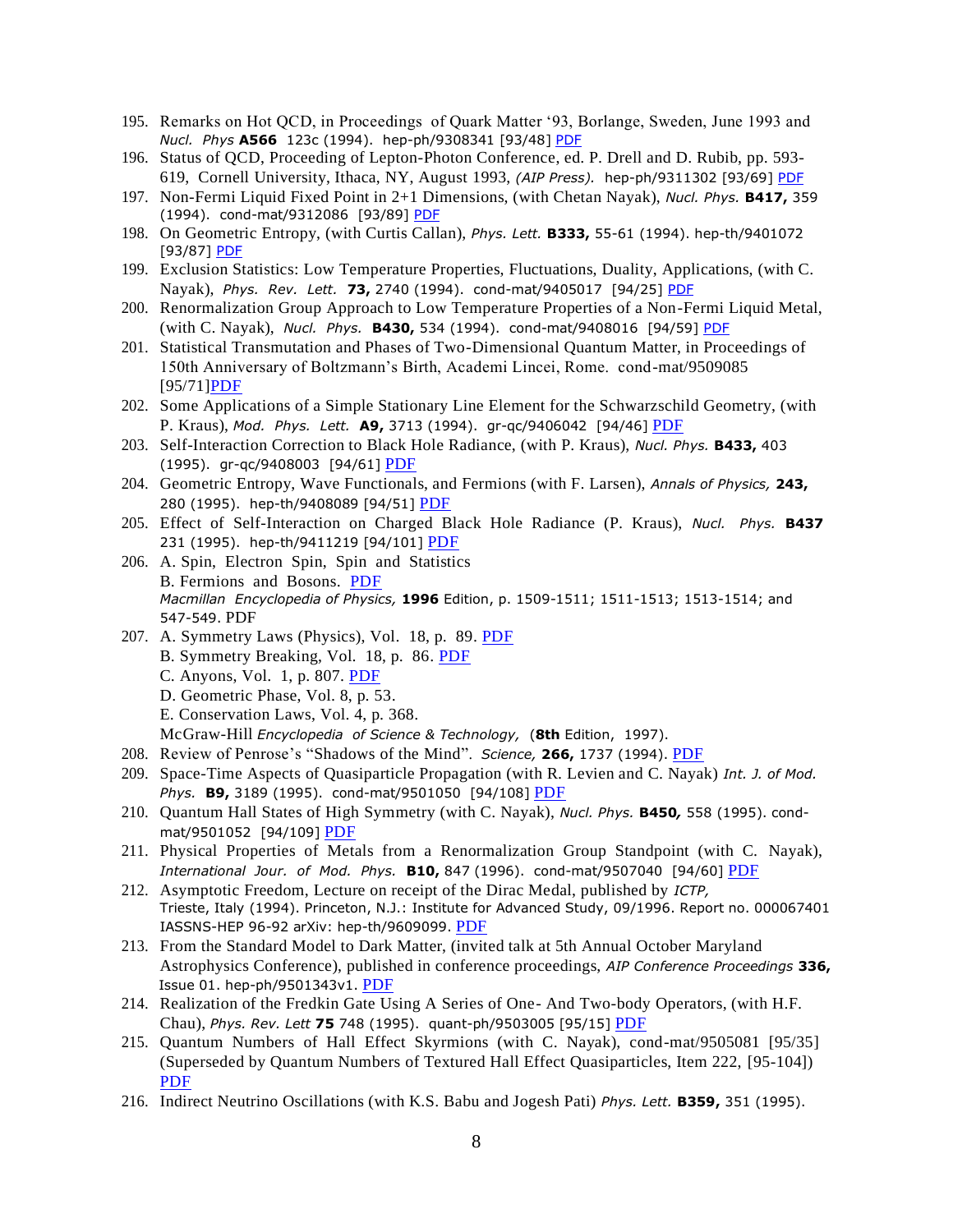hep-ph/9505334 [95/37] [PDF](https://drive.google.com/open?id=0B7pl5V0YU9taRTBHOW0xcnhqU28)

- 217. Renormalization of Black Hole Entropy and of the Gravitational Coupling Constant (with F. Larsen), *Nucl. Phys.* **B458,** 249 (1996). hep-th/9506066 [95/49] [PDF](https://drive.google.com/open?id=0B7pl5V0YU9taWGNwRXk0V3AtUHc)
- 218. Spin-Singlet to Spin Polarized Phase Transition at  $v = 2/3$ : Flux-Trading in Action (with C. Nayak), *Nucl. Phys.* **B455,** 493 (1995). cond-mat/9507016 [95/59] [PDF](https://drive.google.com/open?id=0B7pl5V0YU9taVm1QZEFUaTRueFE)
- 219. Spin-Singlet Ordering Suggested by Repulsive Interactions (with C. Nayak), cond-mat/9510132 [95/75] (See Possible Electronic Structure of Domain Walls in Mott Insulators, Item 225, [95-111]) [PDF](https://drive.google.com/open?id=0B7pl5V0YU9taaXN5SGFTQXRNanM)
- 220. Internal Structure of Black Holes (with F. Larsen), *Phys. Lett* **B375,** 37 (1996). hep- th/9511064 [95/92] [PDF](https://drive.google.com/file/d/1UcQNs1i26ZOvEJJik5r9-UhrxYrXdHdL/view?usp=sharing)
- 221. Remarks on the Phase Structure of QCD, Particle Theory and Phenomenology Proceedings, Iowa State University, May 1995, ed. Lassila, et al., pg. 47, (*World Scientific,* Singapore). [95/103]
- 222. Quantum Numbers of Textured Hall Effect Quasiparticles (with C. Nayak), *Phys. Rev. Lett.* **77,** 4418(1996). cond-mat/9512061 [95/104] [PDF](https://drive.google.com/open?id=0B7pl5V0YU9taVlkwNnlCOTBuVVk)
- 223. Aspects of d-Density Order, *Proceedings of Pacific Conference on Condensed Matter Theory: Complex Materials and Strongly Correlated Systems,* Seoul, Korea, Dec. 2-5, 1995 [95/110], cond-mat/9512156 [PDF](https://drive.google.com/open?id=0B7pl5V0YU9taMmJHenFhWXlFbFk)
- 224. QCD Interference Effects of Heavy Particles Below Threshold (with P. Kraus), *Phys. Lett.* **B382,** 262 (1996). hep-ph/9601279 [96/04] [PDF](https://drive.google.com/open?id=0B7pl5V0YU9taSEo0N2wwLWw5QWs)
- 225. Possible Electronic Structure of Domain Walls in Mott Insulators (with C. Nayak), *Int. J. Mod. Phys.* **B10,** 2125 (1996). cond-mat/9602112 [95/111] [PDF](https://drive.google.com/open?id=0B7pl5V0YU9taVWZXRndWVEI2WE0)
- 226. A crack in the Standard Model?, *Nature* Vol. **380**, 19-20 (7 March 1996). [PDF](https://drive.google.com/open?id=0B7pl5V0YU9taOHhacmk3WTFRdDQ)
- 227. Remarks on the Current-Carrying State of Hall Superfluids, Proceedings of 1st Jagna International Workshop on Advances in Theoretical Physics, Jagna, Bohol, Philippines, January 1995 [96/28], cond-mat/9604007 [PDF](https://drive.google.com/open?id=0B7pl5V0YU9taSFRzY1F3MXhZRk0)
- 228. Classical Hair in String Theory I: General Formulation (with F. Larsen), *Nucl. Phys.* **B475,** 627 (1996). hep-th/9604134 [96/35] [PDF](https://drive.google.com/open?id=0B7pl5V0YU9taNDFVcmR1aWR0SGs)
- 229. 2n Quasihole States Realize 2n−1-Dimensional Spinor Braiding Statistics in Paired Quantum Hall States (with Chetan Nayak), *Nucl. Phys.* **B479,** 529 (1996). cond-mat/9605145 [96/52] [PDF](https://drive.google.com/open?id=0B7pl5V0YU9taUlRXeDBoVktNUG8)
- 230. Experimental Consequences of a Minimal Messenger Model for Supersymmetry Breaking, (with K.S. Babu and C. Kolda), *Phys. Rev. Lett.* **77,** 3070 (1996). hep-ph/9605408 [96/55] [PDF](https://drive.google.com/open?id=0B7pl5V0YU9tadzB6MVdfelZWOWM)
- 231. Particle Physics for Cosmology, Published in "Critical Dialogues in Cosmology" in celebration of the 250th Anniversary of Princeton University, 24-27 June 1996. Ed. Neil Turok (*World Scientific,* Singapore). hep-ph/9608285 [96/79] [PDF](https://drive.google.com/open?id=0B7pl5V0YU9taZXVOcC16SmdITUk)
- 232. Classical Hair in String Theory II: Explicit Calculations (with F. Larsen), *Nucl. Phys.* **B488,** 261 (1997). hep-th/9609084 [96-92] [PDF](https://drive.google.com/open?id=0B7pl5V0YU9taQjQtMGxVMzhsb1E)
- 233. Populated Domain Walls (with C. Nayak), *Phys. Rev. Lett.,* **78 ,** 2465 (1997). cond- mat/9609094 [96/93] [PDF](https://drive.google.com/open?id=0B7pl5V0YU9taeFF4X1pGNFpkNkU)
- 234. From Asymptotic Freedom to Unification to Supersymmetry (and Beyond), chapter in, *Physics in 2000 And Beyond* published by *World Scientific Publishing Co. (UK) Ltd.* [96-94]
- 235. Asymptotic Freedom, Lecture on receipt of the Dirac Medal, October 1994, published by *ICTP,* Trieste, Italy. hep-th/9609099 [96-95] [PDF](https://drive.google.com/open?id=0B7pl5V0YU9taNmtIb0FTSnFWSU0)
- 236. Resolution of Cosmological Singularities (with Finn Larsen), *Phys. Rev.* **D 55,** 4591 (1997). hep-th/9610252 [96-108] [PDF](https://drive.google.com/open?id=0B7pl5V0YU9taZy1wUjVXcktGSW8)
- 237. Review of "In Search of the Ultimate Building Blocks" by G. 'tHooft, *Nature* **385,** 217 (16 Jan. 1997). [96-131] [PDF](https://drive.google.com/open?id=0B7pl5V0YU9taQk83WFRWQzl0Ync)
- 238. The Future of Particle Physics as a Natural Science, Published in "Critical Problems in Physics" in celebration of the 250th Anniversary of Princeton University, November 1996, eds. Fitch, Marlow, and Dementi, Princeton University Press; also in Int. Jour. Mod. Phys. A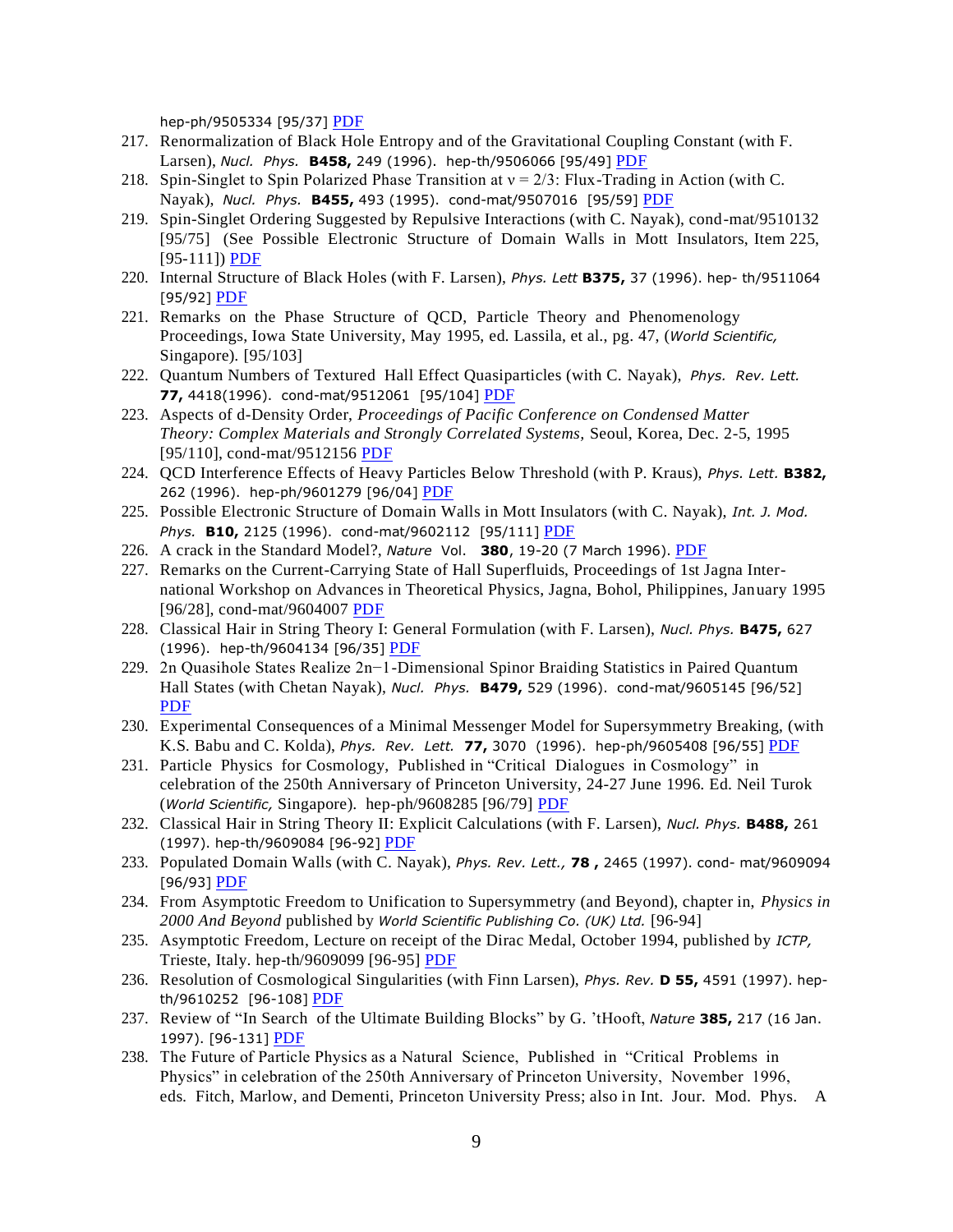13, 863, (1998); also in *Magazine of Physics, Science & Ideas* **Vol. 1 No. 2**) 12-25, (Dec. 1996). hep-ph/9702371 [97-11] [PDF](https://drive.google.com/open?id=0B7pl5V0YU9tadERRZnN1ZFZrTE0)

- 239. The Future of Particle Physics, in Proceedings of the 11th Nishinomiya-Yukawa Memorial Symposium "Physics in the 21st Century", ed. Kikkawa, Kunitomo, and Ohtsubo. (*World Scientific,* Singapore, 1996). [97-14]. [PDF](https://drive.google.com/file/d/13SetkArGvWFdlbkze9JYeyQeMWyILtPJ/view?usp=sharing)
- 240. Comments on the high-Q2 HERA anomaly (with Babu, Kolda, March-Russell). *Phys. Lett.* **B402,** 367 (1997). hep-ph/9703299 [97/04] [PDF](https://drive.google.com/open?id=0B7pl5V0YU9taRllPTnNjOG1fTEk)
- 241. Cross-Confinement in Multi-Chern-Simons Theories (with Lorenzo Cornalba), *Phys. Rev. Lett.* **78,** 4679 (1997). hep-th/9703131 [97/22] [PDF](https://drive.google.com/open?id=0B7pl5V0YU9taMnh1ZjFvb2MxZkU)
- 242. Review of *"The Inflationary Universe"* by Alan Guth, Science 276, 1087 (16 May 1997). [97/43] [PDF](https://drive.google.com/open?id=0B7pl5V0YU9taSVhPQjRLN2JubUk)
- 243. Review of *"The Fabric of Reality"* by David Deutsch, Physics World 51, (June 1997). [97/44] [PDF](https://drive.google.com/file/d/1ZrIM5A0_IKsmEfo_kJhyiogGz77Kpn6F/view?usp=sharing)
- 244. Mass Splittings from Symmetry Obstruction (with L. Cornalba), *Phys. Lett.* **B411,** 112-116 (1997). hep-th/9706014 [97-48] [PDF](https://drive.google.com/open?id=0B7pl5V0YU9taeVpzLVNDYnZSNWM)
- 245. Some Examples in the Realization of Symmetry, *Nucl. Phys.* **B68** (Proc. Suppl.), 367 (1998). hep-th/9710135 [97/116] [PDF](https://drive.google.com/open?id=0B7pl5V0YU9tac2Nfbl9QcjQycHc)
- 246. Panning for Gold at the K Stream, *Nature* **389,** 671 (16 Oct. 1997). [PDF](https://drive.google.com/open?id=0B7pl5V0YU9taYUotdGczcEdJRnc)
- 247. An Action for Black Hole Membranes (with M. Parikh), *Phys. Rev.* D **58,** 064011, (1998). grqc/9712077 [97-117] [PDF](https://drive.google.com/open?id=0B7pl5V0YU9tacmxOaUlLektjVkE)
- 248. QCD at Finite Baryon Density: Nucleon Droplets and Color Superconductivity (with M. Alford and K. Rajagopal), *Phys. Lett.* **B422,** 247-256, (1998). hep-ph/9711395 [97/119] [PDF](https://drive.google.com/open?id=0B7pl5V0YU9taNVVMUXhRSVRFUkU)
- 249. A Chern-Simons Effective Field Theory for the Pfaffian Quantum Hall State (with E. Fradkin, C. Nayak, and A. Tsvelik), *Nucl. Phys.* **B516,** 704-718 (1998). cond-mat/9711087 [97-120] [PDF](https://drive.google.com/open?id=0B7pl5V0YU9taTFVicTBnSHZ5UEE)
- 250. Colour Takes The Field, *Nature* **390,** 659 (18/25 Dec. 1998). [PDF](https://drive.google.com/open?id=0B7pl5V0YU9taaXFKcVpMano2V3M)
- 251. Neutrino Deficit Challenges Conservation Laws, *Nature* **391,** 123 (8 Jan. 1998). [PDF](https://drive.google.com/open?id=0B7pl5V0YU9tab3BlZ21NNjhuT0E)
- 252. Why are there Analogies between Condensed Matter and Particle Theory? *Physics Today,* **11**  (Jan. 1998). [PDF](https://drive.google.com/file/d/1vKpNhvir8m2cv7YdJfzsueO5sMTvbNju/view?usp=sharing)
- 253. Suggested New Modes in Supersymmetric Proton Decay (with K.S. Babu and J. Pati), Phys. Lett. B423, 337-347 (1998). hep-ph/9712307 [97/136] [PDF](https://drive.google.com/open?id=0B7pl5V0YU9taRUpMSHYxOGMxOVU)
- 254. Riemann-Einstein Structure from Volume and Gauge Symmetry, *Phys. Rev. Lett.* **80,** 4851 (1998). hep-th/9801184 [97-142] [PDF](https://drive.google.com/open?id=0B7pl5V0YU9taSzViWnZnamM5VFk)
- 255. Liberating Quarks and Gluons, *Nature,* **391** , 330-331 (22 Jan. 1998). [PDF](https://drive.google.com/open?id=0B7pl5V0YU9taem14LTZ1d3M2aFE)
- 256. Back to Basics at High Temperature, *Physics Today,* **11** (April 1998). [PDF](https://drive.google.com/file/d/15qfyO6Ip-nE_naGQEZHPKTuKP8YYBGpE/view?usp=sharing)
- 257. Beyond The Standard Model: An Answer and Twenty Questions, in Erice 1997: highlights for subnuclear physics, 50 years later 291-327 (1997). hep-ph/9802400 [98-10] [PDF](https://drive.google.com/open?id=0B7pl5V0YU9tad2l2VEVJSkNMZG8)
- 258. Color Superconductivity and Signs of Its Formation (with M. Alford and K. Rajagopal), in proceedings of Riken-BNL Workshop, November 1997. hep-ph/9802284 [98-13] [PDF](https://drive.google.com/open?id=0B7pl5V0YU9tadWlwS3cxZEM2TFE)
- 259. Quantum Field Theory, in the American Physical Society Centenary issue of *Rev. Mod. Phys.* **71,** S85-S95 (1999); also in More Things in Heaven and Earth– A celebration of Physics at the Millennium ed. B. Bederson, (Springer-Verlag, New York), (1999). hep-th/9803075 [98- 20] [PDF](https://drive.google.com/open?id=0B7pl5V0YU9taMFJJN25qTjc0bUU)
- 260. CP Violation, Higgs Couplings, and Supersymmetry, (with K.S. Babu, C. Kolda and J. March-Russell), *Phys. Rev*. D **59,** 016004 (1999). hep-ph/9804355 [98/30] [PDF](https://drive.google.com/open?id=0B7pl5V0YU9taMnU4V0E0ZEh4V28)
- 261. Color-Flavor Locking and Chiral Symmetry Breaking in High Density QCD (with M. Alford and K. Rajagopal) *Nucl. Phys.* **B537,** 443-458 (1999). hep-ph/9804403 [98-29] [PDF](https://drive.google.com/open?id=0B7pl5V0YU9taZkJYNmQ2LWdVazg)
- 262. From Notes to Chords in QCD, in proceedings of "QCD at Finite Baryon Density" Conference, April 1998, Universitaet Bielefeld, Bielefeld, Germany, *Nucl. Phys.* **A642,** 1c-13c, (1998). [98- 56] [PDF](https://drive.google.com/file/d/1HawlLkeSoNpfTRI9tVihm_mlWkxaUORz/view?usp=sharing)
- 263. Projective Statistics and Spinors in Hilbert Space (1998). hep-th/9806228 [98-61] [PDF](https://drive.google.com/open?id=0B7pl5V0YU9taVFk4TWJGM3JUbUU)
- 264. Particle Physics: The Standard Model Transcended, *Nature* **394,** 13-15, (2 July 1998). [PDF](https://drive.google.com/open?id=0B7pl5V0YU9taM19EU25yRWJSLTA)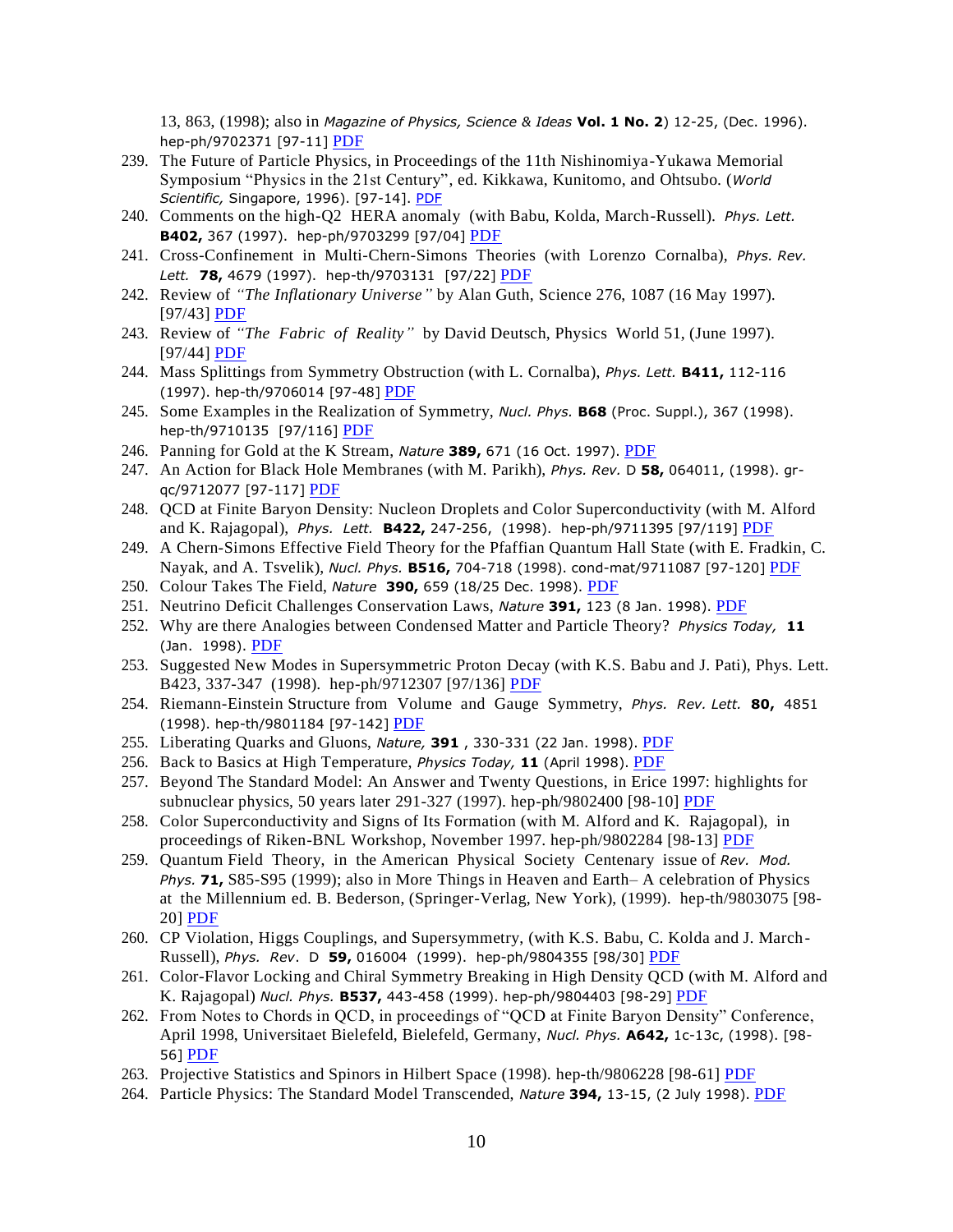- 265. Global Structure of Evaporating Black Holes (with M. Parikh), *Phys. Lett.* **B449,** 24-29 (1999). gr-qc/9807031 [98-57] [PDF](https://drive.google.com/open?id=0B7pl5V0YU9tabkV3aF9xVVFoYW8)
- 266. Imaginary Chemical Potential and Finite Fermion Density on the Lattice (with M. Alford and A. Kapustin), *Phys. Rev.* D **59,** 054502 (1999). hep-lat/9807039 [98-67] [PDF](https://drive.google.com/open?id=0B7pl5V0YU9taNktjT0Itdy1BVmM)
- 267. Nuclear and Subnuclear Boiling, *Nature* **395,** 220-221 (17 September 1998)[.PDF](https://drive.google.com/open?id=0B7pl5V0YU9taZ3BEQndTS0tvMjg)
- 268. Beyond the standard model: *This time for real, in Proceedings of XVIII International Conference on Neutrino Physics and Astrophysics,* Takayama, Japan, June 4-9, 1998, *Nucl. Phys. Proc. Suppl.*  **77,** 511-519 (1999). [PDF](https://drive.google.com/file/d/1HoWgo1kmazN6VArxe46OVnlyBEA9zHZ6/view?usp=sharing)
- 269. Fermion masses, neutrino oscillations, and proton decay in the light of SuperKamiokande (with K.S. Babu and J. Pati), *Nuclear Physics* **B566,** 33-91 (2000) hep-ph/9812538 [98-80] [PDF](https://drive.google.com/open?id=0B7pl5V0YU9taR0xGRVBrMWZObGs)
- 270. High Density Quark Matter and the Renormalization Group in QCD with two and three flavors (with T. Schäefer), *Phys. Lett.* **B450,** 325-331 (1999). hep-ph/9810509 [98-90] [PDF](https://drive.google.com/open?id=0B7pl5V0YU9taejJSV3hRaEZsTzA)
- 271. Continuity of Quark and Hadron Matter, (with Thomas Schäefer), *Phys. Rev. Lett.* **82** 3956-3959 (1999). hep-ph/9811473 [98-100] [PDF](https://drive.google.com/file/d/1h610HkmEjT9ztRIq0ZP5LAXCMbDWUH2p/view?usp=sharing)
- 272. The Persistence of Ether, *Physics Today* **52,** 11-13 (January 1999). [PDF](https://drive.google.com/open?id=0B7pl5V0YU9taaXE0ZWJNRzlHNlU)
- 273. The Long Life of a Thoughtful Teacher (Review of "Geons, Black Holes and Quantum Foam: A Life in Physics" by John A. Wheeler with K. Ford) *Science* **282** (1998). [PDF](https://drive.google.com/file/d/14Z_6XW_pnYpS5panUuOV1P2MPZqTF-Ck/view?usp=sharing)
- 274. Getting Its from Bits *Nature* **397,** 303-306 (28 Jan. 1999). [PDF](https://drive.google.com/open?id=0B7pl5V0YU9taNU5VN3RWUzYzLXM)
- 275. Reply in sonnet form, to Pinotti's letter to the Editor regarding Numerical Simulation (Item 256.), 113 (March 1999). [PDF](https://drive.google.com/open?id=0B7pl5V0YU9taQ2lDamVFdmlHQmM)
- 276. Quark Description of Hadronic Phases (with T. Schäefer), *Phys. Rev. D* **60,** 074014 (1999). hep-ph/9903503. [99-32] [PDF](https://drive.google.com/file/d/1ke2qy-cNw43IbSDZkZrilMDpPoKRVR0S/view?usp=sharing)
- 277. Cosmic Molasses for Particle Masses, *New Scientist* No **2181,** 32-37 (10 April 1999). [PDF](https://drive.google.com/file/d/13WJT8K1UNg1ooWMAJaGyb4oYqbUwDKRC/view?usp=sharing)
- 278. Minimal Potentials with Very Many Minima (with Marin Soljacic). *Phys. Rev. Lett.* **84,** 2285- 2289 (2000) cond-mat/9904190 [99-39] [PDF](https://drive.google.com/open?id=0B7pl5V0YU9taYlQtSklFM3VKdTg)
- 279. Reaching Bottom, Laying Foundations, *Nature* "A Celebration of Physics" (special issue for American Physical Society 100th anniversary), 4-5 (April 1999). [PDF](https://drive.google.com/file/d/0B7pl5V0YU9tadmZLWndfbjJNenc/view?usp=sharing)
- 280. Superconductivity from perturbative one-gluion exchange in high density quark matter (with T. Schaefer) *Phys. Rev. D* **60,** 114033-1-114033-7 (1999). hep-ph/9906512 [99/58] [PDF](https://drive.google.com/open?id=0B7pl5V0YU9tadHpyQ1FycVpqMWc)
- 281. And you're glue *Nature* **400,** 21-23 (1 July 1999). [PDF](https://drive.google.com/open?id=0B7pl5V0YU9taM3pSMnJkNWZUNDQ)
- 282. What QCD tells Us about Nature-and Why We Should Listen, keynote talk at PANIC'99, Uppsala, Sweden, June 10, 1999. *Nucl. Phys.* **A663 & 664,** 3c-20c (2000). hep-ph/9907340 [99-64] **[PDF](https://drive.google.com/open?id=0B7pl5V0YU9tacThjaGFxbVU0cmM)**
- 283. The Recent Excitement in High -Density QCD, invited talk at PANIC '99, Uppsala, Sweden, June 1999. Nucl. Phys. **A663 & 664,** 257c-271c, (2000). hep-ph/9908480 [99-68] [PDF](https://drive.google.com/open?id=0B7pl5V0YU9taUGpRRXpVaU45blU)
- 284. Reply to Walter L. Wagner, regarding Mukerjee's Article on the Relativistic Heavy Ion Collider (RHIC) at Brookhaven National Laboratory ["A Little Big Bang," March 1999], Letters to the Editors, *Scientific American*, 8, July 1999. [PDF](https://drive.google.com/file/d/1tNMFMpG-DG5c70ibfByzFC2CiyeQCzmt/view?usp=sharing)
- 285. Hawking Radiation as Tunneling, (with M. Parikh), *Phys. Rev. Lett.* **85,** 5042-5045 (2000) hep-th/9907001 [98-22] [PDF](https://drive.google.com/open?id=0B7pl5V0YU9taWEQxMTFTd19jakU)
- 286. Review of Speculative "Disaster Scenarios" at RHIC (with W. Busza, R. L. Jaffe and J. Sandweiss), (Report of a Committee charged by Dr. John Marburger, Director of Brookhaven National Laboratory, to review potentially catatrophic processes that might be initated by heavy ion collisions at the Relativistic Heavy Ion Collider.) *Rev. Mod. Phys.* **72,** 1125-1140, (2000) hep-ph/9910333[99-87] [PDF](https://drive.google.com/open?id=0B7pl5V0YU9taYVJHQW8xRXZBV3M)
- 287. QCD In Extreme Conditions, Lectures given at CRM Summer School, "Theoretical Physics at the End of the XXth Century," June 27-July 10, Banff (Alberta), Canada. Published in *CRM Series in Mathematical Physics.* Saint-Aubin and Vinet, eds. (Springer) 567-636 (2000) hepph/0003183 [99-92] [PDF](https://drive.google.com/open?id=0B7pl5V0YU9taUGotb3J0enJFQWc)
- 288. Mass without Mass I: Most of Matter, *Physics Today,* **52** (1999). [PDF](https://drive.google.com/open?id=0B7pl5V0YU9taeEJpWkhaNElnQW8)
- 289. Maxwell's Other Demon, *Nature* **402,** 22-23,(4 November 1999). [PDF](https://drive.google.com/open?id=0B7pl5V0YU9taZVJrQnQyTjZJcGs)
- 290. Charged stripes from alternating static magnetic field, (with Oleg Tchernyshyov), *Phys. Rev.*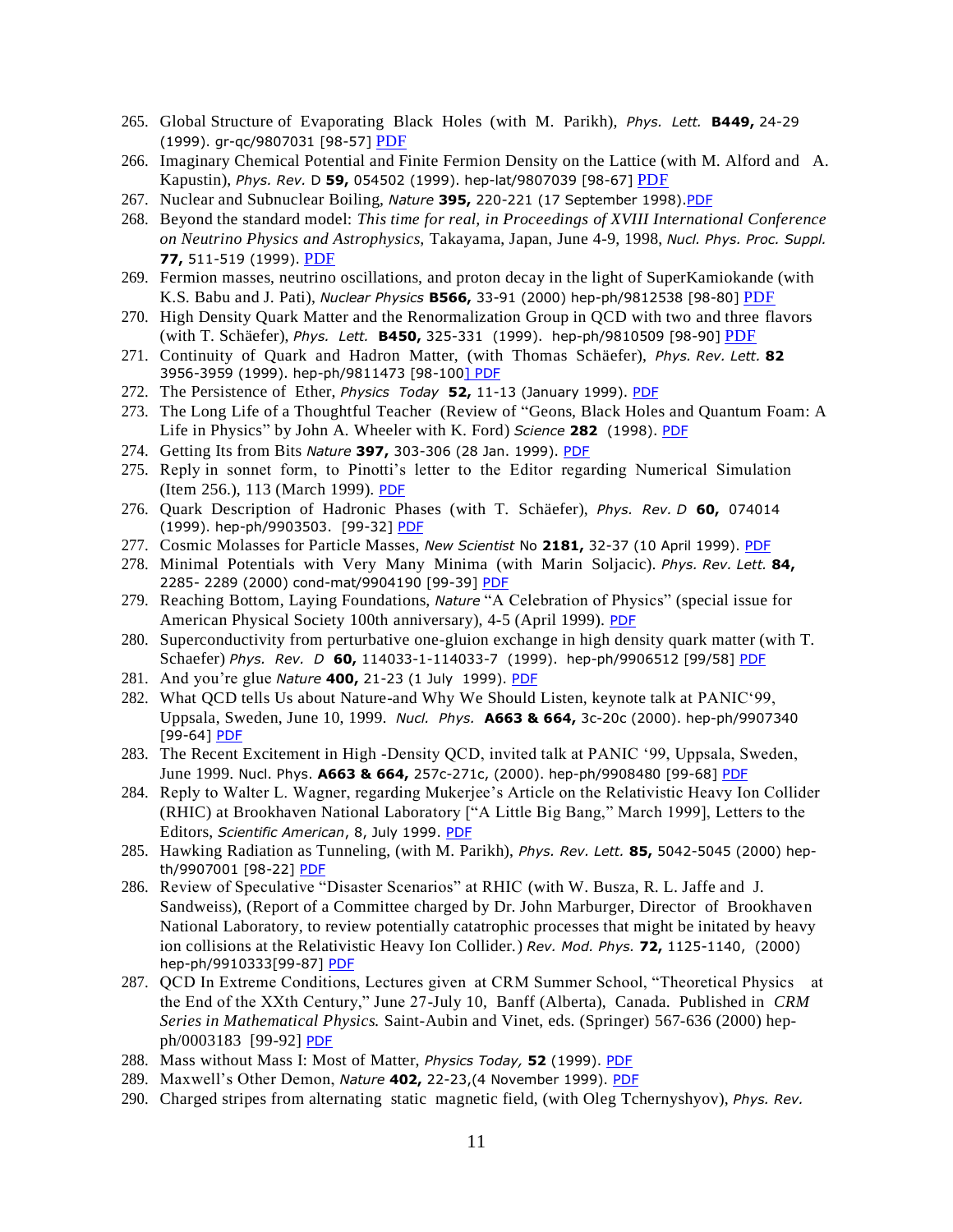**B62,** 4208 (2000) cond-mat/9911347 [99-108] [PDF](https://drive.google.com/open?id=0B7pl5V0YU9taWHdKNDkzZ2l0aU0)

- 291. Mass without Mass II: The Medium is the Mass-age, *Physics Today,* **13-14** (January 2000). [PDF](https://drive.google.com/open?id=0B7pl5V0YU9taRDdrNWdKR2hmd2s)
- 292. Is the Sky made from Pi? (Review of two books, "Just Six Numbers: The Deep Forces that Shape the Universe" by Martin Rees; and "The Nine Numbers of the Universe" by Michael Rowan-Robinson) *Nature* **403,** 2479-248l (20 January 2000). [PDF](https://drive.google.com/open?id=0B7pl5V0YU9taWnFFd2VKRTBMT1E)
- 293. Radical Conservatism and Nucleon Decay, Invited Lecture at NNN99 Workshop, September 23- 25, 1999, at SUNY-Stony Brook, NY. Published in *AIP conference Proceedings of NNN99,* **62-73** (1999) . hep-ph/0002045 [00-99] [PDF](https://drive.google.com/open?id=0B7pl5V0YU9taenBfQjhfMmdMREU)
- 294. Backyard Exotica, *Nature* **404,** 452-45 (30 March 2000). [PDF](https://drive.google.com/open?id=0B7pl5V0YU9tac3ctVk5KRTZueG8)
- 295. Neutralino Dark Matter in Focus Point Supersymmetry (with J.Feng and K. Matchev), *Phys. Lett.*  **B482,** 388-399 (2000) hep-ph/0004043 [00-24] [PDF](https://drive.google.com/open?id=0B7pl5V0YU9taSEx4R2xGYy1XSFk)
- 296. Saltatory Relaxation of the Cosmological Term in String Theory, (with J. Feng, J. March-Russell and S. Sethi). *Nucl. Phys* **B602**, 307-328 (2001) hep-th/0005276 [00-25] [PDF](https://drive.google.com/file/d/1D1bTzw_fqp1Lkbcef0NW0V8CUOMJDs41/view?usp=sharing)
- 297. Weinberg on Supersymmetry; Another Landmark Work (Review of "The Quantum Theory of Fields, vol. 3: Supersymmetry" by Steven Weinberg) *Physics Today,* **53N555-56,** (May 2000). [PDF](https://drive.google.com/open?id=0B7pl5V0YU9tad1YwSDh3dkI5aWM)
- 298. QCD Made Simple, *Physics Today*, **53N8,** 22-28, (2000) [MIT-CTP-3114] [PDF](https://drive.google.com/file/d/1TqlXZMLRvvN63LdDFrGIdrFYs2LR5IMH/view?usp=sharing)
- 299. Prospects for Indirect Detection of Neutralino Dark Matter (with J. Feng and K. Matchev), *Phys.Rev. D* **63,** 4502-4504 (2001). astro-ph/0008115 [00-55] [MIT-CTP-3115] [PDF](https://drive.google.com/file/d/1scB6TpvTFdk9VG6gLnl9SLpGyiajX1cB/view?usp=sharing)
- 300. Josephson Effect Without Superconductivity: Realization in Quantum Hall Bilayers, (with M. Fogler), *Phys. Rev. Lett*. **86,** 1833-1836 (2001). cond-mat/0007403 [MIT-CTP-3116] [PDF](https://drive.google.com/open?id=0B7pl5V0YU9taV2RjbUlGRFZPTTQ)
- 301. The Condensed Matter Physics of QCD, (with K. Rajagopal) in "Handbook of QCD", ed. M. Shifman, *World Scientific,* **2016-2151 (2001).** hep-ph/0011333 [MIT-CTP-3049] [PDF](https://drive.google.com/open?id=0B7pl5V0YU9tac2NFdzdRQ2JiSU0)
- 302. Enforced Electrical Neutrality of the Color-Flavor Locked Phase (with K. Rajagopal), *Phys. Rev. Lett*. **86,** 3492-3495 (2001). hep-/0012039 [MIT-CTP-3055] [PDF](https://drive.google.com/open?id=0B7pl5V0YU9taa3BmQmlVdDZPbkE)
- 303. Voyaging in Hilbert Space, *Fortschr Phys.* **48,** 9-11, 769-770 (2000). [MIT-CTP-3117] [PDF](https://drive.google.com/file/d/1ngb090tOcI6P4QldtgdYZgXIOhrtnihr/view?usp=sharing)
- 304. Future Summary, *Int. J. Mod. Phys. A* **16,** N10 1653-1677 (2001). [MIT-CTP -3072]; hep-ph/0101187. [PDF](https://drive.google.com/open?id=0B7pl5V0YU9taUjBHcXdLamdPaEU)
- 305. Precision Precession, *Nature* **410,** 28-29 (2001). [MIT-CTP-3118] [PDF](https://drive.google.com/open?id=0B7pl5V0YU9taUFBPaVJpNk44cEk)
- 306. When Words Fail, *Nature 410,* 149 (2001) [MIT-CTP-3119] [PDF](https://drive.google.com/open?id=0B7pl5V0YU9taOUFremtuTzZ6VVk)
- 307. The Dirac Equation, in "It Must Be Beautiful: The Great Equations of Modern Science" ed. G. Farmelo (Granta Books, 2002) 102-130. Also in *Int. J. Mod. Phys.* A **19** S1 45-74 (2004). [MIT-CTP- 3120] [PDF](https://drive.google.com/open?id=0B7pl5V0YU9taRWVUV1N6UC1VMWs)
- 308. Learning From QCD, Proceedings: EPIC 2000 workshop *AIP Conference* **588,** 13-33 [MIT-CTP-3121] [PDF](https://drive.google.com/file/d/1yySAWais1dCVeoy7sE6nAdsUw079-0UP/view?usp=sharing)
- 309. Observability of Earth-Skimming Ultra-High Energy Neutrinos (with J. Feng, P. Fisher, and T. Yu) *Phys. Rev. Lett.* **88,** 161102 (2001). hep-ph/0105067 [MIT-CTP-3122] [PDF](https://drive.google.com/open?id=0B7pl5V0YU9taMUxmQTJWSVBqMWM)
- 310. The Minimal CFL-Nuclear Interface (with M. Alford, K. Rajagopal, and S. Reddy), *Phys.Rev. D* **64,** 074017 (2001) hep-ph/0105009 [MIT-CTP-3123] [PDF](https://drive.google.com/open?id=0B7pl5V0YU9tac0pqYUlWcGdETGM)
- 311. Unified Field Theories, in "The Encyclopedia of Physical Science and Technology Vol. 17 Third Edition" ed. R. Meyers , 339-349 (Academic Press, 2001). [MIT-CTP-3124]
- 312. Scaling Mount Planck 1: A View from the Bottom, *Physics Today* **54N6,** 12-13 (2001). [MIT-CTP-3125] [PDF](https://drive.google.com/open?id=0B7pl5V0YU9taQm9YY29DMGxsVXM)
- 313. Newton Rules (for now), *Nature* **410,** 881-882 (2001). [MIT-CTP-3126] [PDF](https://drive.google.com/open?id=0B7pl5V0YU9tadFhNSEdPNTJTMFk)
- 314. Quantum Chromodynamics, book in preparation for Princeton University Press. [abandoned]
- 315. Quark-Gluon Matter, in "McGraw-Hill Yearbook of Science & Technology" 298-299 (2002). [MIT- CTP- 3160]. [PDF](https://drive.google.com/file/d/13Z9vz4wuQnsyAFQ5sVI5eM4LtegZbH0P/view?usp=sharing)
- 316. Review of "ITEP Lectures on Particle Physics and Field Theory, Vols. 1 and 2" by M. Shifman, *Physics Today* **53N8,** 46-48 (2000). [MIT-CTP-3161] [PDF](https://drive.google.com/open?id=0B7pl5V0YU9taNTIzOU8yaWQ2cWs)
- 317. What is Quantum Theory? *Physics Today* **53N6,** 11-12 (2000). [MIT-CTP-3159] [PDF](https://drive.google.com/open?id=0B7pl5V0YU9tabGozc2U2eGJQR1k)
- 318. Quantum Statistics, in "Macmillan Encyclopedia of Physics, Supplement: Elementary Particle Physics" (2002). [MIT-CTP-3177]. [PDF](https://drive.google.com/file/d/13eZnMkXgfLcPoaue01oU4JNsgi_D8rPL/view?usp=sharing)
- 319. The World's Numerical Recipe, *Daedalus* **131,** 142-147 (2001). [MIT-CTP-3185] [PDF](https://drive.google.com/open?id=0B7pl5V0YU9taSlRqdlo2MnJ0ejg)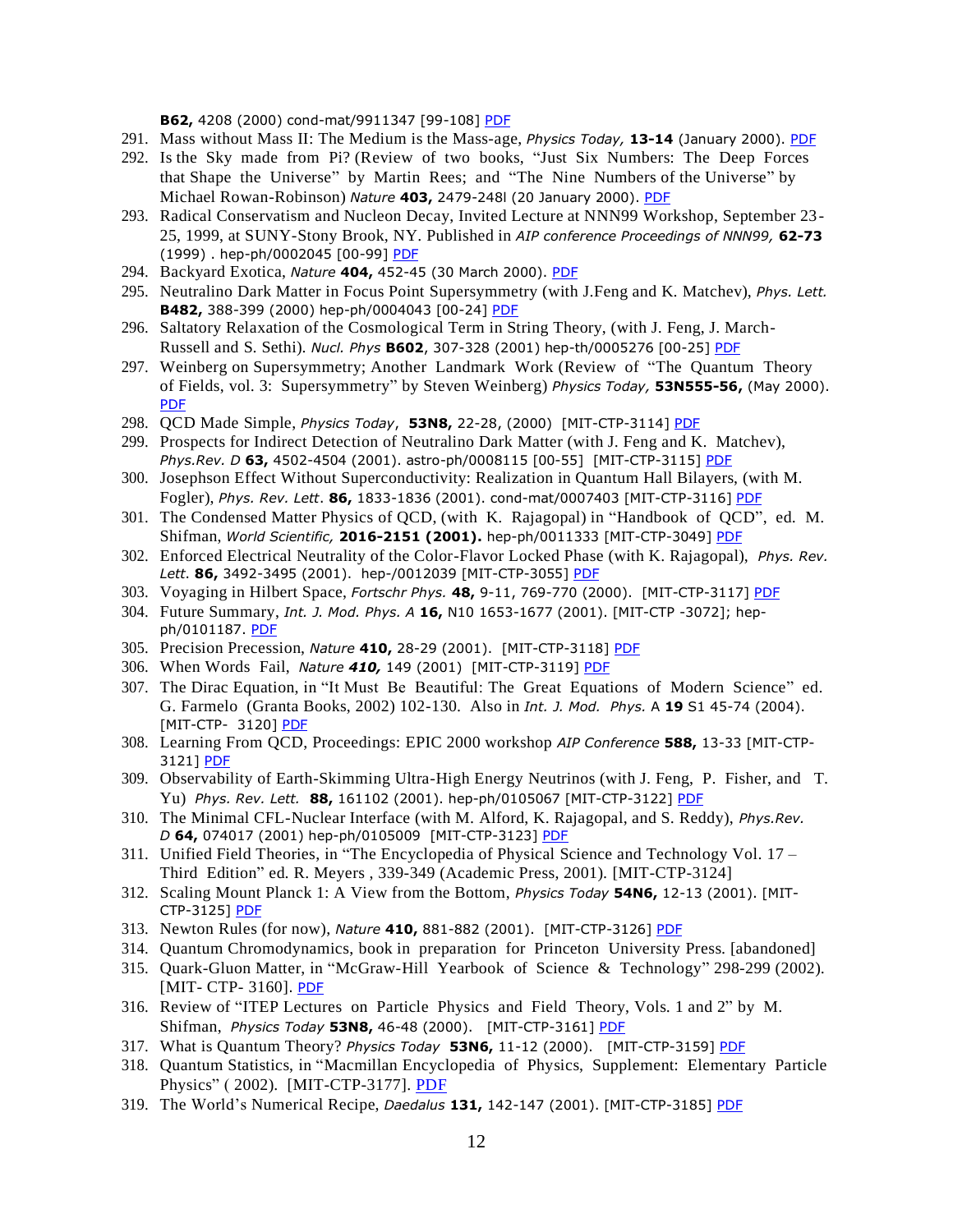- 320. Universality, *Nature* **415,** 265 (2001). [MIT-CTP-3186] [PDF](https://drive.google.com/open?id=0B7pl5V0YU9taMl9kOFU4VjR3Tnc)
- 321. Scaling Mount Planck 2: Base Camp, *Physics Today* **54N11,** 12-13 (2001). [MIT-CTP 3187] [PDF](https://drive.google.com/open?id=0B7pl5V0YU9tabjc4bTZpR1RlaGM)
- 322. Particle and Astroparticle Searche for Supersymmetry (with J. Feng and K. Matchev) SNOWMASS-2001-P309, (Nov. 2001). hep-ph/0111295 [MIT-CTP 3199] [PDF](https://drive.google.com/open?id=0B7pl5V0YU9taNG9aYXdRaG5ISnc)
- 323. Reply to C. Alden Meade (Question of Fundamental Constants) *Physics Today,* **54N** 11- 15, (2001). [PDF](https://drive.google.com/file/d/1hl1sWjXJjV61rhOcmokPNhADtpWDdv0Q/view?usp=sharing)
- 324. Fermi and Elucidation of Matter, in "Fermi Remembered" ed. James W. Cronin, 34-51 (University of Chicago Press 2004). [MIT-CTP 3227] [PDF](https://drive.google.com/open?id=0B7pl5V0YU9taOW5YNVg4d0owSzg)
- 325. Obituary of William Edward Caswell (with C. Callan), *Physics Today* **54N12,** 74-75 (2001). [PDF](https://drive.google.com/open?id=0B7pl5V0YU9tab1FhQ2xpQVZuZDA)
- 326. Four Big Questions with Pretty Good Answers, delivered at Symposium in Honor of Heisenberg's 100th birthday, December 6, 2001. In "Fundamental Physics - Heisenberg and Beyond" ed. Gerd W.Buschhorn, Julius Wess (Springer 2004). hep-ph/0201222 [MIT-CTP-3236] [PDF](https://drive.google.com/open?id=0B7pl5V0YU9taY2JXLU05WTdHRlU)
- 327. The Social Benefit of High-Energy Physics, in *Macmillan Encyclopedia of Physics, Supplement: Elementary Particle Physics* (2002). [MIT-CTP-3237] PDF
- 328. Scaling Mount Planck 3: Is That All There Is? *Physics Today* **55N8**, 10-11 (2002). [MIT-CTP-3276] [PDF](https://drive.google.com/open?id=0B7pl5V0YU9taQ2t6cGlETXlpQTQ)
- 329. Depilating global charge from thermal black holes, John March-Russell, John et al. hepth/0203170
	- CERN-TH-2001-378 [MIT-CTP-3236] [PDF](https://drive.google.com/open?id=0B7pl5V0YU9taTVA2bjJ3NHA0UXM)
- 330. Some Basic Aspects of Fractional Quantum Numbers, Commentary for the Volume "Selected papers of J. Robert Schrieffer" ed. N.E. Bonesteel, L.P. Gor'kov (*World Scientific*) **135-152** (2002). cond-mat/0206122 [MIT-CTP -3275] [PDF](https://drive.google.com/open?id=0B7pl5V0YU9taYXMxZFVZMF9NaGM)
- 331. Interior Gap Superfluidity (W. Vincent Liu), *Phys. Rev. Lett.* **90,** 047002 (2002). cond-mat/0208052 [MIT-CTP -3279] [PDF](https://drive.google.com/open?id=0B7pl5V0YU9tab0JxTFFLdnhLQU0)
- 332. QCD and Natural Philosophy, (Plenary talk at UNESCO TH2002 Conference) *Annales Henri Poincare* **4,** S211-S228, (2003). physics/0212025 [MIT-CTP-3328] [PDF](https://drive.google.com/open?id=0B7pl5V0YU9taM1prS0RIekFXTkU)
- 333. The Future of High Energy Physics, (Summary talk at ICHEP 2002 Rochester Conference), *Nucl. Phys* **B117,** (Proc Suppl.) 410-430 (2003). hep-ph/0212128 [MIT-CTP-3329] [PDF](https://drive.google.com/file/d/1ve2FIbO40RcyVUKtKpHxNTtMdNJAARwu/view?usp=sharing)
- 334. Opportunities Challenges and Fantasies in Lattice QCD, (Keynote talk at LATTICE 2002), *Nucl. Phys* **B119,** (Proc. Suppl.) 3-12 (2003). hep-lat/0212041 [MIT-CTP-3337] [PDF](https://drive.google.com/open?id=0B7pl5V0YU9tack1Za25lM29nQ1k)
- 335. Life's Parameters, *Physics Today,* **56N2,** 10-11 (2003). [MIT-CTP-3339] [PDF](https://drive.google.com/file/d/1_ZmIcvnrN1p07Q8IGWnUc5vCsCo_PlGN/view?usp=sharing)
- 336. Inaugural Editorial Letter, *Annals of Physics* **303** (2003). [PDF](https://drive.google.com/open?id=0B7pl5V0YU9taaDNvREw5TVlYZEk)
- 337. Review of "Galileo's Finger" by P. Atkins, *Nature* **422,** 377 (2003). [MIT-CTP-3358] [PDF](https://drive.google.com/open?id=0B7pl5V0YU9taLU5rN0JBV2daZVE)
- 338. Breached Pairing Superfludity: Possible Realization in QCD (with E. Gubankova and W. Vincent Liu) *Phys. Rev. Lett.* **91,** 32001 (2003). hep-ph/0304016[MIT-CTP-3357] [PDF](https://drive.google.com/open?id=0B7pl5V0YU9taYW5mejIwNE1tN0k)
- 339. Analysis and Synthesis I: What Matters for Matter, *Physics Today* **56N5,** 10-11 (2003), [MIT-CTP-3363] [PDF](https://drive.google.com/open?id=0B7pl5V0YU9taanpsRmo0dU9tdnM)
- 340. Analysis and Synthesis II: Universal Characteristics, *Physics Today* **56N,** 710-11 (2003). [MIT-CTP-3398] [PDF](https://drive.google.com/open?id=0B7pl5V0YU9taeUZxYXhhcWY5Y1k)
- 341. Diquarks and Exotic Spectroscopy (with R.L. Jaffe), *Phys. Rev. Lett.* **91,** 232003 (2003). hep-ph/0307341 [MIT-CTP-3401] [PDF](https://drive.google.com/open?id=0B7pl5V0YU9taakltRXdvazFicEE)
- 342. The Origin of Mass, *Physics@MIT* **24-35** (2003). [MIT-CTP-3410] [PDF](https://drive.google.com/file/d/149aMU0PGHko6pUEMqahH1u84m6Zi7raK/view?usp=sharing)
- 343. Review of "Quantum: A Guide for the Perplexed" by J. Al-Khalili, *Nature* **424,** 997-8 (2003). [MIT- CTP-3412]. [PDF](https://drive.google.com/file/d/13jJS6nF9GKPL3QtFWi49RZIJAtKlvSAF/view?usp=sharing)
- 344. The World's Numerical Recipe, in *The Best American Science Writing 2003,* ed. Oliver Sacks, 96- 101 (Harper-Collins 2003). [PDF](https://drive.google.com/file/d/1U4l0G39nIQ5PLZrnbTUUNfwv05d-KuXr/view?usp=sharing)
- 345. Analysis and Synthesis III: Cosmic Groundwork, *Physics Today* **56N10,** 10-11 (2003). [MIT-CTP-3427] [PDF](https://drive.google.com/open?id=0B7pl5V0YU9taTjdnbzZvQmMxck0)
- 346. Thermal Decay of the Cosmological Constant into Black Holes (with A. Gomberoff, M. Henneaux, C. Teitelboim), *Phys. Rev. D* **69,** 083520 (2004). hep-th/0311011 [MIT-CTP- 3433] [PDF](https://drive.google.com/open?id=0B7pl5V0YU9taU0Z0TnY1VzFWbVU)
- 347. Spin-Orbit Ordering, Momentum Space Coexistence, and Cuprate Superconductivity (with W.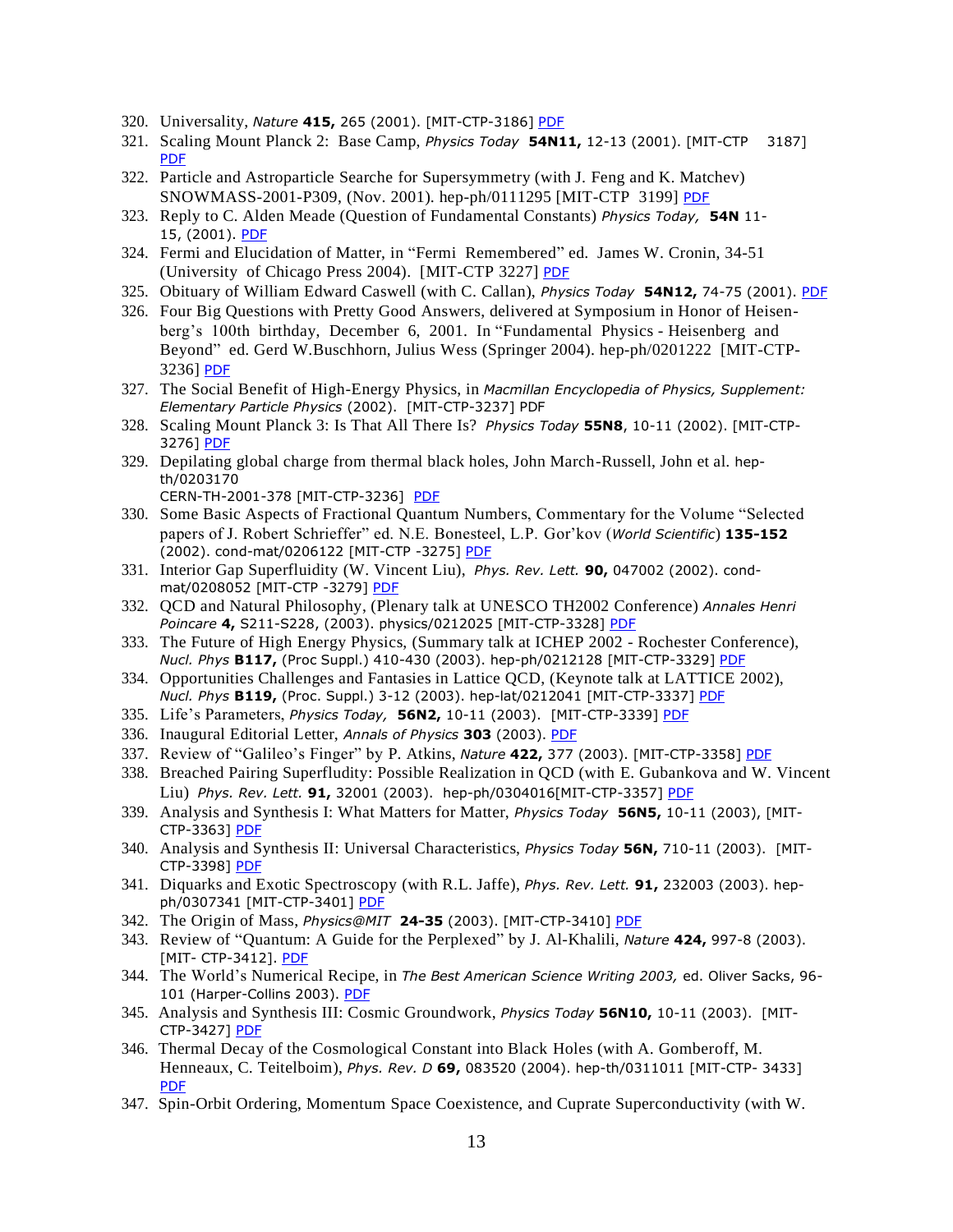Vincent Liu) (2003). cond-mat/0312685 [MIT-CTP-3436] [PDF](https://drive.google.com/open?id=0B7pl5V0YU9taN25TY0N0MF8yMTQ)

- 348. Spin dependent Hubbard Model and a Quantam Phase Transition in Cold Atoms (with W. Vincent Liu and Peter Zoller), *Phys. Rev. A* **70,** 033603 (2004). cond-mat/0404478 [MIT- CTP-3437] [PDF](https://drive.google.com/open?id=0B7pl5V0YU9taSmU0b0RucFpESnM)
- 349. Systematics of Exotic Cascade Decays (with R.L. Jaffe) *Phys. Rev. D* **69,** 114017 (2004). hep-ph/0312369, [MIT-CTP-3463] [PDF](https://drive.google.com/open?id=0B7pl5V0YU9taUEFjRXR5M2Q3REE)
- 350. From Concept to Reality to Vision, (speech accepting EPS high energy physics prize), *Eur. Phys. J.* **C33,** S1-S4 (2004). hep-ph/0401035 [MIT-CTP-3460] [PDF](https://drive.google.com/open?id=0B7pl5V0YU9taalljOHFMWDR2b2M)
- 351. A Perspective on Pentaquarks (with R.L. Jaffe) (plenary talk at EPS conference), *Eur.Phys. J.* **C33,** S38-S42 (2004). hep-ph/0401034 [MIT-CTP-3461] [PDF](https://drive.google.com/open?id=0B7pl5V0YU9taQk9VdDl4dlNGNTA)
- 352. Analysis and Synthesis IV: Limits and Supplements, *Physics Today* **57N1,** 10-11 (2004). [MIT-CTP-3464] [PDF](https://drive.google.com/open?id=0B7pl5V0YU9taT3JadENuOF82WG8)
- 353. The Universe is a Strange Place, (keynote talk at SpacePart 03: 2nd International Conference on Particle and Fundamental Physics in Space, Washington, DC) *Nuclear Physics B Proceedings Supplements* **134,** 3-12 (2004). astro-ph/0401347 [MIT-CTP-3465] (Note: differs from 390.) [PDF](https://drive.google.com/open?id=0B7pl5V0YU9taUHRRSXRNYWNYeHM)
- 354. A constructive critique of the three standard systems, in Advanced Studies Institute: Physics at LHC-Praha-2003, Prague, CR), *Czech. J. Phys.* **54,** A415-A427 (2004). hep-ph/0401126 [MIT-CTP- 3466] [PDF](https://drive.google.com/open?id=0B7pl5V0YU9taSlVMWXFNV3U3cVU)
- 355. From 'not wrong' to (maybe) right, *Nature* **428,** 261 (2004). physics/0403115 [MIT-CTP-3480] [PDF](https://drive.google.com/open?id=0B7pl5V0YU9taX3JOSzczMmdZeUE)
- 356. Total Relativity: Mach 2004, *Physics Today* **57N4,** 10-11 (2004). [MIT-CTP 3482] [PDF](https://drive.google.com/open?id=0B7pl5V0YU9taWV90dzd1M1FwZ1E)
- 357. Stability Criteria for Breached Pair Superfluidity (with Michael McNeil Forbes, Eleana Gubankova and W. Vincent Liu) *Phys. Rev. Lett.* **94,** 017001 (2004). hep-ph/0405059 [MIT- CTP-3491] [PDF](https://drive.google.com/open?id=0B7pl5V0YU9tad2ZXbi1DZE4zRVk)
- 358. Quarks, Diquarks and Pentaquarks (with R.L. Jaffe), *Physics World,* **17,** 25-30 (2004). [MIT- CTP-3492] [PDF](https://drive.google.com/file/d/169CyqKXWYhMDN1HqNpIeSMunnpOFAShL/view?usp=sharing)
- 359. Answers to "What is the physicist's concept of symmetry?", "Could we tell if left and right where reversed?" in Access Science @ Mc Graw-Hill, [www.accessscience.com](http://www.accessscience.com/)
- 360. Yang-Mills Theory In, Beyond, and Behind Observed Reality, in "50 years of Yang-Mills Theory" ed. G. 't Hooft 255-69 (*World Scientific,* Singapore) (2004). hep-ph/0405147 [MIT-CTP 3493] [PDF](https://drive.google.com/open?id=0B7pl5V0YU9taSW9wMmM3N21NcHM)
- 361. A Model of Anthropic Reasoning, Addressing the Dark to Ordinary Matter Coincidence, Solicited article for "Universe or Multiverse" ed. B. Carr (Cambridge University Press) (2004). hepph/0408167 [MIT-CTP- 3526] [PDF](https://drive.google.com/open?id=0B7pl5V0YU9taR2lTWmNxOWVGbDA)
- 362. Whence the Force of F=ma? 1: Culture Shock, *Physics Today* **57N10,** 11-12 (2004) [MIT- CTP-3527] [PDF](https://drive.google.com/open?id=0B7pl5V0YU9tabkxDU0djSk1HalU)
- 363. Diquarks as Inspiration and as Objects, in "Kogan Memorial: From Fields to Strings" Vol. 1, ed. M. Shifman, 77-93 (World Scientific) (2004). Also in "Deserfest: A Celebration of the Life and Works of Stanley Deser" ed. J. Liu, M. Duff, K. Steele, R. Woodard, 322 *(World Scientific) (2004).* hep-ph/0409168 [MIT-CTP-3529] [PDF](https://drive.google.com/open?id=0B7pl5V0YU9taSXFaTlZyWDBvYjg)
- 364. Breached Superfluidity in p-wave (with E. Goubankova and E. Mishchenko), *Phys. Review Lett.* **94,** 110402 (2005). cond-mat/0409088 [MIT-CTP-3528] [PDF](https://drive.google.com/open?id=0B7pl5V0YU9taaTdvY3NrTEhVU2M)
- 365. Doing science gave me freedom, in "One Hundred Reasons To Be a Scientist", 250-51 (40th anniversary issue, Abdus Salam international centre for theoretical physics) (2004). [MIT-CTP-3530] [PDF](https://drive.google.com/file/d/1LUhltx3rriuNtpoGCFzJNKcGp60x_mKQ/view?usp=sharing)
- 366. In Search of Symmetry Lost *Nature* **433,** 239-247 (2004). [MIT-CTP-3531] [PDF](https://drive.google.com/open?id=0B7pl5V0YU9taX3hJRnpqMTZYN2M)
- 367. Hadron Systematics, Diquark Correlations, and Exotics (with A. Selem) (2004). [MIT-CTP-3532] [superseded by 403.]
- 368. Reply to letters commenting on Reference Frame article Analysis and Synthesis IV: Limits and Supplements, *Physics Today* **57N9,** 14-15 (2004). [PDF](https://drive.google.com/open?id=0B7pl5V0YU9taMTFORlBzc2ZsaUE)
- 369. Whence the Force of F=ma? II: Rationalizations, *Physics Today* **57N12,** 10-11 (2004). [MIT- CTP-3563] [PDF](https://drive.google.com/open?id=0B7pl5V0YU9taNjQyRUthc0RmNzA)
- 370. Gapless Surfaces in Anisotropic Superfluids (with E Gubankova and E Mishchenko), *Phys. Rev. B* **74,** 184516 (2006). cond-mat/0411238 [MIT-CTP-3562] [PDF](https://drive.google.com/open?id=0B7pl5V0YU9taWGdpUkZrWjFCd1E)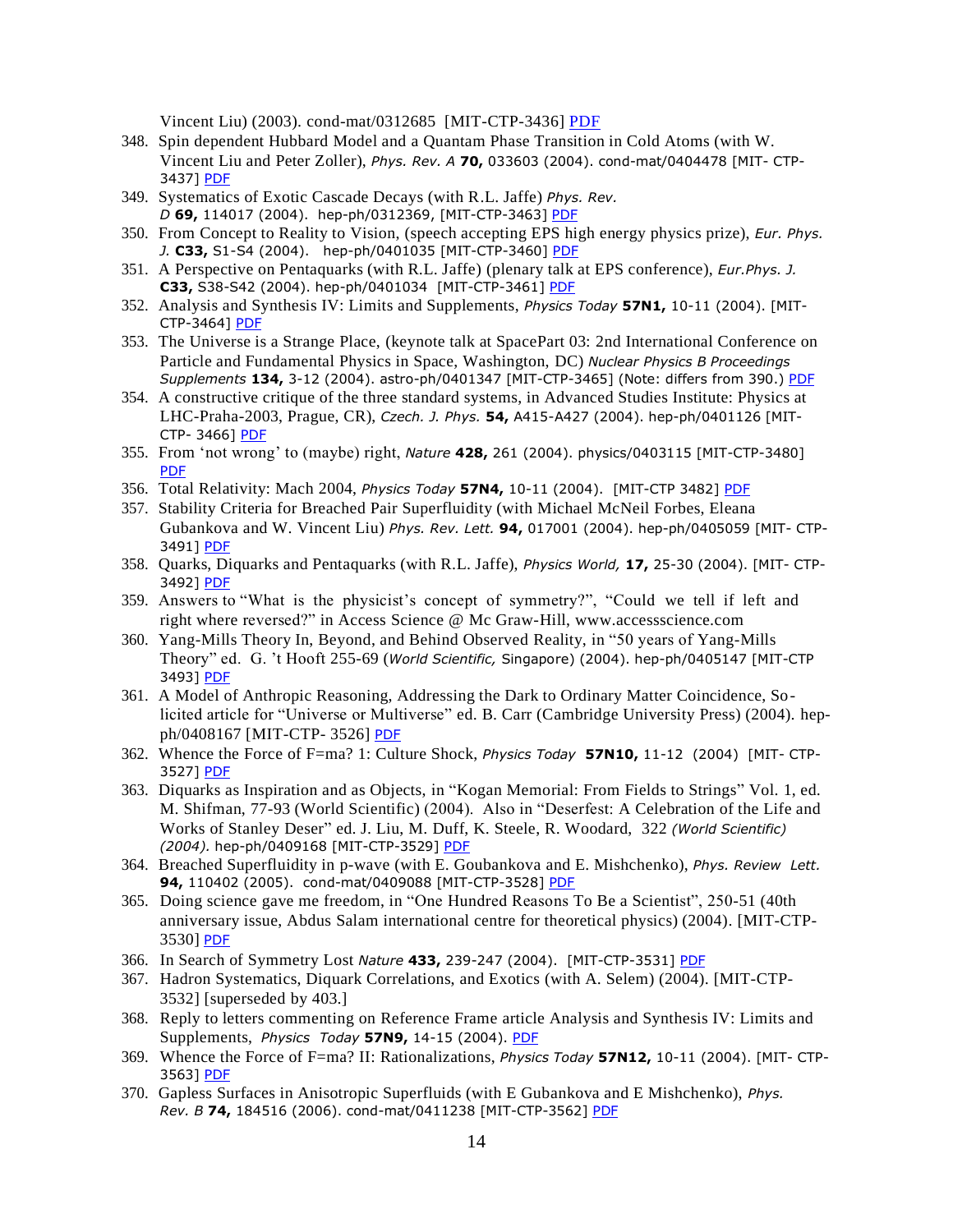- 371. Whence the Force of F=ma? III: Cultural Diversity, *Physics Today* **58N7,** 10-11 (2004). [MIT-CTP- 3590] [PDF](https://drive.google.com/open?id=0B7pl5V0YU9taaC1JNVNSckhtZjQ)
- 372. A Relationship Between Hawking Radiation and Gravitational Anomalies (with S. Robinson), *Phys. Review Lett.* **95,** 011303-1 (2005). gr-qc/0503074 [MIT-CTP-3561] [PDF](https://drive.google.com/open?id=0B7pl5V0YU9taeGdVUnBVbVpKUTA)
- 373. Asymptotic Freedom: From Paradox to Paradigm, (Lecture on Receipt of Nobel Prize) *Les Prix Nobel* **100-124** (Almqvist & Wiesell International, Stockholm, Sweden) (2004). hepph0502113 [MIT-CTP-3605] a. Photograph *Le Prix Nobel* 96 (2004). *b. Biography Le Prix Nobel*  97-99 (2004). [PDF](https://drive.google.com/open?id=0B7pl5V0YU9tabU4xZW5tYndwQk0)
- 374. Shelf Life (Interview) *Physics World* **1747** (Nov. 2004). [PDF](https://drive.google.com/file/d/1Ltv3ZXTkhLEUJO3g1ktGxaEIFx5fzuU1/view?usp=sharing)
- 375. Treks of Imagination (Review of "The Road to Reality" by Roger Penrose) *Science* **307,** (2004). [PDF](https://drive.google.com/file/d/1kGM1po08GAWYJMcyx5E_UAuR8ggX6-0C/view?usp=sharing)
- 376. New Physical Laws Suggested by Symmetry (Lecture on receipt of King Faisal International Prize), *Articles In Medicine and Science V,* **83** (2004-2005).
- 377. Gravitational Correction to Running of Gauge Couplings (with S. Robinson) *Phys. Rev. Lett.* **96,** 213601 (2006). hep-th/0509050 [MIT-CTP 3617] [PDF](https://drive.google.com/open?id=0B7pl5V0YU9taTzIxQVJha0RDZlE)
- 378. The Origin of Mass World Year of Physics Essay, Frontline Vol. 22 (2005); also *Mod. Phys Lett. A* **21** 701-12 (2006). (Modified from 342.) [MIT-CTP 3642]
- 379. An emptier emptiness? *Nature* **435,** 152 (2005). [MIT-CTP 3643] [PDF](https://drive.google.com/open?id=0B7pl5V0YU9taSWVFZFpJanl2MDg)
- 380. Happy 100th Birthday, Special Relativity, [\(http://www.accessscience.com\)](http://www.accessscience.com/) (2005). [MIT-CTP- 3656]
- 381. My Favorite Scientific Picture, *Science et Vie, (Science and Life)* (June 05) Exploration, 6, [MIT-CTP -3657]. [PDF](https://drive.google.com/file/d/13jLT7E4DuKPKIxGJOSXXky7zmXL8NI_F/view?usp=sharing)
- 382. Reductionism is Dead, Long Live Reductionism, [\(http://www.pagewise.com\)](http://www.pagewise.com/) (2005). [MIT-CTP 3658]
- 383. Asymptotic Freedom: From Paradox to Paradigm, *Rev. Modern Physics* **77,** 857 (2005); PNAS 102 N24 8403-13 (2005); Int. J. Mod. Phys. A 20 (2005). (See item 373.) [MIT-CTP-3659]
- 384. Advantages and Distinguishing Features of Focus Point Supersymmetry (with Jonathan L. Feng) *Phys. Lett.* **B631,** 170-176 ) (2005). hep-ph/05007032, [MIT-CTP- 3629] [PDF](https://drive.google.com/open?id=0B7pl5V0YU9taNEJhS0VmMU1HdVE)
- 385. General Issues Connecting Flavor Symmetry and Supersymmetry (with E. Bilgin, B. Patt, D. Tucker-Smith) *Phys. Lett.* **B634,** 69-73 (2006). hep-ph/0509075, [MIT-CTP- 3682] [PDF](https://drive.google.com/open?id=0B7pl5V0YU9taZ21BeHhmTFZUd2c)
- 386. Example of a Hidden Flavor Sector (with B. Patt and D. Tucker-Smith) (2005). hep-ph/0509295 [MIT-CTP-3687] [PDF](https://drive.google.com/open?id=0B7pl5V0YU9taZzhteEoyMDZnLW8)
- 387. Journal Club: Promise that anyon particles hold for quantum computing excites the physicist who named them *Nature* **437,** 299 (2005). [PDF](https://drive.google.com/open?id=0B7pl5V0YU9taTWFuMC03cC16X1k)
- 388. On Absolute Units, I: Choices, *Physics Today* **58N10,** 12-13 (2005). [MIT-CTP-3690] [PDF](https://drive.google.com/open?id=0B7pl5V0YU9taWUM5dFBwNWR6M3c)
- 389. An explorer and surveyor *Nature* **437,** 1095 (2005). (tribute to H. Weyl) [MIT-CTP 3694] [PDF](https://drive.google.com/open?id=0B7pl5V0YU9taQW00NmliSHpBdGc)
- 390. The Universe is a Strange Place, *Lepton-Photon Interactions at High Energies, International Symposium XXII Proceedings* 447-61; also in *Int. J. Mod. Phys.* **A 21,** 8-9 (2005). physics/0511067 (2005) [MIT-CTP-3701] (Different from 353.). [PDF](https://drive.google.com/file/d/13nkDnY0HsAmHGPYIBhQ6Ogz2gqWNqiFQ/view?usp=sharing)
- 391. Enlightenment, Knowledge, Ignorance, Temptation, in *Universe or Multiverse*? ed. Bernard Carr (Cambridge University Press) (2005). (Summary talk given at Conference "Expectations of a Final Theory", Cambridge University.) hep-ph/0512187 [MIT-CTP-3709] [PDF](https://drive.google.com/open?id=0B7pl5V0YU9taeUc3bHdmampFMEk)
- 392. Dimensionless constants, cosmology and other dark matters (with M. Tegmark, A. Aguirre, and M. Rees ) , *Phys. Rev. D.* **73,** 023505 (2006). astro-ph/0511774 [MIT-CTP-3710] [PDF](https://drive.google.com/file/d/1yK93HUKerHOZxCZ4D3gZHqLUgdr3ProN/view?usp=sharing)
- 393. On Absolute Units, II: Challenges and Responses, *Physics Today* **59N1,** 10-11 (2006). [MIT-CTP-3711] [PDF](https://drive.google.com/open?id=0B7pl5V0YU9taQl9uVkZvSU8tY0E)
- 394. From Electronics to Anyonics, *Physics World* **19,** 22 (2006). [MIT-CTP-3713] [PDF](https://drive.google.com/open?id=0B7pl5V0YU9taTWpMTmZHUEhFcFU)
- 395. Hawking radiation of charged blackhole through gauge and gravitational anomalies (with Satoshi Iso, Hiroshi Umetsu) *Phys. Rev. Lett.* **96,** 151302 (2006). hep-th/0602146 [MIT- CTP-3714] [PDF](https://drive.google.com/open?id=0B7pl5V0YU9taVHJEWFNNX2l3MjA)
- 396. *Fantastic Realities: 49 Mind Journeys and a trip to Stockholm* (*World Scientific,* Singapore) (2006).
- 397. Hadron systematics and emergent diquarks (with A. Selem) *in Ringberg 2005, New trends in*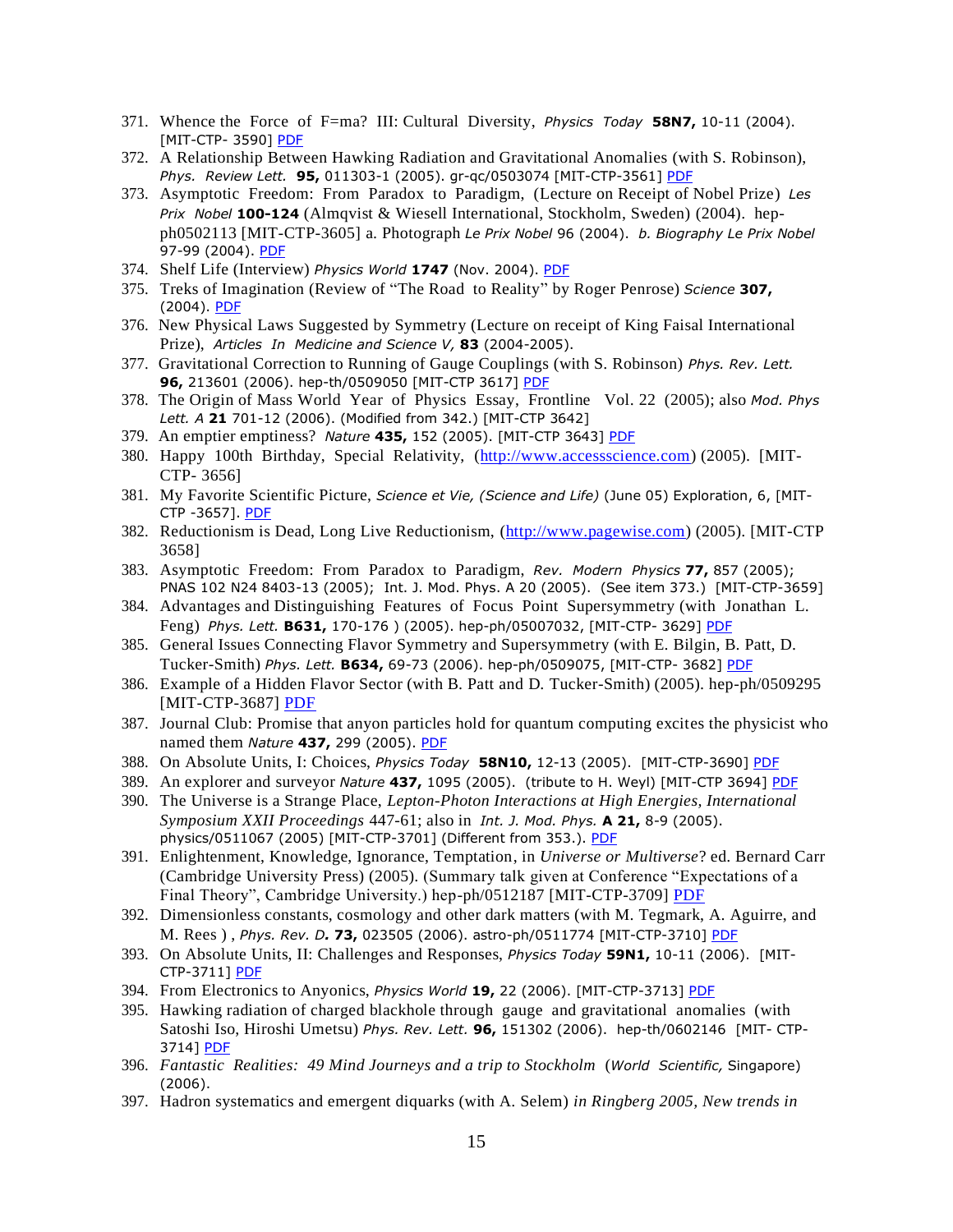*HERA physics,* eds. Grindhammer, Kniehl, Kramer and Ochs, *World Scientific*. ISBN #9789812773524, pp. 337-356 (2006). hep-ph/0602128 [MIT-CTP 3721] [PDF](https://drive.google.com/open?id=0B7pl5V0YU9taZURVOVlIeFFUbEU)

- 398. Stability conditions and fermi surface topologies in a superconductor (with E. Gubankova and A. Schmitt) *Phys. Rev.* **B74,** N6 (2006). cond-mat/0603603 [MIT-CTP 3722] [PDF](https://drive.google.com/open?id=0B7pl5V0YU9taVGJySUZqMGFXbzg)
- 399. Anomalies, Hawking radiation and regularity in rotating black holes (with S Iso, H. Umetsu) Phys. Rev. D 74, 044017 (2006). hep-th/0606018 [MIT-CTP 3730] [PDF](https://drive.google.com/open?id=0B7pl5V0YU9taWnA3ZGZBQ19jYTg)
- 400. On Absolute Units, III: Absolutely Not, Physics Today 59N5, 10-11 (2006). [MIT-CTP-3742] [PDF](https://drive.google.com/open?id=0B7pl5V0YU9taVGdCXzNLWFFQV00)
- 401. Higgs-field Portal into Hidden Sectors, (with Brian Patt) hep-ph/0605188 (2006). [MIT-CTP 3745] [PDF](https://drive.google.com/open?id=0B7pl5V0YU9taRHVpWXZ6dmswNE0)
- 402. My Favorites [Discussion of favorite books], New York Academy of Sciences Update 19, (May/June 2006) [PDF](http://frankwilczek.com/selectedPubs20080610.pdf)
- 403. Hadron Systematics Exposing Diquark Correlation (with A Selem) (2006). [MIT-CTP 3762]
- 404. On Magic Moments, SEED (November, 2006). [MIT-CTP 3766]
- 405. Archaeopteryx Looks Up. Speculations on the Future of Human Evolution, New York Academy of Sciences Update 20, pp. 10-13 (Sept/Oct 2006) [MIT-CTP 3767] [PDF](https://drive.google.com/file/d/0B7pl5V0YU9taMnRrcW1jR0NBWG8/view?usp=sharing)
- 406. Reasonably Effective 1: Deconstructing a Miracle, Physics Today 59N11, 8-9 (2006). [MIT-CTP 3768] [PDF](https://drive.google.com/file/d/1hSjeEvfRAS9DW815W-hr5Bha-sTy4zj1/view?usp=sharing)
- 407. Did the Big Bang Boil? Nature 443, 637 (2006). [MIT-CTP 3769] [PDF](https://drive.google.com/file/d/0B7pl5V0YU9taaHdNQ0dDM2xSa0k/view?usp=sharing)
- 408. Resonating with Feshbach, Physics @MIT 32-35 (2006) [MIT-CTP 3770] [PDF](https://drive.google.com/file/d/0B7pl5V0YU9tabkhqWXdmeU1oZ28/view?usp=sharing)
- 409. Pappalardo Sonnet, Physics @MIT 25 (2006).
- 410. Quantum Chromodynamics, SciDAC Review (Fall 2006). [MIT-CTP 3776]. [PDF](https://drive.google.com/file/d/12GOqS098C64Qxj18TMAxlwzk_69cs1ac/view?usp=sharing)
- 411. The Big Questions, *New Scientist,* 50th Anniversary Special 99 (November, 2006)
- 412. Hard-core revelations, *Nature* **445,** 156 (2007). [MIT-CTP 3804] [PDF](https://drive.google.com/file/d/1ObQB5hUuV_J_Te8jWDslLL4d1WOFxLXK/view?usp=sharing)
- 413. La musica del vuoto (Music of Void), *Di Renzo Editore* (2007)
- 414. Reasonably Effective II: Devil's Advocate, *Physics Today* **60,** N5 8-9 (2007). [MIT-CTP 3826] [PDF](https://drive.google.com/file/d/1YbeNl9oYGGJXgpzRaYiACv3jzW9wPXsA/view?usp=sharing)
- 415. W Poszukiwaniu Harmonii *Longing for the Harmonies*, translators Lokas and Bieniok *Pr´oszyn´ski i S-kq (2007)*
- 416. Fundamental Constants, in "Visions of Discovery, in honor of Charles Townes' 90th Birthday" ed. R. Chiao, Part II 75-104 (2007). physics.gen-ph/0708.4361 [MIT-CTP 3847]
- 417. Quantum Chromodynamics: Lifestyles of the small and simple, Nature Physics 3, 375-6 (June, 2007). [MIT-CTP 3848] [PDF](https://drive.google.com/file/d/14E7K0xTmvCL7tsKMUbzHLAGWtCg61une/view?usp=sharing)
- 418. Physics Will Not Achieve a Theory of Everything, in "What are you Optimistic About?" ed. John Brockman (Harper Perennial 2007). [PDF](https://drive.google.com/file/d/13yAIEl7wBOZ1e9KkfwLc4UPgszNd8c6-/view?usp=sharing)
- 419. Anticipating a New Golden Age (Invited Lecture at SUSY 07, Karlsrube) in "SUSY 07 Proceedings: Perspectives on LHC Physics" ed. G. Kane and A. Pierce (World Scientific, July 2008); also in *Int. J. Mod. Phys.* **A23.** 1791-1811 (2007); also in *European Physical Journal C* **59 85** (2007). hep-ph/07084236 [MIT-CTP 3858] [PDF](https://drive.google.com/file/d/1ldKCBuMXfPfkfq92lrmZZdaywCKt4J_6/view?usp=sharing)
- 420. Big Troubles, Imagined and Real, in "Global Catastrophic Risks", ed. N. Bostrom and M. Cirkovic (Oxford University Press) 346 (July, 2008). [MIT-CTP 3863]
- 421. Near-Zero Modes in Superconducting Graphene, (with Pouyan Ghaemi) cond.- mat:suprcon/0709.2626; v2 (September 2011) *Phys. Scr.* **T146,** 014019 (2012) [MIT- CTP 3864]
- 422. My Wizard, *Physics Today* **61,** N1 (2008). [MIT-CTP 3866] [PDF](https://drive.google.com/file/d/1GfxOHlc3OmU5gYxJ85Riw3C1I_S79ee8/view?usp=sharing)
- 423. *The Lightness of Being: Mass, Ether and the Unification of Forces* (Basic/Perseus) (August 2008)
- 424. Axion Cosmology and the Energy Scale of Inflation (with Mark Hertzberg and Max Tegmark) *Phys. Rev. D.* **78,** 083507 (2008). astro-ph/0807.1726 [MIT-CTP3950] [PDF](https://drive.google.com/file/d/1AE4GalMFAHPARwvcLGkmeclLD1IcMgez/view?usp=sharing)
- 425. QCD Meets BCS Meets QQ<sup>-</sup>, in "QCD Down Under 2", p. 7. [PDF](https://drive.google.com/file/d/1TEVbml7z2X8-M7OotumGGq7j1ECGRTP1/view?usp=sharing) [MIT-CTP 3945]
- 426. Forecasting the Fate of Mysteries: Our modern answer to the Pyramids, Newsweek (September 2008). [PDF](https://drive.google.com/file/d/148D7TJTdq6pRqormNagKOpRlfzTsN-rS/view?usp=sharing)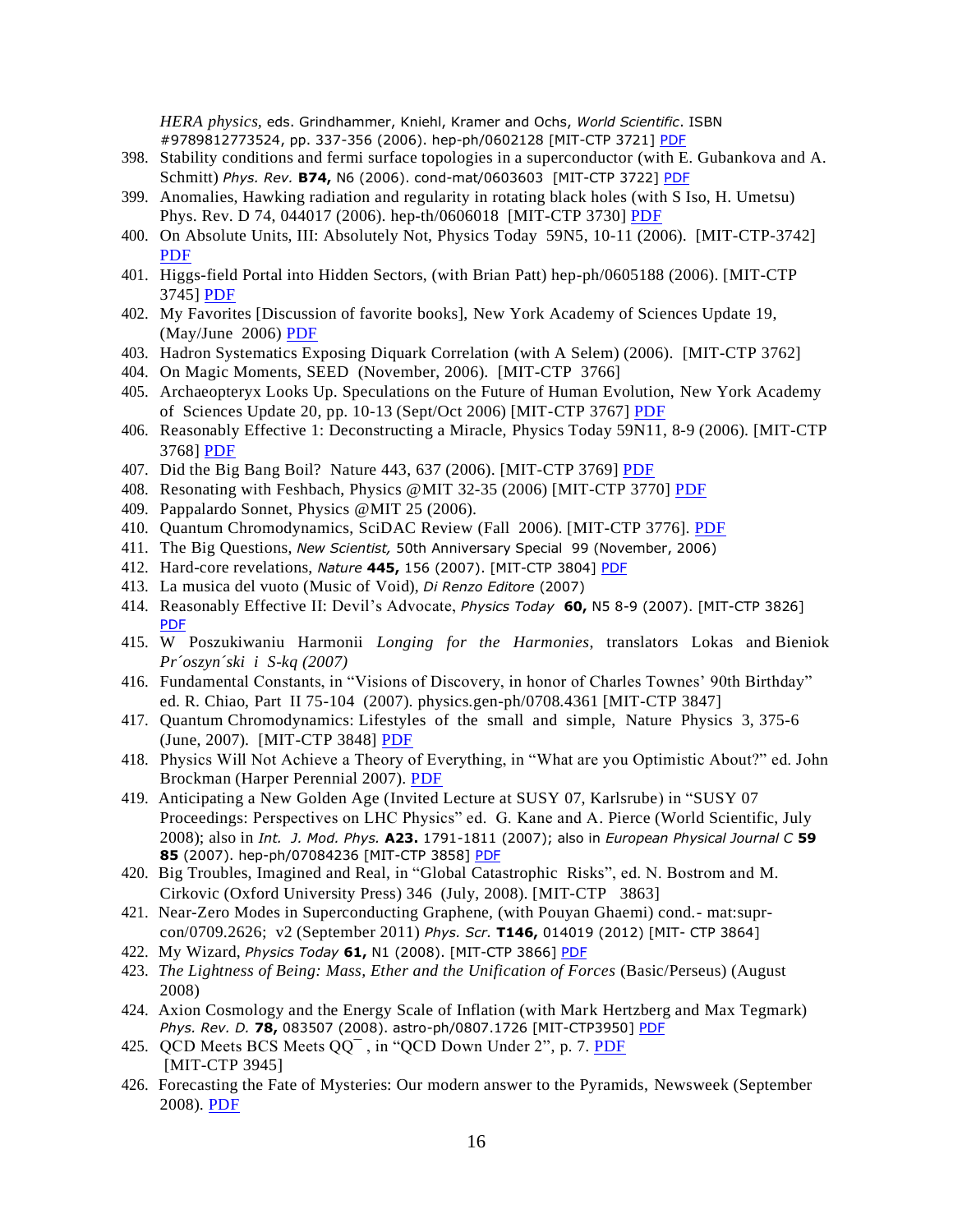- 427. The Beginning of a New Golden Age in Understanding the Laws of Nature Po drogach uczonych (Polska Akademia Umiejetnosci, Krakow 2008) 763.
- 428. New Kinds of Quantum Statistics, in "Spin Poincar`e Seminar 2007" 61-69, ed. B. Duplantier, J.M. Raimond, and V. Rivasseau, (Birkhauser Verlag AG, 2009). hep-ph 0812.5097 [MIT-CTP 3997]. [PDF](https://drive.google.com/file/d/1-e9il2Na3HzKCfLkJbpgBeh-MCPai4QR/view?usp=sharing)
- 429. Mass by Numbers Nature 456, 449 (2008). [MIT-CTP 4002] [PDF](https://drive.google.com/file/d/1fekPr7zjUXfITa-NcNrG0zbRzMchXMnr/view?usp=sharing)
- 430. Introduction to "Philosophy of Mathematics and Natural Science", by Hermann Weyl (Princeton University Press, 2008). [MIT-CTP 4005]
- 431. Running Inflation in the Standard Model (with Andrea De Simone, Mark P. Hertzberg), Phys. Lett. B 678, 1-8 (2009). hep-ph/0812.4946 [MIT-CTP 4008] [PDF](https://drive.google.com/file/d/1kU1M2Ir4KmmVqm_lVImd0CdHJ9HLH-b0/view?usp=sharing)
- 432. "National Greatness" Versus Real National Greatness, Science News (October 2008). PDF
- 433. A Slice of Scifoo, Edge, The Third Culture (2008). (<https://bit.ly/2FLAPMm>).
- 434. Majorana Returns, *Nature Physics* **5,** 614-618 (2009). [MIT-CTP 4016] [PDF](https://drive.google.com/file/d/1HfcrK9tCqbK0JWIIUlAGnFu8VmptCFVI/view?usp=sharing)
- 435. Journal Club: A theoretical physicist examines exotic particles lurking in new materials, *Nature* **458,** 129 (2009). [MIT-CTP 4017] [PDF](https://drive.google.com/file/d/17YHjgdMadBBGG2-MWumdOJ96g6txkeEC/view?usp=sharing)
- 436. What is Space?, *Physics @MIT 30* (2009). [PDF](https://drive.google.com/file/d/1-kV6ZgIcIuFgfHGX1a4fKE79JMrsre8T/view?usp=sharing)
- 437. Quantum Field Theory, in "Compendium of Quantum Physics" eds. D. Greenberger, K. Hentschel,
	- F. Weinert (Springer, 2009). [PDF](https://drive.google.com/file/d/1jrz5nELaLJVd5YcgyLGmdcjqfYCmL7pW/view?usp=sharing)
- 438. The Social Benefit of High-Energy Physics: Challenges, Transformations and Development, in "Transformations - Risk, Crisis, Adaptation" ed. V. I. Ionesov 102-122 (Samara, 2009).
- 439. Prelude to Compressed Baryonic Matter, The CBM Physics Book eds. B. Friman, C H¨ohne,

J. Knoll, S Leupold, J. Randrup, R. Rapp, and P. Senger Lecture Notes in *Physics* **814,** 1-10 (Springer, 2011). hep-ph 1001.2729 [MIT-CTP 4109] [PDF](https://drive.google.com/file/d/1WZZuAPft4jCsiVsAsUwE8SpGA2TdrgJd/view?usp=sharing)

- 440. Some Calculable Contributions to Entanglement Entropy, (with Mark P. Hertzberg) hepth1007.0993 *Phys. Rev. Lett.* **106,** 050404 (2011). [MIT-CTP 4110] [PDF](https://drive.google.com/file/d/1VHXR1aGP3OeNyH3e_cQ1-WKKFMvpNY9z/view?usp=sharing)
- 441. Beyond the Standard Litany: LOSP, Higgs Portal, Lattice Lattice Gauge Theory, *European Physical Society Europhysics Conference on High Energy Physics, PoS EPS HEP2009:001*  (2009). hep-ph/1003.4672v2 [MIT-CTP 4133] [PDF](https://drive.google.com/file/d/0B7pl5V0YU9taTzFIX0x6UUw2Slk/view?usp=sharing)
- 442. The Mind's New Eye, Project *News Syndicate* (March 2010). [PDF](https://drive.google.com/file/d/1bMpC3rzp33rVy9pQnWK2wad4f1af7StR/view?usp=sharing)
- 443. Effective Action, Boundary Conditions and Virasoro Algebra for AdS (with Achilleas P. Porfyriadis) (July 2010). gr-gc 1007.1031 [MIT-CTP 4160] [PDF](https://drive.google.com/file/d/0B7pl5V0YU9tab1A1NEpRcEdkQms/view?usp=sharing)
- 444. BCS as Foundation and Inspiration: The Transmutation of Symmetry, *Mod. Phys. Lett. A* Vol. **25,** No. 3, 3169-3189 (2010); also in "BCS: 50 Years", ed. L. Cooper and D. Feldman (World Scientific) pp. 535-558 (2010). cond-mat.supr.con 1008.1741 [MIT-CTP4173] [PDF](https://drive.google.com/file/d/0B7pl5V0YU9tabmlycUtqVXV1X0E/view?usp=sharing)
- 445. A Landmark proof (Viewpoint on "Plasma analogy and non-Abelian statistics for Ising-type quantum Hall states"), *Physics* **V4,** 10 (2011). [PDF](https://drive.google.com/file/d/0B7pl5V0YU9taakxkMXREcTNxbkk/view?usp=sharing)
- 446. Introduction to "Quantum Matter" *Phys. Scr.* **T146,** 014001(2012). cond-mat.med-hall 1109.1523 [MIT-CTP 4292] [PDF](https://drive.google.com/file/d/0B7pl5V0YU9taUnl3b1hTSzBPUFU/view?usp=sharing)
- 447. *Quantum Beauty: Real and Ideal*, in "Beauty" ed. L. Arrington, Z. Leinhardt and P. Dawid, (Cambridge University Press) pp. 43-71 (2013). [MIT-CTP 4294] [PDF](https://drive.google.com/file/d/1STwBbipmV4HTsDAFo8-PGgLQKZ6BBF8a/view?usp=sharing)
- 448. MIT 150 Infinite History Interview (October 2011). [MIT-CTP 4313] [\(https://bit.ly/2Ia98jv\)](https://bit.ly/2Ia98jv).
- 449. Classical Time Crystals (with A. Shapere), *Phys. Rev. Lett.* **109,** 160402 (2012). cond-mat.other 1202.2537 [MIT-CTP 4347] [PDF](https://drive.google.com/file/d/0B7pl5V0YU9taQWxLWkFkS2lzOEU/view?usp=sharing)
- 450. Quantum Time Crystals, *Phys Rev. Lett.* **109,** 160401 (2012) quant-ph 1202.2539 [MIT-CTP 4348] [PDF](https://drive.google.com/file/d/0B7pl5V0YU9taRG14NnlfeFRHeWc/view?usp=sharing)
- 451. Hidden Layers, in "This Will Make You Smarter", ed. John Brockman, (*Harper Perennial,*  2012*).*[PDF](https://drive.google.com/file/d/14SLe0V8c3eeUna8NSSvFTbHJ3O1azBQZ/view?usp=sharing)
- 452. Newton method for stationary states (with Xaoxi Zhang) [MIT-CTP 4352] (abandoned)
- 453. Introductory Remarks, in "Nobel Symposium 148: Graphene and Quantum Matter", eds. A.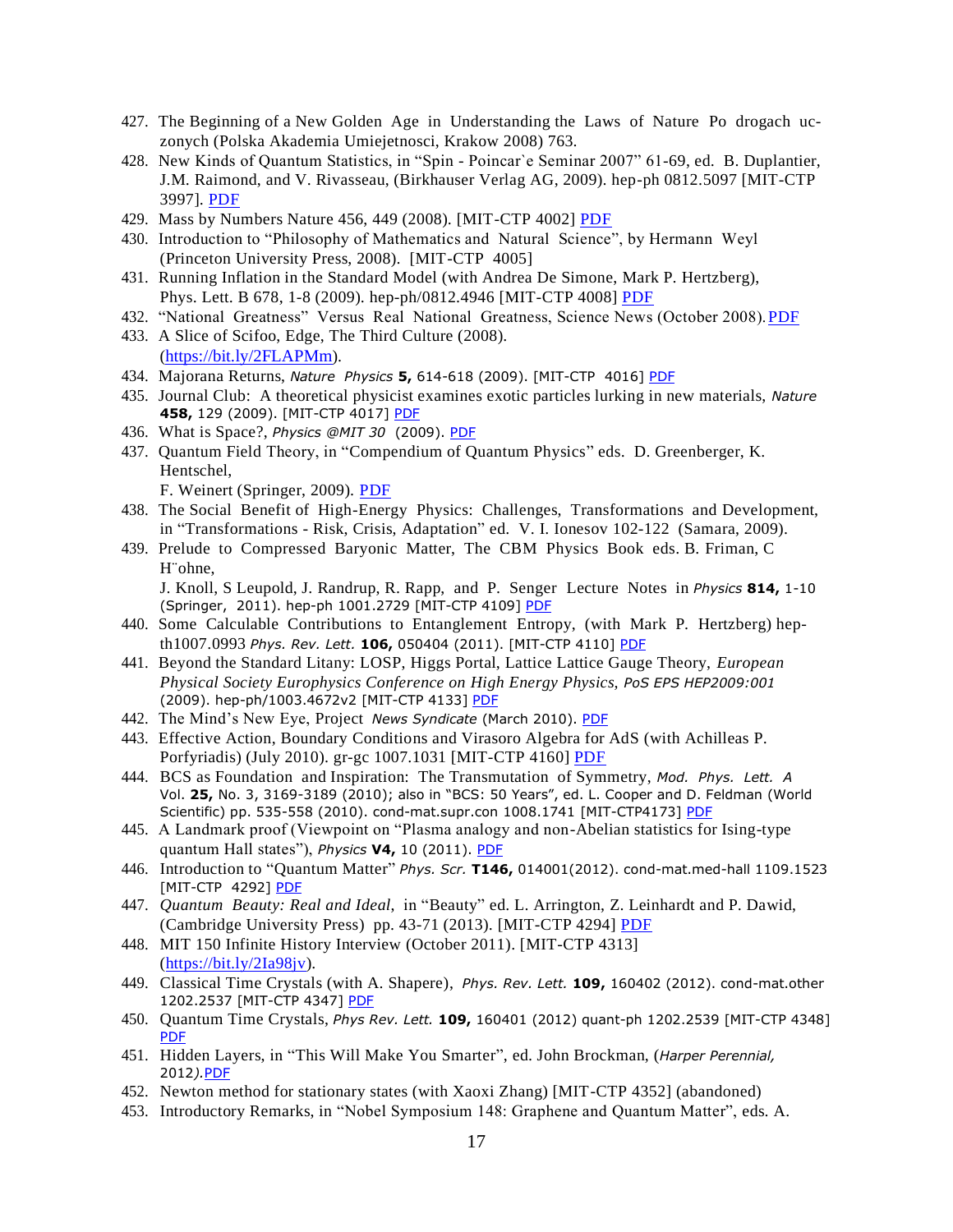Niemi, F. Wilczek, E. Ardonne, H. Hansson, *Physica Scripta,* **2012**, T146 (2012). [PDF](https://drive.google.com/file/d/19wYf2QpkQTy9OKZX1Y53HG7jn_nRhcBj/view?usp=sharing)

- 454. Happy Birthday Electron, *Scientific American* (June 2012). [PDF](https://drive.google.com/file/d/1TBfr1DxEJjeGiWVJsjyZLbKvxdQm_19T/view?usp=sharing)
- 455. A Long View of Particle Physics, in "The Theory of the Quantum World (Solvay Conference Proceedings" ed. D. Gross, M. Henneaux and A. Sevrin *(World Scientific,* 2013). hep-th 1204.4683, [MIT-CTP 4358] [PDF](https://drive.google.com/file/d/0B7pl5V0YU9tadEw2cE5vVjFHS3c/view?usp=sharing)
- 456. Final Editorial Letter, *Annals of Physics* 327/6, **327,** 7, 1785-1932 (2012)[.PDF](https://drive.google.com/file/d/14YGsqLIxkfAOzGCSoMGqXEFB00dhRcBI/view?usp=sharing)
- 457. Branched Quantization (with A. Shapere), *Phys. Rev. Lett.* **109,** 200402 (2012). quantph/1207.2677 [MIT-CTP 4381] [PDF](https://drive.google.com/file/d/0B7pl5V0YU9tacU4yR0QybHV0NVE/view?usp=sharing)
- 458. Quantum physics: Majorana modes materialize, *Nature* **486,** 195-197 (June 2012). [MIT-CTP 4376] [PDF](https://drive.google.com/file/d/0B7pl5V0YU9taYm1fTzRiV0ZKb3c/view?usp=sharing)
- 459. Origins of Mass, *Central European Journal of Physics* **D12,**00144 (June 2012) hep-ph 1206.7114 [MIT-CTP 4379] [PDF](https://drive.google.com/file/d/1h-7QCNnFe6rGTvsyfBhYp_62wWgqlZb4/view?usp=sharing)
- 460. Foreward to "Radioactive Transformations" by Ernest Rutherford, pp. ix-xli (Yale University Press) (2012). [PDF](https://drive.google.com/file/d/1tI-zUR_VZdhx6e5womZwar3LYrE2Nqzd/view?usp=sharing)
- 461. Constraints on Chronologies (with Alfred Shapere), gr-qc 1208.3841 [MIT-CTP 4389] (Aug. 2012). [PDF](https://drive.google.com/file/d/0B7pl5V0YU9tacEt0SkMzcThtams/view?usp=sharing)
- 462. Models of Topology Change (with Alfred Shapere and Zhaoxi Xiong), hep-th 1210.3545, [ MIT-CTP 4397] (October 2012) [PDF](https://drive.google.com/file/d/1jFVj3bGlamgtgx9m2-wkKar5ergt4TEx/view?usp=sharing)
- 463. A watershed: the emergence of QCD (with David Gross), *CERN Courier* (2013). [MIT-CTP 4435] [PDF](https://drive.google.com/file/d/1KjLS2CSDzPdJSXbf-Pxhp3mm3UNOJ0BT/view?usp=sharing)
- 464. The Modern Concept of Substance, Bulletin of the *American Academy of Arts and Sciences.* Bulletin Vol. LXVI/No. 2, 29-34 (Winter 2013). [MIT-CTP 4433] [PDF](https://drive.google.com/file/d/0B7pl5V0YU9taUWQ4OFY3ZDVJdFE/view?usp=sharing)
- 465. What's Next: Follow Beauty (Viewpoint), *New Scientist* **46** (March 2013). [PDF](https://drive.google.com/file/d/1yLIimCecF_G17ZmtxcyQrqDFGkI8mrDJ/view?usp=sharing)
- 466. Reply to Bruno's Comment, *Phys. Rev. Lett.* **110,** 118902 (2013). [PDF](https://drive.google.com/file/d/1zgDU3LTU2kFKZ-ikl3PC_0Q8KSGKexlq/view?usp=sharing)
- 467. Particle Physics: Minimalism triumphant *Nature* **496,** 439-441 (April 2013). [MIT-CTP 4458] [PDF](https://drive.google.com/file/d/0B7pl5V0YU9tabTc5aXhfa2x1VFU/view?usp=sharing)
- 468. Why Does the Higgs Particle Matter? *Big Questions Online* (April 2013). [PDF.](https://drive.google.com/file/d/1DSe0dEKlSbi9jrSYgZojUbsSRbKsgqHg/view?usp=sharing)  [bigquestionsonline.com/content/why-does-higgs-particle-matter.](http://www.bigquestionsonline.com/content/why-does-higgs-particle-matter)
- 469. The enigmatic electron *Nature* **498,** 31 (2013). [MIT-CTP 4466] [PDF](https://drive.google.com/file/d/0B7pl5V0YU9taaFpCM01BeU55Ymc/view?usp=sharing)
- 470. Ken Wilson: A Scientific Appreciation, *Proceedings of the National Academy of Sciences of the United States of America,* **110,** 32, 12855–12856, DOI: 10.1073/pnas.1312463110 (2013). [PDF](https://drive.google.com/file/d/0B7pl5V0YU9taSkV6NElCN2FNQzA/view?usp=sharing)
- 471. Review of "The God Problem: How a Godless Cosmos Creates" by Howard Bloom, *Physics Today* **66,** N7 (July 2013). [PDF](https://drive.google.com/file/d/1M8TOeU794hpE5TGcOeY3budTubfuGjQ5/view?usp=sharing)
- 472. Algebra of Majorana Doubling (with Jaehoon Lee), *Phys. Rev. Lett.* **111,** 226402 (2013). arXiv:1307.3245 [cond-mat.supr-con] [MIT-CTP 4481] [PDF](https://drive.google.com/file/d/0B7pl5V0YU9taVFg2Yjhpc2ctcE0/view?usp=sharing)
- 473. Multiversality, *Class.Quant. Grav.* **30,** 19 (July 2013). hep-th/1307.7376 [MIT-CTP 4484] [PDF](https://drive.google.com/file/d/0B7pl5V0YU9taNDdnTF9qT3VSTEE/view?usp=sharing)
- 474. Superfluidity and Space-Time Translation Symmetry Breaking *Phys. Rev. Lett.* **111,** 250402 (2013). cond-mat.supr.con 1308.5949 [MIT-CTP 4486] [PDF](https://drive.google.com/file/d/0B7pl5V0YU9taOF9PSUlXWUxDZ28/view?usp=sharing)
- 475. Using Cosmology to Establish the Quantization of Gravity (with Lawrence Krauss) *Phys. Rev. D.* **89,** 047501 (2014), hep-th 1309.5343 [MIT-CTP-4497] [PDF](https://drive.google.com/file/d/0B7pl5V0YU9taOHNsVjhEMGpnOGs/view?usp=sharing)
- 476. Emergent Majorana Mass and Axion Couplings in Superfluids, *New Journal of Physics.* **16** (2014). hep-ph/1401.4379 [MIT-CTP4529] [PDF](https://drive.google.com/file/d/0B7pl5V0YU9taQjY5bHFfN3RTYVE/view?usp=sharing)
- 477. Majorana and Condensed Matter Physics, Chapter 14 in "The Physics of Ettore Majorana" (Cambridge University Press) (2014). cond-mat.supr-con 1404.0637 [MIT- CTP 4542] [PDF](https://drive.google.com/file/d/0B7pl5V0YU9tadlZRSENvb01NMzg/view?usp=sharing)
- 478. From B-Modes to Quantum Gravity and Unification of Forces (with Lawrence Krauss), gr-qc 1404.0634, April (2014). Awarded First place in 2014 by Gravity Research Foundation Awards for Essays on Gravitation, *Int. J. Mod. Phys. D* **23,** 1441001 (2014). [MIT-CTP 4543] [PDF](https://drive.google.com/file/d/0B7pl5V0YU9taSEViTlY3b29sdEE/view?usp=sharing)
- 479. Inflation Driven by Unification Energy, (with Mark Hertzberg), *Phys. Rev. D.* **95,** 063516 (2017). hep-th/1407.6010 [MIT-CTP 4551] [PDF](https://drive.google.com/file/d/0B7pl5V0YU9taMEtIT0VLX1ladlE/view?usp=sharing)
- 480. Entanglement Enhanced Intensity Interferometry (with Jordan Cotler) (February 2015). quant-ph 1502.02477 [MIT-CTP 4641] [PDF](https://drive.google.com/file/d/0B7pl5V0YU9taWEZfendZSGVwVGc/view?usp=sharing)
- 481. Entangled Histories (with Jordan Cotler), quant-ph 1502.02480, (February 2015), MIT-CTP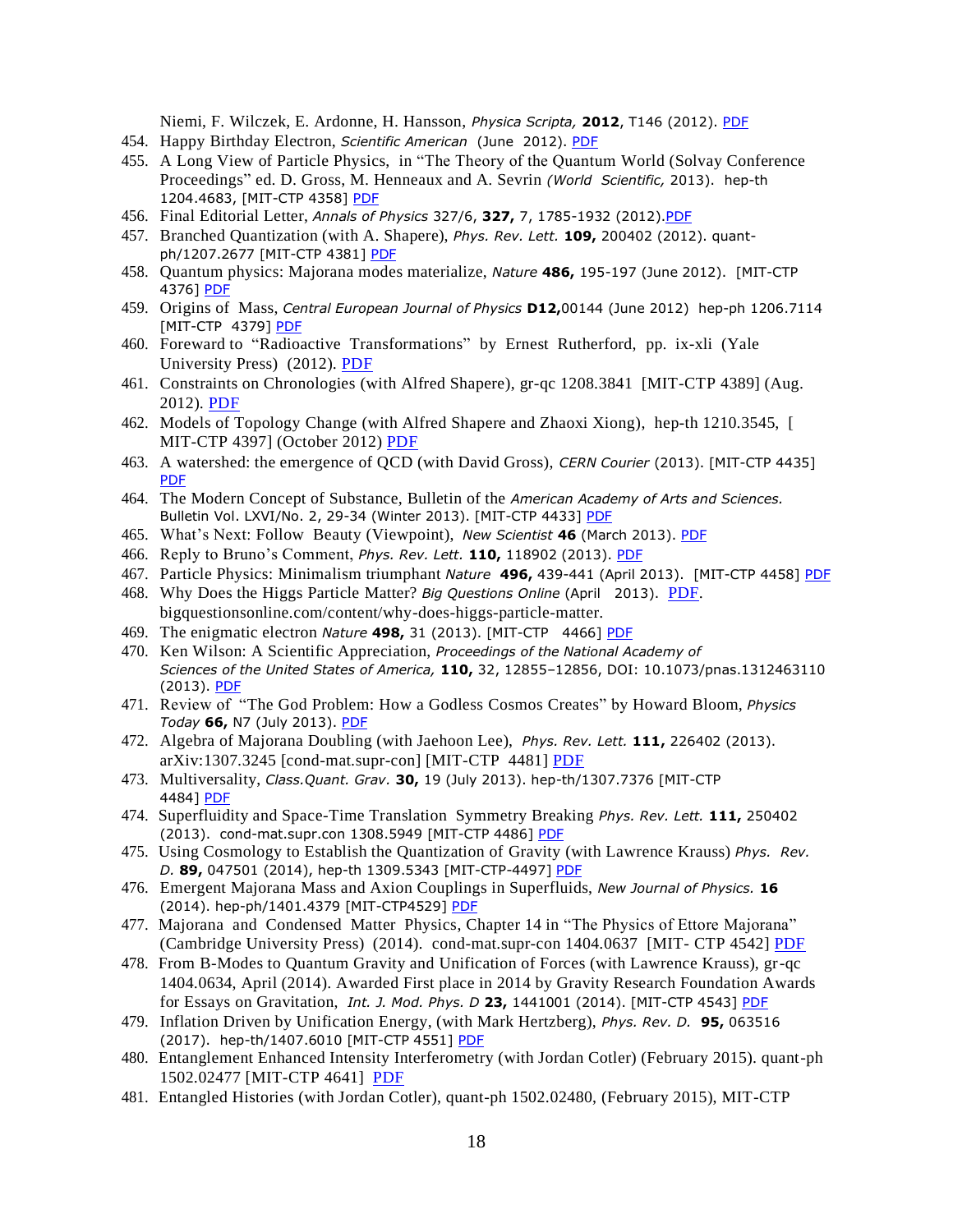4642. [PDF](https://drive.google.com/file/d/0B7pl5V0YU9taT3ctS3ltRXZVd0k/view?usp=sharing)

- 482. Bell Tests for Histories (with Jordan Cotler), quant-ph 1503.06458v1 (March 2015). [MIT-CTP 4653] [PDF](https://drive.google.com/file/d/0B7pl5V0YU9taUHBnbmtqUFBHb2M/view?usp=sharing)
- 483. Physics in 100 Years (2015). arXiv:1503.07735 [physics.pop-ph] [MIT-CTP 4654], [\(https://bit.ly/2FLtIne\)](https://bit.ly/2FLtIne) [PDF](https://drive.google.com/file/d/1GjwDmlR_-LICMKz1dkRk6dgRMqxWbAnw/view?usp=sharing)
- 484. Particle physics: A weighty mass difference, *Nature* **520,** 303 (2015). [MIT-CTP 4679] [PDF](https://drive.google.com/file/d/0B7pl5V0YU9taTkRGdG1rckY4RGs/view?usp=sharing)
- 485. Unification of Force and Substance, Phil. Trans. R. Soc. A 374, 20150257 (2016) [https://doi.org/10.1098/rsta.2015.0257.](https://doi.org/10.1098/rsta.2015.0257) [MIT-CTP 4744] [PDF](https://drive.google.com/file/d/1qqBFE6ac66xpJh8Isjaraek_hpFhH-VM/view?usp=sharing)
- 486. Oscillatory Attractors: A New Cosmological Phase (with Jasdeep Bains and Mark Hertzberg), *JCAP* **05,** 011 (2017). hep-th 1512.02304 [MIT-CTP 4745] [PDF](https://drive.google.com/file/d/1ev45f21bhz59MZLTYIDepZb9K3BdLrpD/view?usp=sharing)
- 487. Superheavy Light Quarks and the Strong P, T Problem (with Guy D. Moore) hep-ph 1601.02937 (January 2106). [MIT-CTP 4759] [PDF](https://drive.google.com/file/d/0B7pl5V0YU9taa1FNR3o5akxhSW8/view?usp=sharing)
- 488. Experimental test of entangled histories, (with J. Cotler, L-M Duan, P-Y Hou, D. Xu, Z-Q Yin and Chong Zu) (January 2106). quant-ph 1601.02943 [MIT-CTP 4749] [PDF](https://drive.google.com/file/d/0B7pl5V0YU9taS0ZBenVXcUVockU/view?usp=sharing)
- 489. Superfluidity and Symmetry Breaking: An Anderson Living Legacy, in "A Lifetime of Emergence"

(P. W. Anderson 90th birthday) ed. P. Chandra, P. Coleman, *World Scientific,* pp. 187-213, arXiv:1605.06993 (2016). [MIT-CTP 4781]. [PDF](https://drive.google.com/file/d/14YfQ7rvS9qQMOnGqAFzleEE7qsf8Pvvu/view?usp=sharing)

- 490. Physics in 100 Years, *Physics Today* **69,** 4, 32 (2016). doi: 10.1063/PT.3.3137. [PDF](https://drive.google.com/file/d/1AHHKbXAeyw0tH3N-A832IyO5Ctf2_njS/view?usp=sharing)
- 491. Particle Physics and Condensed Matter: The Saga Continues, The Royal Swedish Academy of Sciences, *Physica Scripta,* 2016, T168. arXiv:1604.05669 [MIT-CTP 4787] [PDF](https://drive.google.com/file/d/0B7pl5V0YU9taTVhfMW1jQnFsTXc/view?usp=sharing)
- 492. Entanglement Enabled Intensity Interferometry of Different Wavelengths of Light (with Jordan Cotler), (July 2016). quant-ph 1607.05719 [MIT-CTP-4814] [PDF](https://drive.google.com/file/d/0B7pl5V0YU9taeXFyMlRFeWFuaDQ/view?usp=sharing)
- 493. Statistics of fractionalized excitations through threshold spectroscopy, (with Siddhardh C. Morampudi), *Phys. Rev. Lett*. 227201 (2017). cond-mat.str-el 1608.05700 [MIT-CTP/4822] [PDF](https://drive.google.com/file/d/0B7pl5V0YU9taUmk1MVVZZks3Q1U/view?usp=sharing)
- 494. Theory Vision LHCP 2016, *PoS LHCP2016 047* (2016). arXiv:1609.06941 [hep-ph] [MIT-CTP 4836] [PDF](https://drive.google.com/file/d/0B7pl5V0YU9taTW5tWGI3WHJ1R3M/view?usp=sharing)
- 495. Temporal Observables and Entangled Histories (with Jordan S. Cotler), quant-ph 1702.05838v1, (February 2017), MIT-CTP-3881. [PDF](https://drive.google.com/file/d/0B7pl5V0YU9taVWt3c2VTZmpYcE0/view?usp=sharing)
- 496. *A Beautiful Question: Finding Nature's Deep Design* (Penguin) (2015).
- 497. A Model of Comprehensive Unification (with [Mario Reig,](https://arxiv.org/find/hep-ph/1/au:+Reig_M/0/1/0/all/0/1) [José W.F. Valle,](https://arxiv.org/find/hep-ph/1/au:+Valle_J/0/1/0/all/0/1) [C.A. Vaquera-](https://arxiv.org/find/hep-ph/1/au:+Vaquera_Araujo_C/0/1/0/all/0/1)[Araujo\)](https://arxiv.org/find/hep-ph/1/au:+Vaquera_Araujo_C/0/1/0/all/0/1), (June 2017), Report number:IFIC/17-XXX arXiv:1706.03116 [MIT-CTP-4913] [PDF](https://drive.google.com/file/d/0B7pl5V0YU9tacktQZFZHa1JmMU0/view?usp=sharing)
- 498. *What is the Value of Imagination and Wishful Thinking in Science?* (July 2017) [PDF](https://drive.google.com/file/d/1-A9nZOefVHw7qSGD7iOLpnQairj1hUzO/view?usp=sharing)
- 499. Dilute and dense axion stars (with Luca Visinelli, Sebastian Baum, Javier Redondo, Katherine Freese), *Phys. Lett. B. Vol.* 777 (Feb 2018), p. 64-72. ([https://doi.org/10.1016/j.physletb.2017.12.010\)](https://doi.org/10.1016/j.physletb.2017.12.010). [PDF](https://drive.google.com/file/d/122gcdivbBzZeimS6z77THQluETtDRQte/view?usp=sharing)
- 500. Experimental test of entangled histories (with Jordan Cotler, Lu-Ming Duan, Pan-Yu Hou, Da Xu, Zhang-Qi Yin, Chong Zu), *ScienceDirect,* **387** (Dec 2017), p. 334-347. MIT-CTP-4749 [\(https://doi.org/10.1016/j.aop.2017.09.004\)](https://doi.org/10.1016/j.aop.2017.09.004) [PDF](https://drive.google.com/file/d/1JToiVfdHnAGwn7sIrdcyHWUpPfIIsKrn/view?usp=sharing)
- 501. Ludwig Faddeev Memorial Volume: A Life In Mathematical Physics. *Ludwig Faddeev Memorial Volume: A Life in Mathematical Physics*. World Scientific.
- 502. 22 mind-blowing science facts we didn't know at the start of 2017 (about time crystals) ([https://bit.ly/2CNvSCn\)](https://bit.ly/2CNvSCn)
- 503. The 10 Most Significant Scientific Breakthroughs of 2017. Dec 30, 2017 (about time crystals) Bigthink.com [\(https://bit.ly/2BZ2E0S\).](https://bit.ly/2BZ2E0S))
- 504. Highlights of the Year December 18, 2017 *Physics 10, 137* (about time crystals). [https://physics.aps.org/articles/v10/137.](https://physics.aps.org/articles/v10/137) [PDF](https://drive.google.com/file/d/1r-kknoNn4SI-BpstkjUfm9LQb018orIy/view?usp=sharing)
- 505. Light, the universe and everything  $-12$  Herculean tasks for quantum cowboys and black diamond skiers, *Journal of Modern Optics, 2018* **65***, No. 11,* p.1261- 1308. [https://doi.org/10.1080/09500340.2018.1454525.](https://doi.org/10.1080/09500340.2018.1454525) [PDF](https://drive.google.com/file/d/1yomhhZj_XgiPgd1iDNQL-HSwqlHyiue5/view?usp=sharing)
- 506. Chiral Casimir Forces: Repulsive, Enhanced, Tunable (with Qing-Dong Jiang*). Phys. Rev. B 99,*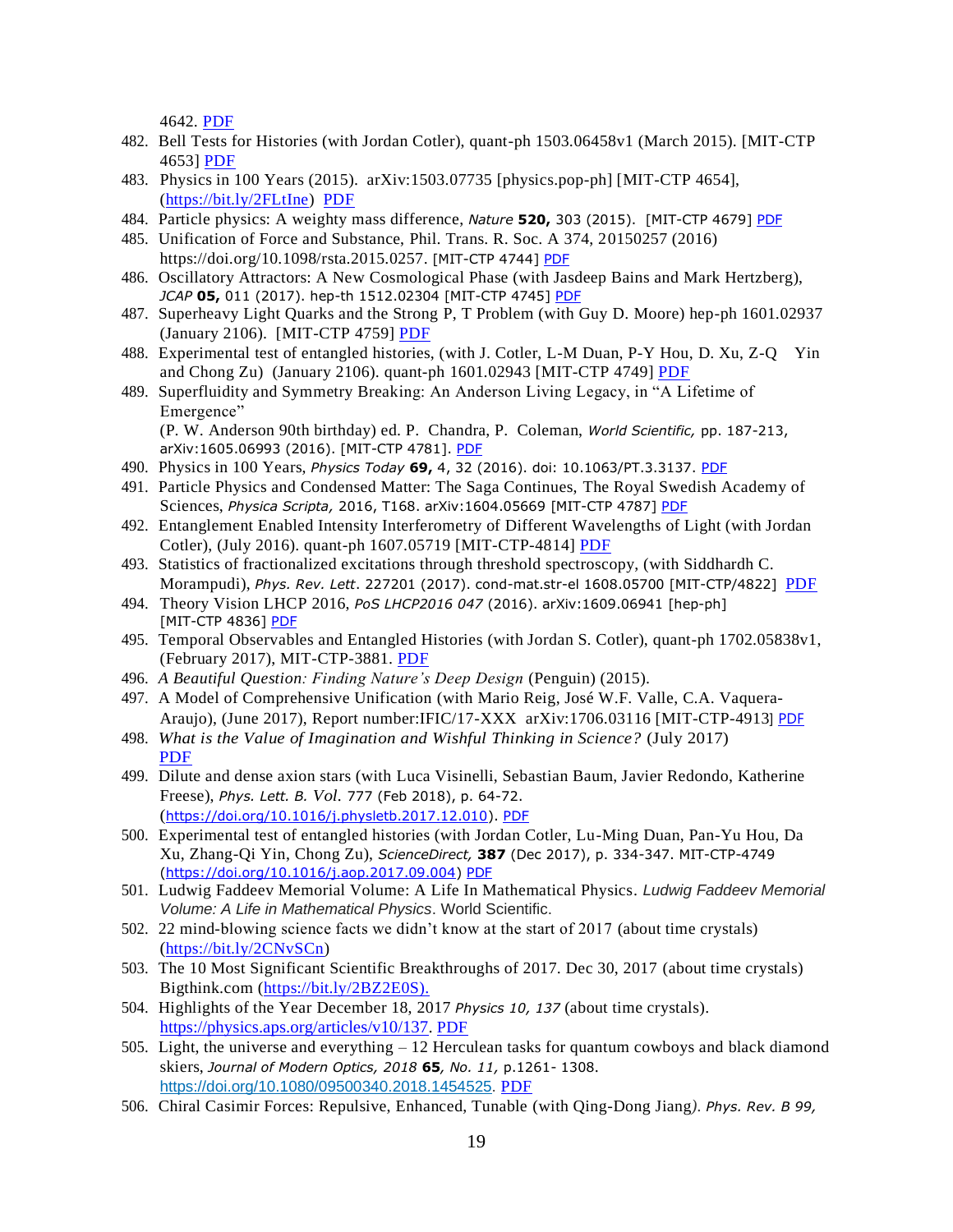*125403*. doi. [10.1103/PhysRevB.99.125403](https://arxiv.org/ct?url=https%3A%2F%2Fdx.doi.org%2F10.1103%2FPhysRevB.99.125403&v=e7bcd3f6) (2019). MIT/CTP/5002[.PDF](https://drive.google.com/file/d/1TK1_fEkOlDgJTKo5xrJ15XkZ7_VwODM2/view?usp=sharing)

- 507. SO(3) Family symmetry and axions (with Mario Reig, Jose W. F. Valle*) Amercian Physical Society, 98(9). Phys. Rev. D 98, 095008* (2018) MIT-CTP/5003. [PDF](https://drive.google.com/file/d/1WxhfW5in4L3_evCGEkNPJtEv6fI8qgh1/view?usp=sharing)
- 508. The Universality of Intelligence, in: Possible Minds: Twenty-Five Ways of Looking at AI, ed. John Brockman. (Penguin, 2018) (Book chapter)
- 509. Has elegance betrayed physics? *Physics Today 71, 9, 57* (2018); [\(https://doi.org/10.1063/PT.3.4022\)](https://doi.org/10.1063/PT.3.4022) [PDF](https://drive.google.com/file/d/1b0j6jXl-3q52FcKBcbHqjccNC7IlAXxh/view?usp=sharing)
- 510. Axial Casimir Force (with Qing-Dong Jiang) Amercian Physical Society, 99(16) (2019). doi:10.1103/physrevb.99.165402 [MIT-CTP/6063]. [PDF](https://drive.google.com/file/d/1L-lUOJPoh7JYbsaCwmRffh-1aklGMv9L/view?usp=sharing)
- 511. Quantum Atmospherics for Materials Diagnosis (with Qing-Dong Jiang) *American Physical Society, 99*(20) (2019). doi:10.1103/physrevb.99.201104 MIT-CTP/5056. [PDF](https://drive.google.com/file/d/1mWWHv00FSbtazr_KAFtGZqsQm3l_rpB7/view?usp=sharing)
- 512. Superdensity operators for spacetime quantum mechanics. (with J. Cotler, Chiao-Ming Jian., Xiao-Ling Qi) *Journal of High Energy Physics*, *2018* (9), 93. [PDF](https://drive.google.com/file/d/1sBVzPvpGdUqJXm98Fl-7bIuzL4dxHsLj/view?usp=sharing)
- 513. Truncated Dynamics, Ring Molecules and Mechanical Time Crystals. (with Dai Jin, Antti J. Niemi, Xubiao Peng) (2019). Phys. Rev. A 99, 023425. MIT-CTP/5110. [PDF](https://drive.google.com/file/d/1zod07HSvIsI5qH9Adqod9uqGXhJYO4p1/view?usp=sharing)
- 514. The evolving unity of physics. *Nature Reviews Physics* **1**, 5–7 (2019). [PDF](https://drive.google.com/file/d/16GIZkMU7Pc8FG-bSAD7OhVEmFyQaDd_g/view?usp=sharing)
- 515. Tunable axion plasma haloscopes (2019) (with [Matthew Lawson,](https://arxiv.org/search/hep-ph?searchtype=author&query=Lawson%2C+M) [Alexander J.Millar,](https://arxiv.org/search/hep-ph?searchtype=author&query=J.Millar%2C+A) [Matteo](https://arxiv.org/search/hep-ph?searchtype=author&query=Pancaldi%2C+M)  [Pancaldi,](https://arxiv.org/search/hep-ph?searchtype=author&query=Pancaldi%2C+M) [Edoardo Vitagliano\)](https://arxiv.org/search/hep-ph?searchtype=author&query=Vitagliano%2C+E) [arXiv:1904.11872](https://arxiv.org/abs/1904.11872) [hep-ph]. Phys. Rev. Lett. **123**, 141802 520 (2019) NORDITA-2019-038, MIT-CTP-5116. [https://doi.org/10.1103/PhysRevLett.123.141802.](https://doi.org/10.1103/PhysRevLett.123.141802) [PDF](https://drive.google.com/file/d/1z5lqwwF08Jhu1jb69kHGB6zm3droFqMi/view?usp=sharing)
- 516. Color erasure detectors enable chromatic interferometry(with Luo-Yuan Qu, Jordan Cotler, Fei Ma, Jian-Yu Guan, Ming-Yang Zheng, Xiuping Xie, Yu-Ao Chen, Qiang Zhang, and Jian-Wei Pan) Phys. Rev. Lett. **123**, 243601 (2019) MIT-CTP/5111. [PDF](https://drive.google.com/file/d/1phAXKaxrLaF1j6XbNtQptpRj6ovWh8sR/view?usp=sharing)
- 517. Spectroscopy of spinons in Coulomb quantum spin liquids (2019) (with Siddhardh C.Morampudi and Chris R. Laumann) [arXiv:1906.01628](https://arxiv.org/abs/1906.01628) [cond-mat.str-el] Phys. Rev. Lett 124, 097204 (2020) MIT-CTP-5122. [PDF](https://drive.google.com/file/d/1WlHkTH4tTh_M_feIWr6WEO_uDa6SCLWr/view?usp=sharing)
- 518. Regularizations of Time Crystal Dynamics (with Alfred Shapere). *Proceeding of the National Academy of Sciences* **[arXiv:1708.03348](https://arxiv.org/abs/1708.03348)** [cond-mat.stat-mech], PNAS September 17, 2019 116 (38) 18772- 18776; first published August 14, 2019. MIT-CTP/4926. [PDF](https://drive.google.com/file/d/1t4kYvu6WleYcN760ncFeBBxGe9xHkbUr/view?usp=sharing)
- 519. Synopsis: A New Plasma-Based Axion Detector (see 516). [PDF](https://drive.google.com/open?id=1YBzwhV4_ZYQbl-qlW9CeCu0zTni38iWk)
- 520. Crystals in Time. Scientific American **321**, 5, 28-36 (2019). doi:10.1038/scientificamerican1119- 28.
- 521. Quantum independent-set problem and non-Abelian adiabatic mixing (with Biao Wu, Hongye Yu). Phys. Rev. A 101, 012318 (2020). [PDF](https://drive.google.com/file/d/1wP0H94A-VzQG-Z_XIn9s-E1zcThgno19/view?usp=sharing)
- 522. Gloria Lubkin (1933-2020). *Physics Today,* February 2020 doi:10.1063/PT.6.4.20200211a. [PDF](https://drive.google.com/file/d/1_360p7VKGS0V7pixHQOPNk7zJXIqlZjC/view?usp=sharing)
- 523. Moving mirror model for quasithermal radiation fields (with R.R. Good, V.Linder) Phys. Rev. D 101, 025012 (2020). PDF
- 524. Quantum overlapping tomography (with Jordan Cotler), arXiv:1908.02754 (2019). Published online,13 March 2020 issue of Phys. Rev. Lett. Vol. 124,100401 (2020). MIT-CTP/5135. [PDF](https://drive.google.com/open?id=1VSam1YdcnjexIhnE2lEUnqgoYlaTOIp-)
- 525. Three Easy Pieces (in tribute to Roman Jackiw). Contribution to Roman Jackiw: 80th Birthday Festschrift, ed. A. Niemi,T. Tomboulis, K. K. Phua. [arXiv:1912.08092.](https://arxiv.org/abs/1912.08092) MIT-CTP/5167. [PDF](https://drive.google.com/file/d/1kf4Y2q_Y9bRlY10egNGOOJCg6EB8XeHv/view?usp=sharing)
- 526. Geometric Induction in Chiral Superconductors (with Qing-Dong Jiang, T. H. Hansson). doi[:](https://arxiv.org/ct?url=https%3A%2F%2Fdx.doi.org%2F10.1103%2FPhysRevLett.124.197001&v=5e52454b) [10.1103/PhysRevLett.124.197001](https://arxiv.org/ct?url=https%3A%2F%2Fdx.doi.org%2F10.1103%2FPhysRevLett.124.197001&v=5e52454b). arXiv:1912.06665 (2019). Accepted Phys. Rev. Lett. April 17- 2020. MIT-CTP/5166. [PDF](https://drive.google.com/file/d/1XVYkRLP0M7EqXEWdyrkJVniofQUlCKHE/view?usp=sharing)
- 527. Resonant Quantum Search with Monitor Qubits (with Hong-Ye Hu, Biao Wu), CHIN. Phys. Lett. Vol. 37, No. 5 (2020) 050304.MIT-CTP-5177. [PDF](https://drive.google.com/file/d/1CseK4NB4Pz6aiz01tQ8eqSwpeunfYTUC/view?usp=sharing)
- 528. Black and White Holes at Material Junctions (with Yaron Kedem, [Emil J. Bergholtz\)](https://arxiv.org/search/?searchtype=author&query=Bergholtz%2C+E+J), [arXiv:2001.02625](https://arxiv.org/abs/2001.02625) (2020). PHYSICAL REVIEW RESEARCH 2, 043285 (2020). MIT-CTP/5165. [PDF](https://drive.google.com/file/d/1MHGR7rdxSZuwubfydzL_eOc9eOhT8Vmk/view?usp=sharing)
- 529. Freeman Dyson (1923-2020), May 2020, Science 368 (6492), 715,